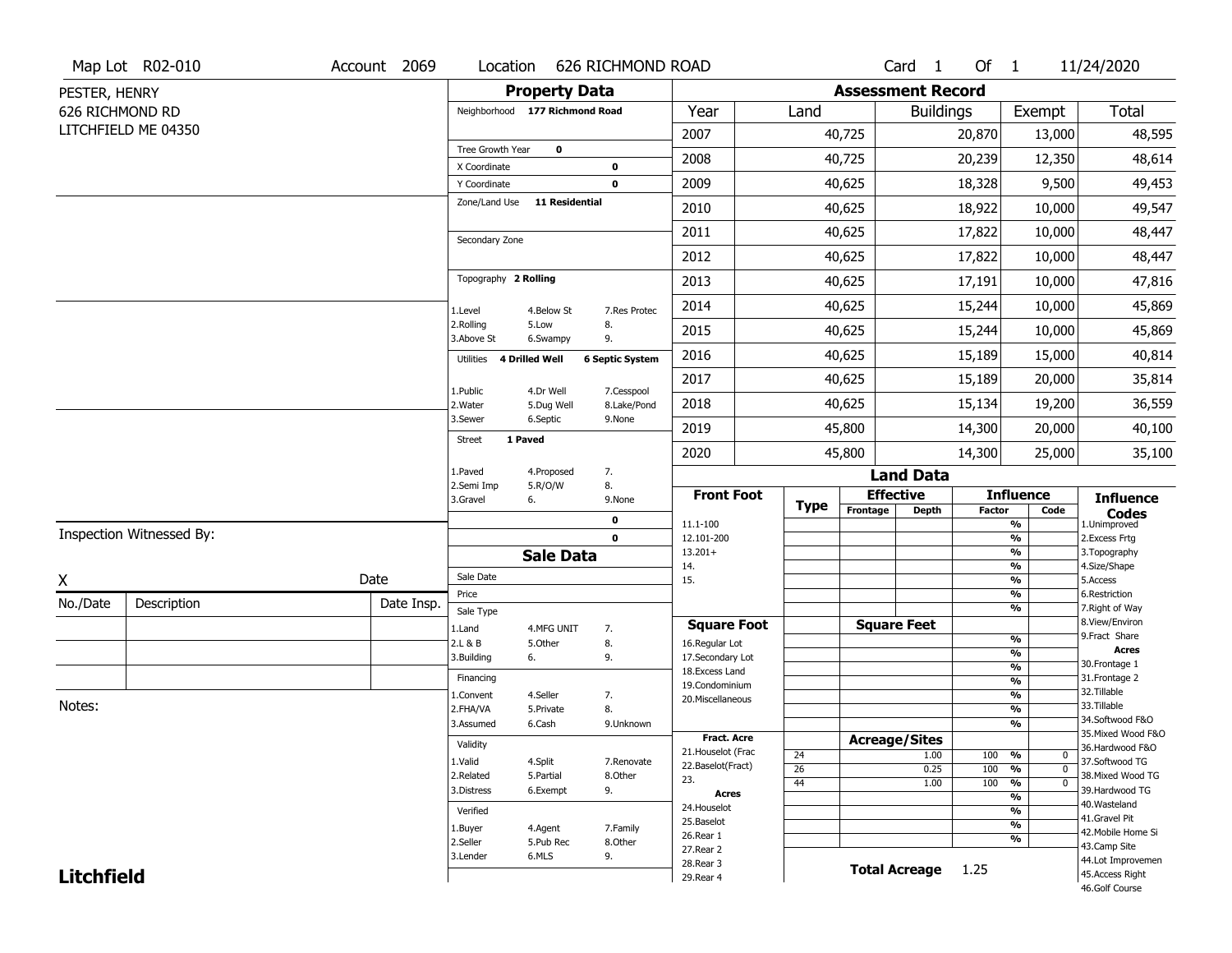| 626 RICHMOND ROAD<br>Map Lot R02-010<br>Account 2069<br>Location<br>Card <sub>1</sub><br>Of $1$<br><b>Building Style</b><br><b>SF Bsmt Living</b><br>Layout<br>Fin Bsmt Grade<br>7.<br>0.Uncoded<br>1. Typical<br>4.Cape<br>8.Log<br>4.<br>8.<br>9.Other<br>OPEN-5-CUSTOMIZE<br>5.<br>5.Garrison<br>2.Inadeg<br>1.Conv.<br>6.<br>9.<br>2.Ranch<br>6.Split<br>10.Tri-Lev<br>Heat Type<br>3. | 11/24/2020 |
|--------------------------------------------------------------------------------------------------------------------------------------------------------------------------------------------------------------------------------------------------------------------------------------------------------------------------------------------------------------------------------------------|------------|
|                                                                                                                                                                                                                                                                                                                                                                                            |            |
|                                                                                                                                                                                                                                                                                                                                                                                            |            |
|                                                                                                                                                                                                                                                                                                                                                                                            |            |
|                                                                                                                                                                                                                                                                                                                                                                                            |            |
|                                                                                                                                                                                                                                                                                                                                                                                            |            |
| 8.Fl/Wall<br>Attic<br>7.Contemp<br>11.Earth O<br>0.Uncoded<br>4.Steam<br>3.R Ranch                                                                                                                                                                                                                                                                                                         |            |
| Dwelling Units<br>5.FWA<br>1.1/4 Fin<br>7.<br>1.HWBB<br>9.No Heat<br>4.Full Fin                                                                                                                                                                                                                                                                                                            |            |
| Other Units<br>2.1/2 Fin<br>5.Fl/Stair<br>8.<br>2.HWCI<br>6.GravWA<br>10.Radiant<br>66.0'                                                                                                                                                                                                                                                                                                  |            |
| <b>Stories</b><br>7.Electric<br>3.3/4 Fin<br>3.H Pump<br>11.Radiant<br>6.<br>9.None                                                                                                                                                                                                                                                                                                        |            |
| 4.1.5<br>1.1<br>7.1.25<br>Cool Type<br>Insulation                                                                                                                                                                                                                                                                                                                                          |            |
| 8.3.5<br>1.Full<br>2.2<br>5.1.75<br>1.Refrig<br>4.W&C Air<br>7.RadHW<br>4.Minimal<br>7.<br>14.0'<br>1994 OXFORD ECONOMY MH/SLAB                                                                                                                                                                                                                                                            | 14.0'      |
| 8.<br>8.<br>3.3<br>6.2.5<br>9.4<br>2.Evapor<br>5.Monitor-<br>2.Heavy<br>5.Partial                                                                                                                                                                                                                                                                                                          |            |
| <b>Exterior Walls</b><br>3.H Pump<br>6.Monitor-<br>3.Capped<br>6.<br>9.None<br>9.None                                                                                                                                                                                                                                                                                                      |            |
| 66.0'<br>Kitchen Style<br>Unfinished %<br>4.Asbestos<br>8.Concrete<br>0.Uncoded                                                                                                                                                                                                                                                                                                            |            |
| 1.Wd Clapb<br>5.Stucco<br>9.0ther<br>1.Modern<br>4.Obsolete<br>7.<br>Grade & Factor                                                                                                                                                                                                                                                                                                        |            |
| 8.<br>5.<br>7.AAA Grad<br>2.Vinyl<br>6.Brick<br>10.Wd shin<br>2.Typical<br>1.E Grade<br>4.B Grade<br>6.0<br><b>WD</b>                                                                                                                                                                                                                                                                      |            |
| 2.D Grade<br>5.A Grade<br>8.M&S<br>7.Stone<br>11.T1-11<br>3.Old Type<br>6.<br>9.None<br>3.Compos.                                                                                                                                                                                                                                                                                          |            |
| Roof Surface<br>Bath(s) Style<br>3.C Grade<br>6.AA Grade<br>9.Same                                                                                                                                                                                                                                                                                                                         |            |
| 6.0'<br>4.Obsolete<br>SQFT (Footprint)<br>1.Asphalt<br>7.Rolled R<br>1.Modern<br>7.<br>4.Composit                                                                                                                                                                                                                                                                                          |            |
| 8.<br>2.Slate<br>8.<br>5.<br>5.Wood<br>2. Typical<br>Condition                                                                                                                                                                                                                                                                                                                             |            |
| 9.<br>3. Metal<br>6.Other<br>3.Old Type<br>6.<br>9.None<br>1.Poor<br>7.V G<br>4.Avg                                                                                                                                                                                                                                                                                                        |            |
| 16.0'<br>SF Masonry Trim<br>$#$ Rooms<br>2.Fair<br>8.Exc<br>$5.$ Avg $+$                                                                                                                                                                                                                                                                                                                   |            |
| SHED<br>8.0'<br>OPEN-3-CUSTOM<br>6.Good<br>9.Same<br># Bedrooms<br>$3.$ Avg-                                                                                                                                                                                                                                                                                                               |            |
| SV 1000<br>OPEN-4-CUSTOM<br># Full Baths<br>Phys. % Good                                                                                                                                                                                                                                                                                                                                   |            |
| Year Built<br># Half Baths<br>Funct. % Good                                                                                                                                                                                                                                                                                                                                                |            |
| # Addn Fixtures<br>Year Remodeled<br><b>Functional Code</b>                                                                                                                                                                                                                                                                                                                                |            |
| Foundation<br># Fireplaces<br>4.Delap<br>7.No Power<br>1.Incomp                                                                                                                                                                                                                                                                                                                            |            |
| 4.Wood<br>7.<br>2.0-Built<br>5.Bsmt<br>8.LongTerm<br>1.Concrete                                                                                                                                                                                                                                                                                                                            |            |
| 8.<br>2.C Block<br>5.Slab<br>3.Damage<br>6.Common<br>9.None                                                                                                                                                                                                                                                                                                                                |            |
| 9.<br>Econ. % Good<br>3.Br/Stone<br>6.Piers                                                                                                                                                                                                                                                                                                                                                |            |
| Basement<br>Economic Code                                                                                                                                                                                                                                                                                                                                                                  |            |
| $1.1/4$ Bmt<br>4.Full Bmt<br>7.<br>0.None<br>3.No Power<br>9.None                                                                                                                                                                                                                                                                                                                          |            |
| 8.<br>4.Generate<br>8.<br>2.1/2 Bmt<br>5.Crawl Sp<br>1.Location                                                                                                                                                                                                                                                                                                                            |            |
| 3.3/4 Bmt<br>5.Multi-Fa<br>9.<br>6.<br>9.None<br>2.Encroach<br>Software                                                                                                                                                                                                                                                                                                                    |            |
| Bsmt Gar # Cars<br>Entrance Code 5 Estimated<br>A Division of Harris Computer Systems                                                                                                                                                                                                                                                                                                      |            |
| 7.<br>Wet Basement<br>1.Interior<br>4.Vacant                                                                                                                                                                                                                                                                                                                                               |            |
| 4.Dirt Flr<br>5.Estimate<br>8.<br>1.Dry<br>7.<br>2.Refusal                                                                                                                                                                                                                                                                                                                                 |            |
| 5.<br>8.<br>9.<br>3.Informed<br>6.Existing<br>2.Damp                                                                                                                                                                                                                                                                                                                                       |            |
| 9.<br>6.<br>Information Code 5 Estimate<br>3.Wet                                                                                                                                                                                                                                                                                                                                           |            |
| 1.Owner<br>7.Vacant<br>4.Agent                                                                                                                                                                                                                                                                                                                                                             |            |
| 8.<br>2.Relative<br>5.Estimate                                                                                                                                                                                                                                                                                                                                                             |            |
| Date Inspected 10/25/2018<br>6.Other<br>9.<br>3. Tenant                                                                                                                                                                                                                                                                                                                                    |            |
| 1.One Story Fram<br><b>Additions, Outbuildings &amp; Improvements</b>                                                                                                                                                                                                                                                                                                                      |            |
| 2. Two Story Fram<br>Year<br>Units<br>Sound Value<br>Grade   Cond<br>Phys.<br>Funct.<br>Type                                                                                                                                                                                                                                                                                               |            |
| 3. Three Story Fr<br>883 Oxford Economy 1994<br>$%100$ %<br>14x66<br> 3100<br>13<br>0                                                                                                                                                                                                                                                                                                      |            |
| 4.1 & 1/2 Story                                                                                                                                                                                                                                                                                                                                                                            |            |
| 101 Conc Slab<br>1994<br>924<br>3 100<br>19<br>0<br>$\frac{9}{0}$ 0<br>$\%$<br>5.1 & 3/4 Story                                                                                                                                                                                                                                                                                             |            |
| $\mathbf{0}$<br>$\frac{9}{6}$ 0<br>$\frac{0}{0}$<br>6.2 & 1/2 Story<br>2010<br>36<br>3 100<br>19<br>68 Wood Deck/s                                                                                                                                                                                                                                                                         |            |
| 21. Open Frame Por<br>%<br>24 Frame Shed<br>0<br>% 1,000                                                                                                                                                                                                                                                                                                                                   |            |
| 22.Encl Frame Por<br>$\frac{9}{6}$<br>$\frac{0}{0}$                                                                                                                                                                                                                                                                                                                                        |            |
| 23. Frame Garage                                                                                                                                                                                                                                                                                                                                                                           |            |
| $\sqrt{6}$<br>$\frac{1}{2}$<br>24.Frame Shed                                                                                                                                                                                                                                                                                                                                               |            |
| 25. Frame Bay Wind<br>$\sqrt{6}$<br>$\frac{1}{2}$                                                                                                                                                                                                                                                                                                                                          |            |
| 26.1SFr Overhang<br>$\frac{1}{2}$<br>$\%$                                                                                                                                                                                                                                                                                                                                                  |            |
| 27.Unfin Basement                                                                                                                                                                                                                                                                                                                                                                          |            |
| $\%$<br>$\%$<br>28. Unfinished Att                                                                                                                                                                                                                                                                                                                                                         |            |
| $\%$<br>$\%$<br>29. Finished Attic                                                                                                                                                                                                                                                                                                                                                         |            |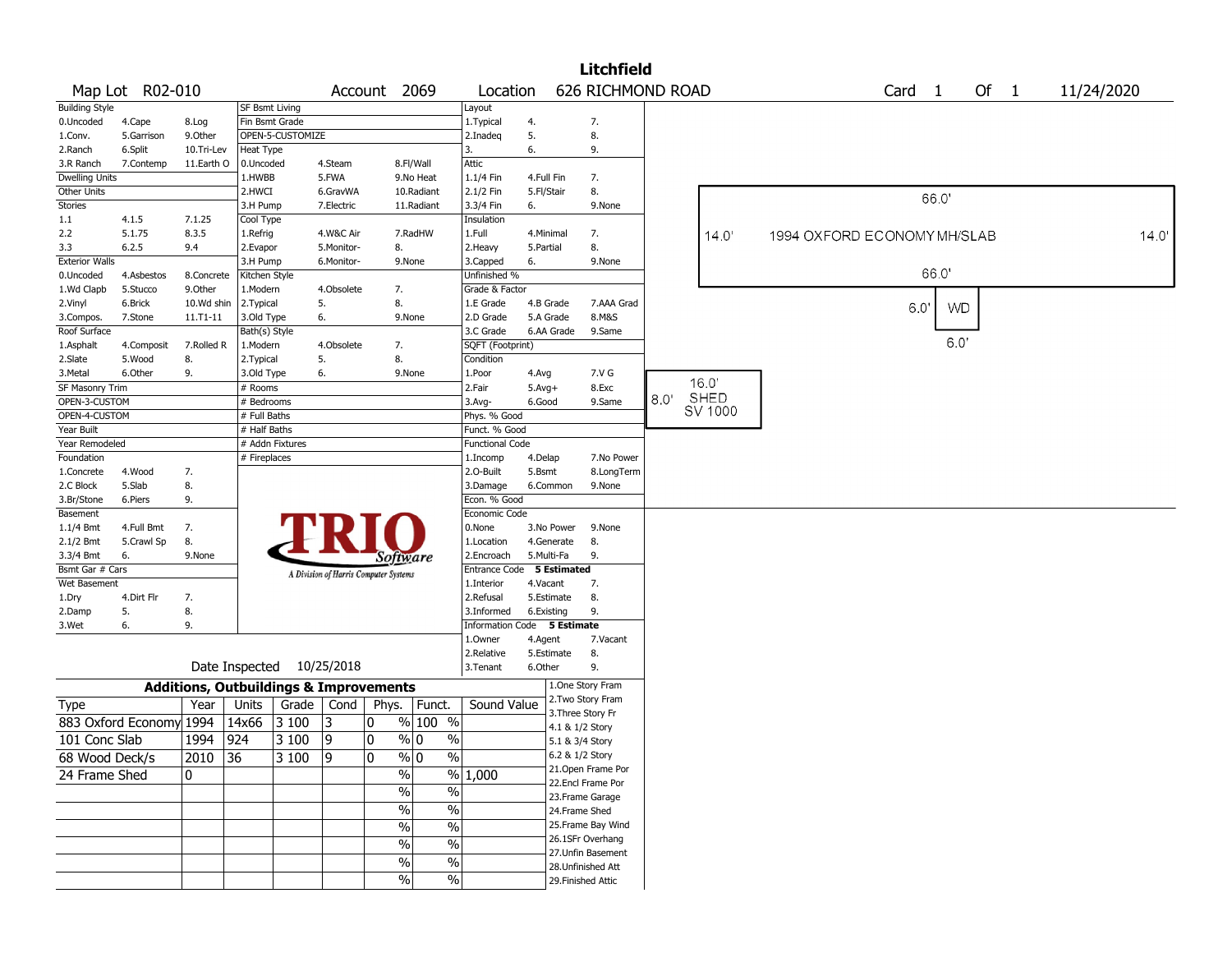|                       | Map Lot R02-011                                    | Account 1376 | Location                 |                                | 640 RICHMOND ROAD      |                                         |                       |                          | Card <sub>1</sub>    | Of $1$        |                                            | 11/24/2020                            |
|-----------------------|----------------------------------------------------|--------------|--------------------------|--------------------------------|------------------------|-----------------------------------------|-----------------------|--------------------------|----------------------|---------------|--------------------------------------------|---------------------------------------|
| HINDS SEAN J.         |                                                    |              |                          | <b>Property Data</b>           |                        |                                         |                       | <b>Assessment Record</b> |                      |               |                                            |                                       |
| <b>HINDS SUSAN</b>    |                                                    |              |                          | Neighborhood 177 Richmond Road |                        | Year                                    | Land                  |                          | <b>Buildings</b>     |               | Exempt                                     | <b>Total</b>                          |
|                       | 640 RICHMOND ROAD                                  |              |                          |                                |                        | 2007                                    |                       | 48,410                   |                      | 103,065       | 13,000                                     | 138,475                               |
|                       | LITCHFIELD ME 04350                                |              | Tree Growth Year         | $\mathbf 0$                    |                        |                                         |                       |                          |                      |               |                                            |                                       |
|                       |                                                    |              | X Coordinate             |                                | 0                      | 2008                                    |                       | 48,410                   |                      | 103,065       | 12,350                                     | 139,125                               |
|                       | B5370P92 B8354P349                                 |              | Y Coordinate             |                                | $\mathbf 0$            | 2009                                    |                       | 47,250                   |                      | 114,482       | 9,500                                      | 152,232                               |
| <b>Previous Owner</b> |                                                    |              | Zone/Land Use            | <b>11 Residential</b>          |                        | 2010                                    |                       | 47,250                   |                      | 103,065       | 10,000                                     | 140,315                               |
|                       | RICHMOND, JOHN C & CATHY<br>640 RICHMOND ROAD      |              | Secondary Zone           |                                |                        | 2011                                    |                       | 47,250                   |                      | 118,377       | 10,000                                     | 155,627                               |
|                       |                                                    |              |                          |                                |                        | 2012                                    |                       | 47,250                   |                      | 118,377       | 10,000                                     | 155,627                               |
|                       | LITCHFIELD ME 04350<br>Sale Date: 3/29/2005        |              | Topography 2 Rolling     |                                |                        | 2013                                    |                       | 47,250                   |                      | 118,377       | 10,000                                     | 155,627                               |
|                       |                                                    |              | 1.Level                  | 4.Below St                     | 7.Res Protec           | 2014                                    |                       | 47,250                   |                      | 118,377       | 10,000                                     | 155,627                               |
|                       |                                                    |              | 2.Rolling<br>3.Above St  | 5.Low<br>6.Swampy              | 8.<br>9.               | 2015                                    |                       | 47,250                   |                      | 118,377       | 10,000                                     | 155,627                               |
|                       |                                                    |              | Utilities                | 4 Drilled Well                 | <b>6 Septic System</b> | 2016                                    |                       | 47,250                   |                      | 118,377       | 15,000                                     | 150,627                               |
|                       |                                                    |              | 1.Public                 | 4.Dr Well                      | 7.Cesspool             | 2017                                    |                       | 47,250                   |                      | 74,159        | 20,000                                     | 101,409                               |
|                       |                                                    |              | 2. Water                 | 5.Dug Well                     | 8.Lake/Pond            | 2018                                    |                       | 47,250                   |                      | 74,159        | 19,200                                     | 102,209                               |
|                       |                                                    |              | 3.Sewer                  | 6.Septic                       | 9.None                 | 2019                                    |                       | 53,700                   |                      | 113,300       | 20,000                                     | 147,000                               |
|                       |                                                    |              | 1 Paved<br><b>Street</b> |                                |                        | 2020                                    |                       | 53,700                   |                      | 113,300       | 25,000                                     | 142,000                               |
|                       |                                                    |              | 1.Paved                  | 4.Proposed                     | 7.                     |                                         |                       |                          | <b>Land Data</b>     |               |                                            |                                       |
|                       |                                                    |              | 2.Semi Imp<br>3.Gravel   | 5.R/O/W<br>6.                  | 8.<br>9.None           | <b>Front Foot</b>                       | <b>Type</b>           |                          | <b>Effective</b>     |               | <b>Influence</b>                           | <b>Influence</b>                      |
|                       |                                                    |              |                          |                                | 0                      | 11.1-100                                |                       | Frontage                 | <b>Depth</b>         | <b>Factor</b> | Code<br>%                                  | <b>Codes</b><br>1.Unimproved          |
|                       | Inspection Witnessed By:                           |              |                          |                                | $\mathbf 0$            | 12.101-200                              |                       |                          |                      |               | $\frac{9}{6}$                              | 2.Excess Frtg                         |
|                       |                                                    |              |                          | <b>Sale Data</b>               |                        | $13.201+$<br>14.                        |                       |                          |                      |               | %<br>$\frac{9}{6}$                         | 3. Topography<br>4.Size/Shape         |
| X                     |                                                    | Date         | Sale Date                |                                | 3/29/2005              | 15.                                     |                       |                          |                      |               | %                                          | 5.Access                              |
| No./Date              | Description                                        | Date Insp.   | Price                    |                                | 116,000                |                                         |                       |                          |                      |               | $\frac{9}{6}$<br>%                         | 6.Restriction<br>7. Right of Way      |
|                       |                                                    |              | Sale Type                | 2 Land & Buildings             |                        | <b>Square Foot</b>                      |                       |                          | <b>Square Feet</b>   |               |                                            | 8.View/Environ                        |
|                       |                                                    |              | 1.Land<br>2.L & B        | 4.MFG UNIT<br>5.Other          | 7.<br>8.               | 16.Regular Lot                          |                       |                          |                      |               | $\frac{9}{6}$                              | 9. Fract Share                        |
|                       |                                                    |              | 3.Building               | 6.                             | 9.                     | 17.Secondary Lot                        |                       |                          |                      |               | %                                          | <b>Acres</b><br>30. Frontage 1        |
|                       |                                                    |              | Financing                | 1 Conventional                 |                        | 18. Excess Land<br>19.Condominium       |                       |                          |                      |               | $\frac{9}{6}$<br>$\overline{\frac{9}{6}}$  | 31. Frontage 2                        |
|                       |                                                    |              | 1.Convent                | 4.Seller                       | 7.                     | 20.Miscellaneous                        |                       |                          |                      |               | $\frac{9}{6}$                              | 32. Tillable                          |
| Notes:                |                                                    |              | 2.FHA/VA                 | 5.Private                      | 8.                     |                                         |                       |                          |                      |               | $\frac{9}{6}$                              | 33.Tillable                           |
|                       | '17 Per review fix computer entry errors from 2011 |              | 3.Assumed                | 6.Cash                         | 9.Unknown              |                                         |                       |                          |                      |               | %                                          | 34.Softwood F&O<br>35. Mixed Wood F&O |
|                       | revaluation. Garage and 1sFr added in error.       |              | Validity                 | 1 Arms Length Sale             |                        | <b>Fract. Acre</b>                      |                       |                          | <b>Acreage/Sites</b> |               |                                            | 36.Hardwood F&O                       |
|                       |                                                    |              | 1.Valid                  | 4.Split                        | 7.Renovate             | 21. Houselot (Frac<br>22.Baselot(Fract) | 24                    |                          | 1.00                 | 100           | %<br>0                                     | 37.Softwood TG                        |
|                       |                                                    |              | 2.Related                | 5.Partial                      | 8.Other                | 23.                                     | $\overline{26}$<br>44 |                          | 2.90<br>1.00         | 100<br>100    | $\overline{0}$<br>%<br>$\overline{0}$<br>% | 38. Mixed Wood TG                     |
|                       |                                                    |              | 3.Distress               | 6.Exempt                       | 9.                     | <b>Acres</b>                            |                       |                          |                      |               | $\frac{9}{6}$                              | 39.Hardwood TG                        |
|                       |                                                    |              | Verified                 | <b>5 Public Record</b>         |                        | 24. Houselot                            |                       |                          |                      |               | %                                          | 40. Wasteland                         |
|                       |                                                    |              | 1.Buyer                  | 4.Agent                        | 7.Family               | 25.Baselot                              |                       |                          |                      |               | $\frac{9}{6}$                              | 41.Gravel Pit                         |
|                       |                                                    |              | 2.Seller                 | 5.Pub Rec                      | 8.Other                | 26.Rear 1                               |                       |                          |                      |               | %                                          | 42. Mobile Home Si<br>43.Camp Site    |
|                       |                                                    |              |                          |                                |                        |                                         |                       |                          |                      |               |                                            |                                       |
|                       |                                                    |              | 3.Lender                 | 6.MLS                          | 9.                     | 27.Rear 2                               |                       |                          |                      |               |                                            |                                       |
| <b>Litchfield</b>     |                                                    |              |                          |                                |                        | 28.Rear 3<br>29. Rear 4                 |                       |                          | <b>Total Acreage</b> | 3.90          |                                            | 44.Lot Improvemen<br>45.Access Right  |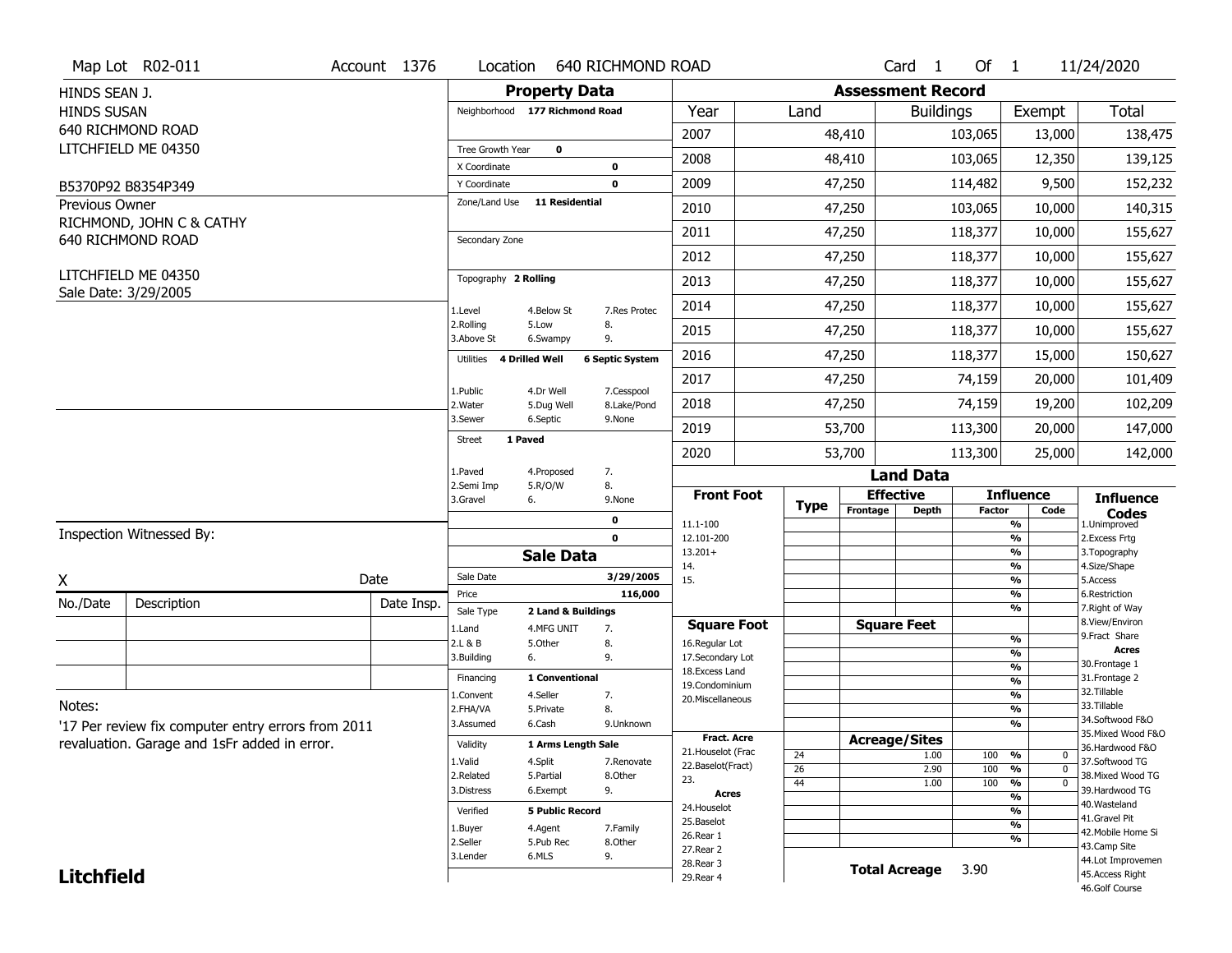|                              |                    |                                                   |                       |                  |                         |                                       |               |                             |            |                        | <b>Litchfield</b>  |       |       |          |       |       |                   |       |            |             |
|------------------------------|--------------------|---------------------------------------------------|-----------------------|------------------|-------------------------|---------------------------------------|---------------|-----------------------------|------------|------------------------|--------------------|-------|-------|----------|-------|-------|-------------------|-------|------------|-------------|
|                              | Map Lot R02-011    |                                                   |                       |                  |                         | Account 1376                          |               | Location                    |            |                        | 640 RICHMOND ROAD  |       |       |          |       |       | Card <sub>1</sub> | Of 1  |            | 11/24/2020  |
| <b>Building Style 4 Cape</b> |                    |                                                   | <b>SF Bsmt Living</b> |                  | $\mathbf 0$             |                                       |               | Layout                      | 1 Typical  |                        |                    |       |       |          |       |       |                   |       |            |             |
| 0.Uncoded                    | 4.Cape             | 8.Log                                             | Fin Bsmt Grade        |                  | 0 <sub>0</sub>          |                                       |               | 1.Typical                   | 4.         |                        | 7.                 |       |       |          |       |       |                   |       |            |             |
| 1.Conv.                      | 5.Garrison         | 9.0ther                                           |                       | OPEN-5-CUSTOMIZE | $\mathbf 0$             |                                       |               | 2.Inadeg                    | 5.         |                        | 8.                 |       |       |          |       |       |                   |       |            |             |
| 2.Ranch                      | 6.Split            | 10.Tri-Lev                                        | Heat Type             | 100%             |                         | 5 Forced Warm Air                     |               | 3.                          | 6.         |                        | 9.                 |       |       |          |       |       |                   |       |            |             |
| 3.R Ranch                    | 7.Contemp          | 11.Earth O                                        | 0.Uncoded             |                  | 4.Steam                 |                                       | 8.Fl/Wall     | Attic<br>9 None             |            |                        |                    |       |       |          |       |       |                   |       |            |             |
| Dwelling Units 1             |                    |                                                   | 1.HWBB                |                  | 5.FWA                   |                                       | 9.No Heat     | 1.1/4 Fin                   | 4.Full Fin |                        | 7.                 |       |       |          |       |       |                   |       |            |             |
| Other Units                  | $\bf o$            |                                                   | 2.HWCI                |                  | 6.GravWA                |                                       | 10.Radiant    | 2.1/2 Fin                   | 5.Fl/Stair |                        | 8.                 |       |       |          |       |       |                   |       |            |             |
| <b>Stories</b>               | 4 One & 1/2 Story  |                                                   | 3.H Pump              |                  | 7.Electric              |                                       | 11.Radiant    | 3.3/4 Fin                   | 6.         |                        | 9.None             |       |       |          |       |       |                   |       |            |             |
| 1.1                          | 4.1.5              | 7.1.25                                            | Cool Type             | 0%               |                         | 9 None                                |               | Insulation                  | 4 Minimal  |                        |                    |       |       |          | 5.0'  | 28.0  |                   |       |            |             |
| 2.2                          | 5.1.75             | 8.3.5                                             | 1.Refrig              |                  | 4.W&C Air               |                                       | 7.RadHW       | 1.Full                      | 4.Minimal  |                        | 7.                 |       |       |          |       | 1sFr  |                   |       |            |             |
| 3.3                          | 6.2.5              | 9.4                                               | 2.Evapor              |                  | 5.Monitor-              | 8.                                    |               | 2. Heavy                    | 5.Partial  |                        | 8.                 |       |       |          | 51.0' |       |                   |       |            |             |
| <b>Exterior Walls</b>        | 2 Vinyl            |                                                   | 3.H Pump              |                  | 6.Monitor-              |                                       | 9.None        | 3.Capped                    | 6.         |                        | 9.None             |       |       |          |       |       |                   |       |            |             |
| 0.Uncoded                    | 4.Asbestos         | 8.Concrete                                        | Kitchen Style         |                  | 2 Typical               |                                       |               | Unfinished %                | 0%         |                        |                    |       |       |          |       |       |                   |       |            |             |
| 1.Wd Clapb                   | 5.Stucco           | 9.Other                                           | 1.Modern              |                  | 4.Obsolete              | 7.                                    |               | Grade & Factor              |            |                        | 3 Average 100%     |       |       |          |       |       |                   |       | 11/2s BARN |             |
| 2.Vinyl                      | 6.Brick            | 10.Wd shin                                        | 2. Typical            |                  | 5.                      | 8.                                    |               | 1.E Grade                   |            | 4.B Grade              | 7.AAA Grad         |       |       |          |       |       | 22.0              |       |            | <b>SHED</b> |
| 3.Compos.                    | 7.Stone            | $11. T1 - 11$                                     | 3.Old Type            |                  | 6.                      |                                       | 9.None        | 2.D Grade                   |            | 5.A Grade              | 8.M&S              | 27.0' |       | 11/2sBFr |       |       |                   |       | 30.0       |             |
| Roof Surface                 | 1 Asphalt Shingles |                                                   | Bath(s) Style         |                  |                         | 2 Typical Bath(s)                     |               | 3.C Grade                   |            | 6.AA Grade             | 9.Same             |       |       |          |       |       |                   |       |            |             |
| 1.Asphalt                    | 4.Composit         | 7.Rolled R                                        | 1.Modern              |                  | 4.Obsolete              | 7.                                    |               | SQFT (Footprint) 1237       |            |                        |                    |       |       |          |       |       |                   |       |            |             |
| 2.Slate                      | 5.Wood             | 8.                                                | 2. Typical            |                  | 5.                      | 8.                                    |               | Condition                   |            | <b>3 Below Average</b> |                    |       |       |          |       | 28.0' |                   |       |            |             |
| 3.Metal                      | 6.Other            | 9.                                                | 3.Old Type            |                  | 6.                      |                                       | 9.None        | 1.Poor                      | 4.Avg      |                        | 7.V G              |       |       |          |       |       |                   |       |            |             |
| SF Masonry Trim 0            |                    |                                                   | # Rooms               |                  | 3                       |                                       |               | 2.Fair                      | $5.Avg+$   |                        | 8.Exc              |       | 23.0' | 5.0'     |       |       |                   | 24.0' |            | 14.0'       |
| OPEN-3-CUSTOM 0              |                    |                                                   | # Bedrooms            |                  | $\mathbf{1}$            |                                       |               | $3.$ Avg-                   | 6.Good     |                        | 9.Same             |       |       |          |       |       |                   |       |            |             |
| OPEN-4-CUSTOM 0              |                    |                                                   | # Full Baths          |                  | $\mathbf{1}$            |                                       |               | Phys. % Good                |            | 0%                     |                    |       |       |          |       |       |                   |       |            |             |
| Year Built                   | 1900               |                                                   | # Half Baths          |                  | $\overline{1}$          |                                       |               | Funct. % Good               |            | 100%                   |                    |       |       |          |       |       |                   |       |            |             |
| Year Remodeled 1980          |                    |                                                   | # Addn Fixtures       |                  | $\overline{\mathbf{0}}$ |                                       |               | <b>Functional Code</b>      |            | 9 None                 |                    |       |       |          |       |       |                   |       |            |             |
| Foundation                   | 3 Brick &/or Stone |                                                   | # Fireplaces          |                  | $\mathbf{1}$            |                                       |               | 1.Incomp                    | 4.Delap    |                        | 7.No Power         |       |       |          |       |       |                   |       |            |             |
| 1.Concrete                   | 4.Wood             | 7.                                                |                       |                  |                         |                                       |               | 2.O-Built                   | 5.Bsmt     |                        | 8.LongTerm         |       |       |          |       |       |                   |       |            |             |
| 2.C Block                    | 5.Slab             | 8.                                                |                       |                  |                         |                                       |               | 3.Damage                    |            | 6.Common               | 9.None             |       |       |          |       |       |                   |       |            |             |
| 3.Br/Stone                   | 6.Piers            | 9.                                                |                       |                  |                         |                                       |               | Econ. % Good                | 100%       |                        |                    |       |       |          |       |       |                   |       |            |             |
| Basement                     | 21/2 Basement      |                                                   |                       |                  |                         |                                       |               | Economic Code None          |            |                        |                    |       |       |          |       |       |                   |       |            |             |
| $1.1/4$ Bmt                  | 4.Full Bmt         | 7.                                                |                       |                  |                         |                                       |               | 0.None                      |            | 3.No Power             | 9.None             |       |       |          |       |       |                   |       |            |             |
| $2.1/2$ Bmt                  | 5.Crawl Sp         | 8.                                                |                       |                  |                         |                                       |               | 1.Location                  |            | 4.Generate             | 8.                 |       |       |          |       |       |                   |       |            |             |
| 3.3/4 Bmt                    | 6.                 | 9.None                                            |                       |                  |                         | Software                              |               | 2.Encroach                  | 5.Multi-Fa |                        | 9.                 |       |       |          |       |       |                   |       |            |             |
| Bsmt Gar # Cars 0            |                    |                                                   |                       |                  |                         | A Division of Harris Computer Systems |               | Entrance Code               |            | <b>5 Estimated</b>     |                    |       |       |          |       |       |                   |       |            |             |
| Wet Basement                 | 2 Damp Basement    |                                                   |                       |                  |                         |                                       |               | 1.Interior                  | 4.Vacant   |                        | 7.                 |       |       |          |       |       |                   |       |            |             |
| 1.Dry                        | 4.Dirt Flr         | 7.                                                |                       |                  |                         |                                       |               | 2.Refusal                   |            | 5.Estimate             | 8.                 |       |       |          |       |       |                   |       |            |             |
| 2.Damp                       | 5.                 | 8.                                                |                       |                  |                         |                                       |               | 3.Informed                  | 6.Existing |                        | 9.                 |       |       |          |       |       |                   |       |            |             |
| 3.Wet                        | 6.                 | 9.                                                |                       |                  |                         |                                       |               | Information Code 5 Estimate |            |                        |                    |       |       |          |       |       |                   |       |            |             |
|                              |                    |                                                   |                       |                  |                         |                                       |               | 1.0wner                     | 4.Agent    |                        | 7.Vacant           |       |       |          |       |       |                   |       |            |             |
|                              |                    |                                                   |                       |                  |                         |                                       |               | 2.Relative                  |            | 5.Estimate             | 8.                 |       |       |          |       |       |                   |       |            |             |
|                              |                    | Date Inspected 10/25/2018                         |                       |                  |                         |                                       |               | 3.Tenant                    | 6.Other    |                        | 9.                 |       |       |          |       |       |                   |       |            |             |
|                              |                    | <b>Additions, Outbuildings &amp; Improvements</b> |                       |                  |                         |                                       |               |                             |            |                        | 1.One Story Fram   |       |       |          |       |       |                   |       |            |             |
| <b>Type</b>                  |                    | Year                                              | Units                 | Grade            | Cond                    | Phys.                                 | Funct.        | Sound Value                 |            |                        | 2. Two Story Fram  |       |       |          |       |       |                   |       |            |             |
|                              | 1 One Story Frame  | 0                                                 | 140                   | 9100             | 9                       | 0                                     | % 0<br>$\%$   |                             |            | 4.1 & 1/2 Story        | 3. Three Story Fr  |       |       |          |       |       |                   |       |            |             |
| 84 1 1/2s Barn               |                    | 0                                                 | 720                   | 2 100            | 2                       | 0                                     | $%100$ %      |                             |            | 5.1 & 3/4 Story        |                    |       |       |          |       |       |                   |       |            |             |
|                              |                    |                                                   |                       |                  |                         |                                       |               |                             |            |                        | 6.2 & 1/2 Story    |       |       |          |       |       |                   |       |            |             |
| 24 Frame Shed                |                    | 10                                                | 420                   | 2 100            | 2                       | 10                                    | % 75<br>%     |                             |            |                        | 21. Open Frame Por |       |       |          |       |       |                   |       |            |             |
|                              |                    |                                                   |                       |                  |                         | $\sqrt{9/6}$                          | $\sqrt{6}$    |                             |            |                        | 22.Encl Frame Por  |       |       |          |       |       |                   |       |            |             |
|                              |                    |                                                   |                       |                  |                         | $\sqrt{0}$                            | $\%$          |                             |            |                        | 23. Frame Garage   |       |       |          |       |       |                   |       |            |             |
|                              |                    |                                                   |                       |                  |                         | $\sqrt{6}$                            | $\frac{1}{2}$ |                             |            |                        | 24.Frame Shed      |       |       |          |       |       |                   |       |            |             |
|                              |                    |                                                   |                       |                  |                         |                                       |               |                             |            |                        | 25. Frame Bay Wind |       |       |          |       |       |                   |       |            |             |
|                              |                    |                                                   |                       |                  |                         | $\frac{1}{2}$                         | $\%$          |                             |            |                        | 26.1SFr Overhang   |       |       |          |       |       |                   |       |            |             |
|                              |                    |                                                   |                       |                  |                         | $\%$                                  | $\%$          |                             |            |                        | 27.Unfin Basement  |       |       |          |       |       |                   |       |            |             |
|                              |                    |                                                   |                       |                  |                         | $\%$                                  | $\%$          |                             |            |                        | 28. Unfinished Att |       |       |          |       |       |                   |       |            |             |
|                              |                    |                                                   |                       |                  |                         | $\sqrt{6}$                            | $\sqrt{6}$    |                             |            |                        | 29. Finished Attic |       |       |          |       |       |                   |       |            |             |
|                              |                    |                                                   |                       |                  |                         |                                       |               |                             |            |                        |                    |       |       |          |       |       |                   |       |            |             |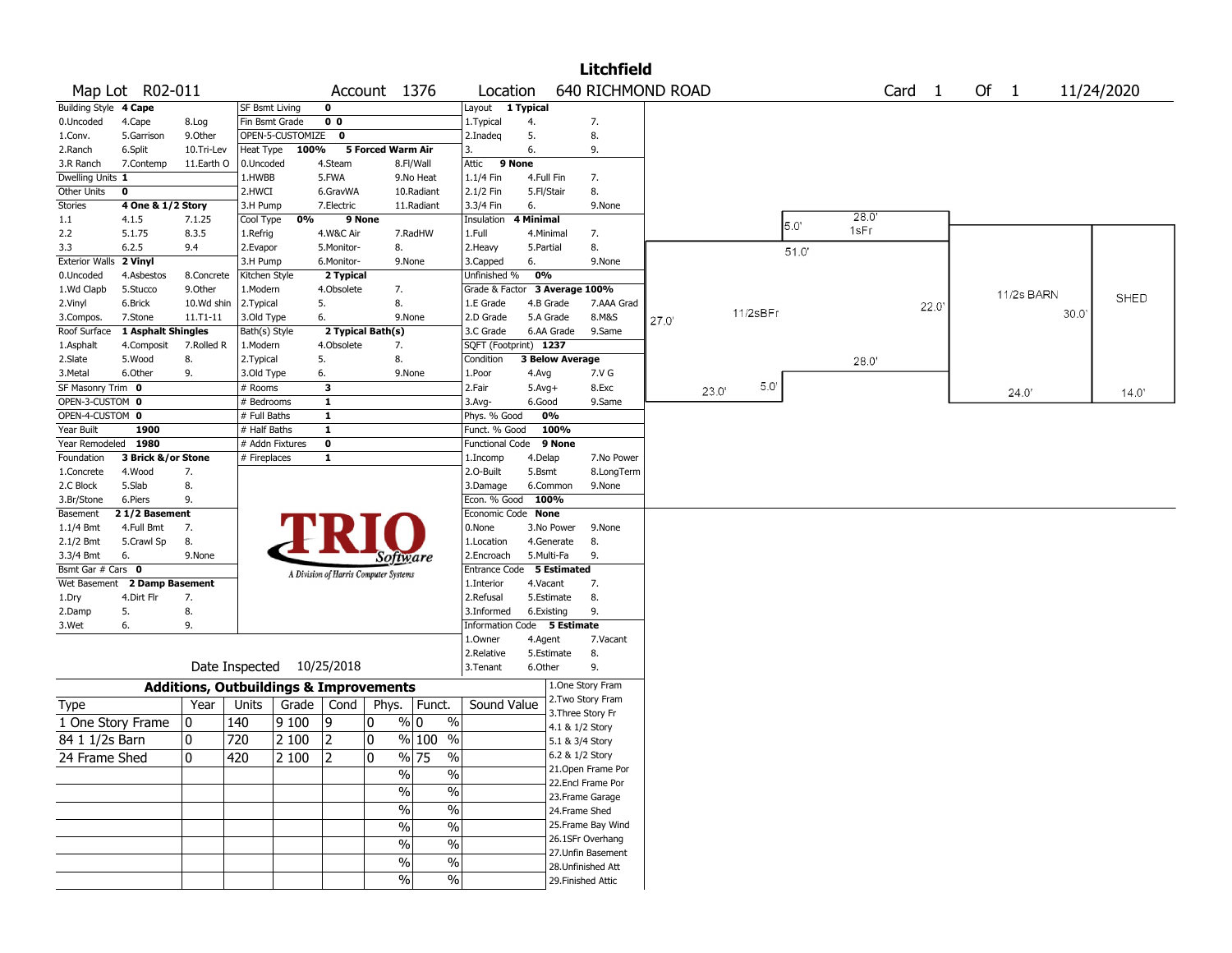|                        | Map Lot R02-013A         | Account 648 | Location                       |                       | 630 RICHMOND ROAD          |                                     |                      |                          | Card 1           | Of $1$        |                                   | 11/24/2020                       |
|------------------------|--------------------------|-------------|--------------------------------|-----------------------|----------------------------|-------------------------------------|----------------------|--------------------------|------------------|---------------|-----------------------------------|----------------------------------|
| <b>GAGNE, DANIEL R</b> |                          |             |                                | <b>Property Data</b>  |                            |                                     |                      | <b>Assessment Record</b> |                  |               |                                   |                                  |
| 181 RICHMOND RD        |                          |             | Neighborhood 177 Richmond Road |                       |                            | Year                                | Land                 |                          | <b>Buildings</b> |               | Exempt                            | <b>Total</b>                     |
|                        | LITCHFIELD ME 04350      |             |                                |                       |                            | 2007                                |                      | 13,740                   |                  | 32,139        |                                   | 45,879<br>0                      |
|                        |                          |             | Tree Growth Year               | $\mathbf 0$           |                            | 2008                                |                      | 13,740                   |                  | 31,957        |                                   | 0<br>45,697                      |
|                        |                          |             | X Coordinate<br>Y Coordinate   |                       | $\mathbf 0$<br>$\mathbf 0$ | 2009                                |                      | 13,500                   |                  | 26,563        |                                   | 0<br>40,063                      |
| B3975P98               |                          |             | Zone/Land Use                  | <b>11 Residential</b> |                            | 2010                                |                      |                          |                  |               |                                   | 0                                |
|                        |                          |             |                                |                       |                            |                                     |                      | 13,500                   |                  | 30,638        |                                   | 44,138                           |
|                        |                          |             | Secondary Zone                 |                       |                            | 2011                                |                      | 13,500                   |                  | 30,617        |                                   | 44,117<br>0                      |
|                        |                          |             |                                |                       |                            | 2012                                |                      | 13,500                   |                  | 30,617        |                                   | $\pmb{0}$<br>44,117              |
|                        |                          |             | Topography 2 Rolling           |                       |                            | 2013                                |                      | 13,500                   |                  | 30,458        |                                   | 43,958<br>0                      |
|                        |                          |             | 1.Level                        | 4.Below St            | 7.Res Protec               | 2014                                |                      | 13,500                   |                  | 30,385        |                                   | 43,885<br>0                      |
|                        |                          |             | 2.Rolling<br>3.Above St        | 5.Low<br>6.Swampy     | 8.<br>9.                   | 2015                                |                      | 13,500                   |                  | 30,227        |                                   | 43,727<br>0                      |
|                        |                          |             | Utilities 4 Drilled Well       |                       | <b>6 Septic System</b>     | 2016                                |                      | 13,500                   |                  | 30,154        |                                   | 0<br>43,654                      |
|                        |                          |             | 1.Public                       | 4.Dr Well             | 7.Cesspool                 | 2017                                |                      | 13,500                   |                  | 29,995        |                                   | 0<br>43,495                      |
|                        |                          |             | 2. Water                       | 5.Dug Well            | 8.Lake/Pond                | 2018                                |                      | 13,500                   |                  | 29,923        |                                   | 0<br>43,423                      |
|                        |                          |             | 3.Sewer                        | 6.Septic              | 9.None                     | 2019                                |                      | 39,400                   |                  | 39,200        |                                   | 78,600<br>0                      |
|                        |                          |             | 1 Paved<br><b>Street</b>       |                       |                            | 2020                                |                      | 39,400                   |                  | 38,100        |                                   | $\mathbf 0$<br>77,500            |
|                        |                          |             | 1.Paved                        | 4.Proposed            | 7.                         |                                     |                      |                          | <b>Land Data</b> |               |                                   |                                  |
|                        |                          |             | 2.Semi Imp<br>3.Gravel         | 5.R/O/W<br>6.         | 8.<br>9.None               | <b>Front Foot</b>                   |                      | <b>Effective</b>         |                  |               | <b>Influence</b>                  | <b>Influence</b>                 |
|                        |                          |             |                                |                       | $\mathbf 0$                | 11.1-100                            | <b>Type</b>          | Frontage                 | <b>Depth</b>     | <b>Factor</b> | Code<br>%                         | <b>Codes</b><br>1.Unimproved     |
|                        | Inspection Witnessed By: |             |                                |                       | $\mathbf 0$                | 12.101-200                          |                      |                          |                  |               | $\frac{9}{6}$                     | 2.Excess Frtg                    |
|                        |                          |             |                                | <b>Sale Data</b>      |                            | $13.201+$<br>14.                    |                      |                          |                  |               | %<br>%                            | 3. Topography<br>4.Size/Shape    |
| X                      |                          | Date        | Sale Date                      |                       |                            | 15.                                 |                      |                          |                  |               | $\frac{9}{6}$                     | 5.Access                         |
| No./Date               | Description              | Date Insp.  | Price<br>Sale Type             |                       |                            |                                     |                      |                          |                  |               | %<br>%                            | 6.Restriction<br>7. Right of Way |
|                        |                          |             | 1.Land                         | 4.MFG UNIT            | 7.                         | <b>Square Foot</b>                  |                      | <b>Square Feet</b>       |                  |               |                                   | 8.View/Environ                   |
|                        |                          |             | 2.L & B                        | 5.Other               | 8.                         | 16.Regular Lot                      |                      |                          |                  |               | %<br>%                            | 9.Fract Share<br><b>Acres</b>    |
|                        |                          |             | 3.Building                     | 6.                    | 9.                         | 17.Secondary Lot<br>18. Excess Land |                      |                          |                  |               | $\frac{9}{6}$                     | 30.Frontage 1                    |
|                        |                          |             | Financing                      |                       |                            | 19.Condominium                      |                      |                          |                  |               | $\frac{9}{6}$                     | 31. Frontage 2                   |
| Notes:                 |                          |             | 1.Convent                      | 4.Seller              | 7.                         | 20.Miscellaneous                    |                      |                          |                  |               | $\frac{9}{6}$                     | 32.Tillable<br>33.Tillable       |
|                        |                          |             | 2.FHA/VA                       | 5.Private             | 8.                         |                                     |                      |                          |                  |               | $\frac{9}{6}$<br>$\frac{9}{6}$    | 34.Softwood F&O                  |
|                        |                          |             | 3.Assumed                      | 6.Cash                | 9.Unknown                  | <b>Fract. Acre</b>                  |                      | <b>Acreage/Sites</b>     |                  |               |                                   | 35. Mixed Wood F&O               |
|                        |                          |             | Validity                       |                       |                            | 21. Houselot (Frac                  | 21                   |                          | 0.60             | 100           | %<br>$\mathbf 0$                  | 36.Hardwood F&O                  |
|                        |                          |             | 1.Valid                        | 4.Split               | 7.Renovate                 | 22.Baselot(Fract)                   | 44                   |                          | 1.00             | 100           | %<br>$\mathbf{0}$                 | 37.Softwood TG                   |
|                        |                          |             | 2.Related                      | 5.Partial             | 8.Other                    | 23.                                 |                      |                          |                  |               | $\frac{9}{6}$                     | 38. Mixed Wood TG                |
|                        |                          |             | 3.Distress                     | 6.Exempt              | 9.                         | <b>Acres</b>                        |                      |                          |                  |               | $\frac{9}{6}$                     | 39.Hardwood TG<br>40. Wasteland  |
|                        |                          |             | Verified                       |                       |                            | 24. Houselot<br>25.Baselot          |                      |                          |                  |               | $\frac{9}{6}$                     | 41.Gravel Pit                    |
|                        |                          |             | 1.Buyer                        | 4.Agent               | 7.Family                   | 26.Rear 1                           |                      |                          |                  |               | $\frac{9}{6}$                     | 42. Mobile Home Si               |
|                        |                          | 2.Seller    | 5.Pub Rec                      | 8.Other               | 27. Rear 2                 |                                     |                      |                          |                  | %             | 43.Camp Site                      |                                  |
|                        |                          | 3.Lender    | 6.MLS                          | 9.                    | 28. Rear 3                 |                                     | <b>Total Acreage</b> |                          | 0.60             |               | 44.Lot Improvemen                 |                                  |
| <b>Litchfield</b>      |                          |             |                                |                       | 29. Rear 4                 |                                     |                      |                          |                  |               | 45.Access Right<br>46.Golf Course |                                  |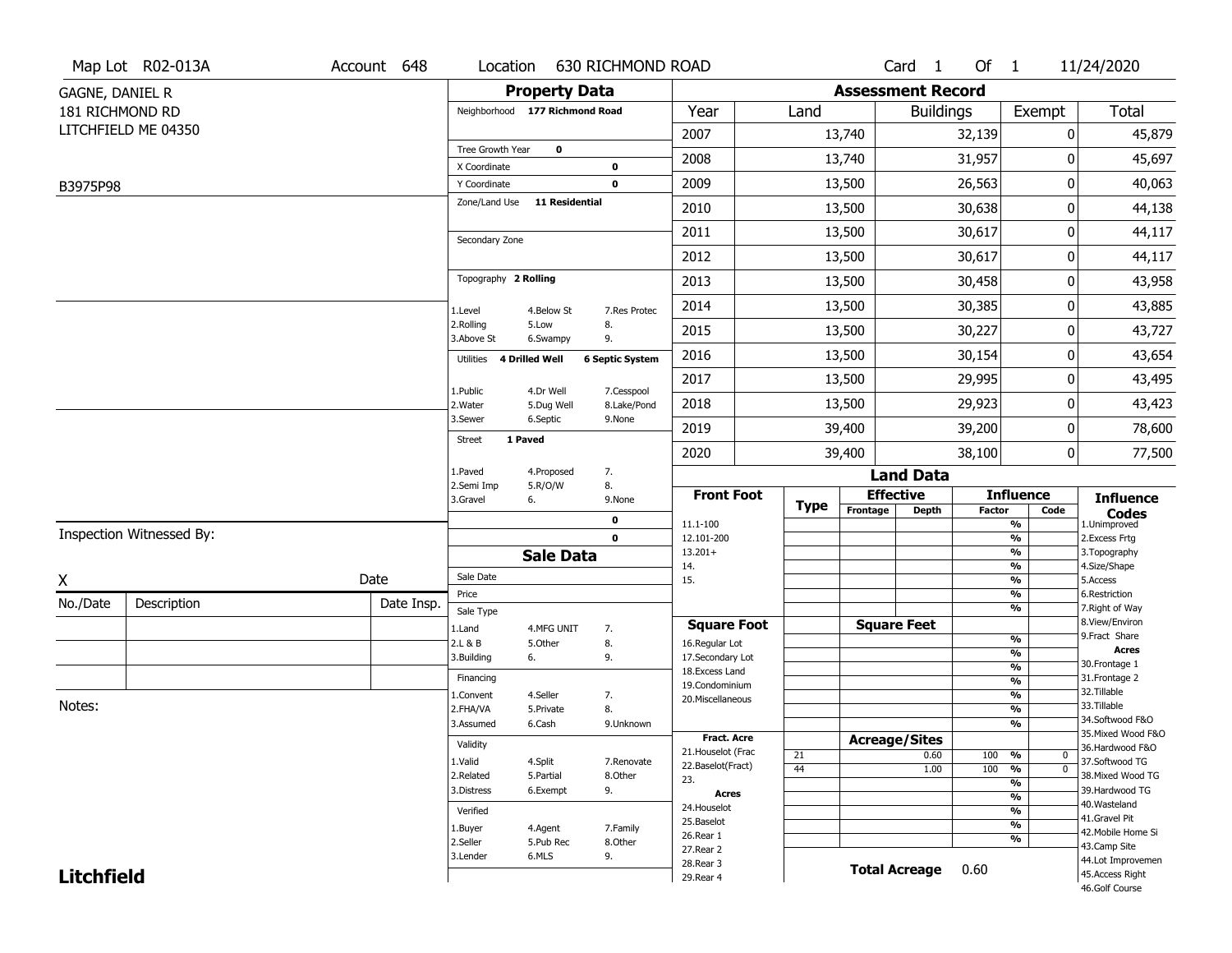|                       |                  |                                                   |                       |                           |             |                                       |                                |                          |            | <b>Litchfield</b>         |                   |                |                            |  |        |        |        |       |            |  |
|-----------------------|------------------|---------------------------------------------------|-----------------------|---------------------------|-------------|---------------------------------------|--------------------------------|--------------------------|------------|---------------------------|-------------------|----------------|----------------------------|--|--------|--------|--------|-------|------------|--|
|                       | Map Lot R02-013A |                                                   |                       |                           |             | Account 648                           |                                | Location                 |            |                           | 630 RICHMOND ROAD |                |                            |  | Card 1 |        | Of $1$ |       | 11/24/2020 |  |
| <b>Building Style</b> |                  |                                                   | <b>SF Bsmt Living</b> |                           |             |                                       |                                | Layout                   |            |                           |                   |                |                            |  |        |        |        |       |            |  |
| 0.Uncoded             | 4.Cape           | 8.Log                                             | Fin Bsmt Grade        |                           |             |                                       |                                | 1. Typical               | 4.         | 7.                        |                   |                |                            |  |        |        |        |       |            |  |
| 1.Conv.               | 5.Garrison       | 9.Other                                           |                       | OPEN-5-CUSTOMIZE          |             |                                       |                                | 2.Inadeq                 | 5.         | 8.                        |                   |                |                            |  |        |        |        |       |            |  |
| 2.Ranch               | 6.Split          | 10.Tri-Lev                                        |                       | Heat Type 100%            |             |                                       |                                | 3.                       | 6.         | 9.                        |                   |                |                            |  |        |        |        |       |            |  |
| 3.R Ranch             | 7.Contemp        | 11.Earth O                                        | 0.Uncoded             |                           | 4.Steam     |                                       | 8.Fl/Wall                      | Attic                    |            |                           |                   |                |                            |  |        |        |        | GAR   |            |  |
| <b>Dwelling Units</b> |                  |                                                   | 1.HWBB                |                           | 5.FWA       |                                       | 9.No Heat                      | 1.1/4 Fin                | 4.Full Fin | 7.                        |                   |                |                            |  |        |        | 28.0   |       |            |  |
| Other Units           |                  |                                                   | 2.HWCI                |                           | 6.GravWA    |                                       | 10.Radiant                     | 2.1/2 Fin                | 5.Fl/Stair | 8.                        |                   |                |                            |  |        |        |        |       |            |  |
| <b>Stories</b>        |                  |                                                   | 3.H Pump              |                           | 7.Electric  |                                       | 11.Radiant                     | 3.3/4 Fin                | 6.         | 9.None                    |                   |                |                            |  |        |        |        |       |            |  |
| 1.1                   | 4.1.5            | 7.1.25                                            | Cool Type             | 0%                        |             |                                       |                                | Insulation               |            |                           |                   |                |                            |  |        |        |        |       |            |  |
| 2.2                   | 5.1.75           | 8.3.5                                             | 1.Refrig              |                           | 4.W&C Air   |                                       | 7.RadHW                        | 1.Full                   | 4.Minimal  | 7.                        |                   |                |                            |  |        |        |        | 20.0" |            |  |
| 3.3                   | 6.2.5            | 9.4                                               | 2.Evapor              |                           | 5.Monitor-  | 8.                                    |                                | 2. Heavy                 | 5.Partial  | 8.                        |                   |                | 10.0                       |  |        |        |        |       |            |  |
| <b>Exterior Walls</b> |                  |                                                   | 3.H Pump              |                           | 6.Monitor-  |                                       | 9.None                         | 3.Capped                 | 6.         | 9.None                    |                   |                |                            |  |        |        |        |       |            |  |
| 0.Uncoded             | 4.Asbestos       | 8.Concrete                                        | Kitchen Style         |                           |             |                                       |                                | Unfinished %             |            |                           |                   |                | $0.0^{\circ}$<br><b>WD</b> |  |        |        |        |       |            |  |
| 1.Wd Clapb            | 5.Stucco         | 9.0ther                                           | 1.Modern              |                           | 4.Obsolete  | 7.                                    |                                | Grade & Factor           |            |                           |                   |                |                            |  |        |        |        |       |            |  |
| 2.Vinyl               | 6.Brick          | 10.Wd shin                                        | 2.Typical             |                           | 5.          | 8.                                    |                                | 1.E Grade                | 4.B Grade  | 7.AAA Grad                |                   |                |                            |  |        |        |        |       |            |  |
| 3.Compos.             | 7.Stone          | 11.T1-11                                          | 3.Old Type            |                           | 6.          |                                       | 9.None                         | 2.D Grade                | 5.A Grade  | 8.M&S                     |                   |                |                            |  |        |        |        |       |            |  |
| Roof Surface          |                  |                                                   | Bath(s) Style         |                           |             |                                       |                                | 3.C Grade                | 6.AA Grade | 9.Same                    |                   | $14.0^{\circ}$ | 1995 BURLINGTON MH/SLAB    |  |        |        |        |       |            |  |
| 1.Asphalt             | 4.Composit       | 7.Rolled R                                        | 1.Modern              |                           | 4.Obsolete  | 7.                                    |                                | SQFT (Footprint)         |            |                           |                   |                |                            |  | 72.0   |        |        |       |            |  |
| 2.Slate               | 5.Wood           | 8.                                                | 2. Typical            |                           | 5.          | 8.                                    |                                | Condition                |            |                           |                   |                |                            |  |        |        |        |       |            |  |
| 3.Metal               | 6.Other          | 9.                                                | 3.Old Type            |                           | 6.          |                                       | 9.None                         | 1.Poor                   | 4.Avg      | 7.V G                     |                   |                |                            |  |        | EP 6.0 |        |       |            |  |
| SF Masonry Trim       |                  |                                                   | # Rooms               |                           |             |                                       |                                | 2.Fair                   | $5.Avg+$   | 8.Exc                     |                   |                |                            |  |        | 8.0'   |        |       |            |  |
| OPEN-3-CUSTOM         |                  |                                                   | # Bedrooms            |                           |             |                                       |                                | 3.Avg-                   | 6.Good     | 9.Same                    |                   |                |                            |  |        |        |        |       |            |  |
| OPEN-4-CUSTOM         |                  |                                                   | # Full Baths          |                           |             |                                       |                                | Phys. % Good             |            |                           |                   |                |                            |  |        |        |        |       |            |  |
| Year Built            |                  |                                                   | # Half Baths          |                           |             |                                       |                                | Funct. % Good            |            |                           |                   |                |                            |  |        |        |        |       |            |  |
| Year Remodeled        |                  |                                                   |                       | # Addn Fixtures           |             |                                       |                                | <b>Functional Code</b>   |            |                           |                   |                |                            |  |        |        |        |       |            |  |
| Foundation            |                  |                                                   | # Fireplaces          |                           |             |                                       |                                | 1.Incomp                 | 4.Delap    | 7.No Power                |                   | SHED SV 300    |                            |  |        |        |        |       |            |  |
| 1.Concrete            | 4.Wood           | 7.                                                |                       |                           |             |                                       |                                | 2.O-Built                | 5.Bsmt     | 8.LongTerm                |                   |                |                            |  |        |        |        |       |            |  |
| 2.C Block             | 5.Slab           | 8.                                                |                       |                           |             |                                       |                                | 3.Damage                 | 6.Common   | 9.None                    |                   | 9.0'           |                            |  |        |        |        |       |            |  |
| 3.Br/Stone            | 6.Piers          | 9.                                                |                       |                           |             |                                       |                                | Econ. % Good             |            |                           |                   | 10.0'          |                            |  |        |        |        |       |            |  |
| Basement              |                  |                                                   |                       |                           |             |                                       |                                | Economic Code            |            |                           |                   |                |                            |  |        |        |        |       |            |  |
| 1.1/4 Bmt             | 4.Full Bmt       | 7.                                                |                       |                           |             |                                       |                                | 0.None                   | 3.No Power | 9.None                    |                   |                |                            |  |        |        |        |       |            |  |
| 2.1/2 Bmt             | 5.Crawl Sp       | 8.                                                |                       |                           |             |                                       |                                | 1.Location               | 4.Generate | 8.                        |                   |                |                            |  |        |        |        |       |            |  |
| 3.3/4 Bmt             | 6.               | 9.None                                            |                       |                           |             | Software                              |                                | 2.Encroach               | 5.Multi-Fa | 9.                        |                   |                |                            |  |        |        |        |       |            |  |
| Bsmt Gar # Cars       |                  |                                                   |                       |                           |             | A Division of Harris Computer Systems |                                | Entrance Code            |            | <b>1 Interior Inspect</b> |                   |                |                            |  |        |        |        |       |            |  |
| Wet Basement          |                  |                                                   |                       |                           |             |                                       |                                | 1.Interior               | 4.Vacant   | 7.                        |                   |                |                            |  |        |        |        |       |            |  |
| 1.Dry                 | 4.Dirt Flr       | 7.                                                |                       |                           |             |                                       |                                | 2.Refusal                | 5.Estimate | 8.                        |                   |                |                            |  |        |        |        |       |            |  |
| 2.Damp                | 5.               | 8.                                                |                       |                           |             |                                       |                                | 3.Informed               | 6.Existing | 9.                        |                   |                |                            |  |        |        |        |       |            |  |
| 3.Wet                 | 6.               | 9.                                                |                       |                           |             |                                       |                                | Information Code 1 Owner |            |                           |                   |                |                            |  |        |        |        |       |            |  |
|                       |                  |                                                   |                       |                           |             |                                       |                                | 1.Owner                  | 4.Agent    | 7.Vacant                  |                   |                |                            |  |        |        |        |       |            |  |
|                       |                  |                                                   |                       |                           |             |                                       |                                | 2.Relative               | 5.Estimate | 8.                        |                   |                |                            |  |        |        |        |       |            |  |
|                       |                  |                                                   |                       | Date Inspected 10/19/2018 |             |                                       |                                | 3. Tenant                | 6.Other    | 9.                        |                   |                |                            |  |        |        |        |       |            |  |
|                       |                  | <b>Additions, Outbuildings &amp; Improvements</b> |                       |                           |             |                                       |                                |                          |            | 1.One Story Fram          |                   |                |                            |  |        |        |        |       |            |  |
| Type                  |                  | Year                                              | Units                 | Grade                     | Cond        | Phys.                                 | Funct.                         | Sound Value              |            | 2. Two Story Fram         |                   |                |                            |  |        |        |        |       |            |  |
| 738 Burlington        |                  | 2005                                              | 14x72                 | 3 100                     | 4           | 0                                     | % 100 %                        |                          |            | 3. Three Story Fr         |                   |                |                            |  |        |        |        |       |            |  |
|                       |                  |                                                   |                       |                           |             |                                       |                                |                          |            | 4.1 & 1/2 Story           |                   |                |                            |  |        |        |        |       |            |  |
| 101 Conc Slab         |                  | 0                                                 | 1008                  | $\sqrt{3}100$             | 19          | 0                                     | % 0<br>$\%$                    |                          |            | 5.1 & 3/4 Story           |                   |                |                            |  |        |        |        |       |            |  |
| 68 Wood Deck/s        |                  | 2005 100                                          |                       | $3100$ 9                  |             | $\overline{0}$                        | $\sqrt[6]{0}$<br>$\frac{9}{6}$ |                          |            | 6.2 & 1/2 Story           |                   |                |                            |  |        |        |        |       |            |  |
| 22 Encl Frame         |                  | 2005 48                                           |                       | 3100                      | $ 9\rangle$ | 0                                     | $\sqrt[6]{0}$<br>$\%$          |                          |            | 21. Open Frame Por        |                   |                |                            |  |        |        |        |       |            |  |
| 23 Frame Garage       |                  | 1995 560                                          |                       | 3100                      | 14          | $\overline{0}$                        | % 100 %                        |                          |            | 22.Encl Frame Por         |                   |                |                            |  |        |        |        |       |            |  |
|                       |                  |                                                   |                       |                           |             |                                       |                                |                          |            | 23.Frame Garage           |                   |                |                            |  |        |        |        |       |            |  |
| 24 Frame Shed         |                  | $\mathbf{0}$                                      |                       |                           |             | %                                     |                                | %300                     |            | 24.Frame Shed             |                   |                |                            |  |        |        |        |       |            |  |
|                       |                  |                                                   |                       |                           |             | $\%$                                  | $\%$                           |                          |            | 25. Frame Bay Wind        |                   |                |                            |  |        |        |        |       |            |  |
|                       |                  |                                                   |                       |                           |             | $\%$                                  | $\%$                           |                          |            | 26.1SFr Overhang          |                   |                |                            |  |        |        |        |       |            |  |
|                       |                  |                                                   |                       |                           |             | $\%$                                  | $\%$                           |                          |            | 27.Unfin Basement         |                   |                |                            |  |        |        |        |       |            |  |
|                       |                  |                                                   |                       |                           |             |                                       |                                |                          |            | 28. Unfinished Att        |                   |                |                            |  |        |        |        |       |            |  |
|                       |                  |                                                   |                       |                           |             | $\%$                                  | $\sqrt{6}$                     |                          |            | 29. Finished Attic        |                   |                |                            |  |        |        |        |       |            |  |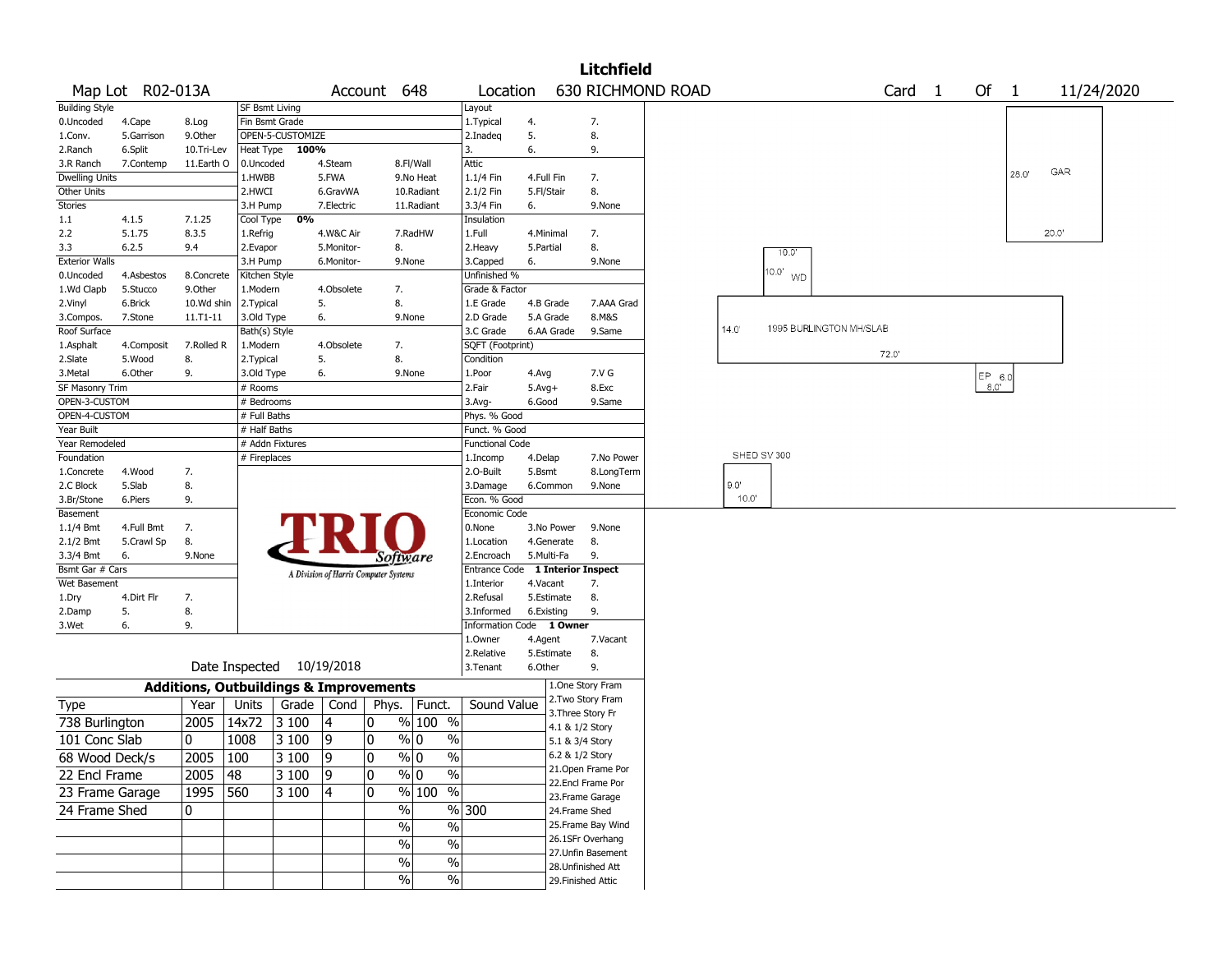|                   | Map Lot R02-014                             | Account 610 | Location                       |                         | <b>RICHMOND ROAD</b>      |                                         |             |                          | Card 1           | Of $1$           |                                           | 11/24/2020                            |
|-------------------|---------------------------------------------|-------------|--------------------------------|-------------------------|---------------------------|-----------------------------------------|-------------|--------------------------|------------------|------------------|-------------------------------------------|---------------------------------------|
| SMART, LEROY      |                                             |             |                                | <b>Property Data</b>    |                           |                                         |             | <b>Assessment Record</b> |                  |                  |                                           |                                       |
|                   | 1532 HALLOWELL RD                           |             | Neighborhood 177 Richmond Road |                         |                           | Year                                    | Land        |                          | <b>Buildings</b> |                  | Exempt                                    | Total                                 |
|                   | LITCHFIELD ME 04350                         |             |                                |                         |                           | 2007                                    |             | 2,800                    |                  | 0                | 0                                         | 2,800                                 |
|                   |                                             |             | Tree Growth Year               | $\mathbf{o}$            |                           | 2008                                    |             | 2,800                    |                  | 0                | 0                                         | 2,800                                 |
| B13018P198        |                                             |             | X Coordinate<br>Y Coordinate   |                         | 0<br>$\mathbf 0$          | 2009                                    |             | 2,800                    |                  | $\boldsymbol{0}$ | 0                                         | 2,800                                 |
| Previous Owner    |                                             |             | Zone/Land Use                  | <b>11 Residential</b>   |                           | 2010                                    |             | 2,800                    |                  | 0                | 0                                         | 2,800                                 |
|                   | MONROE, CHRISTOPHER J.                      |             |                                |                         |                           |                                         |             |                          |                  |                  |                                           |                                       |
|                   | 2793 RICHMOND ROAD                          |             | Secondary Zone                 |                         |                           | 2011                                    |             | 2,800                    |                  | $\boldsymbol{0}$ | 0                                         | 2,800                                 |
|                   |                                             |             |                                |                         |                           | 2012                                    |             | 2,800                    |                  | $\boldsymbol{0}$ | 0                                         | 2,800                                 |
|                   | LITCHFIELD ME 04350<br>Sale Date: 8/30/2018 |             | Topography 1 Level             |                         |                           | 2013                                    |             | 2,800                    |                  | 0                | 0                                         | 2,800                                 |
| Previous Owner    |                                             |             | 1.Level                        | 4.Below St              | 7.Res Protec              | 2014                                    |             | 2,800                    |                  | $\mathbf 0$      | 0                                         | 2,800                                 |
| GUAY, ANGELA M.   |                                             |             | 2.Rolling<br>3.Above St        | 5.Low<br>6.Swampy       | 8.<br>9.                  | 2015                                    |             | 2,800                    |                  | 0                | 0                                         | 2,800                                 |
| 23 BAXTER AVENUE  |                                             |             | Utilities 9 None               |                         | 9 None                    | 2016                                    |             | 2,800                    |                  | $\boldsymbol{0}$ | 0                                         | 2,800                                 |
| AUBURN ME 04210   |                                             |             |                                |                         |                           | 2017                                    |             | 2,800                    |                  | $\boldsymbol{0}$ | 0                                         | 2,800                                 |
|                   |                                             |             | 1.Public<br>2. Water           | 4.Dr Well<br>5.Dug Well | 7.Cesspool<br>8.Lake/Pond | 2018                                    |             | 2,800                    |                  | $\mathbf 0$      | 0                                         | 2,800                                 |
|                   |                                             |             | 3.Sewer                        | 6.Septic                | 9.None                    | 2019                                    |             | 4,000                    |                  | $\boldsymbol{0}$ | 0                                         | 4,000                                 |
|                   |                                             |             | 1 Paved<br><b>Street</b>       |                         |                           | 2020                                    |             | 4,000                    |                  | $\mathbf 0$      | 0                                         | 4,000                                 |
|                   |                                             |             | 1.Paved                        | 4.Proposed              | 7.                        |                                         |             |                          | <b>Land Data</b> |                  |                                           |                                       |
|                   |                                             |             | 2.Semi Imp<br>3.Gravel<br>6.   | 5.R/O/W                 | 8.<br>9.None              | <b>Front Foot</b>                       |             | <b>Effective</b>         |                  |                  | <b>Influence</b>                          | <b>Influence</b>                      |
|                   |                                             |             |                                |                         | 0                         | 11.1-100                                | <b>Type</b> | Frontage                 | <b>Depth</b>     | <b>Factor</b>    | Code<br>%                                 | <b>Codes</b><br>1.Unimproved          |
|                   | Inspection Witnessed By:                    |             |                                |                         | $\mathbf 0$               | 12.101-200                              |             |                          |                  |                  | %                                         | 2.Excess Frtg                         |
|                   |                                             |             |                                | <b>Sale Data</b>        |                           | $13.201+$                               |             |                          |                  |                  | %<br>%                                    | 3. Topography                         |
| χ                 |                                             | Date        | Sale Date                      |                         | 8/30/2018                 | 14.<br>15.                              |             |                          |                  |                  | %                                         | 4.Size/Shape<br>5.Access              |
| No./Date          | Description                                 | Date Insp.  | Price                          |                         | 3,000                     |                                         |             |                          |                  |                  | %                                         | 6.Restriction                         |
|                   |                                             |             | Sale Type                      | 1 Land Only             |                           | <b>Square Foot</b>                      |             | <b>Square Feet</b>       |                  |                  | %                                         | 7. Right of Way<br>8.View/Environ     |
|                   |                                             |             | 1.Land<br>2.L & B              | 4.MFG UNIT<br>5.Other   | 7.<br>8.                  | 16.Regular Lot                          |             |                          |                  |                  | %                                         | 9. Fract Share                        |
|                   |                                             |             | 3.Building<br>6.               |                         | 9.                        | 17.Secondary Lot                        |             |                          |                  |                  | %                                         | <b>Acres</b><br>30. Frontage 1        |
|                   |                                             |             | Financing                      | 9 Unknown               |                           | 18. Excess Land                         |             |                          |                  |                  | $\frac{9}{6}$<br>$\overline{\frac{9}{6}}$ | 31. Frontage 2                        |
|                   |                                             |             | 1.Convent                      | 4.Seller                | 7.                        | 19.Condominium<br>20. Miscellaneous     |             |                          |                  |                  | $\overline{\frac{9}{6}}$                  | 32.Tillable                           |
| Notes:            |                                             |             | 2.FHA/VA                       | 5.Private               | 8.                        |                                         |             |                          |                  |                  | $\overline{\frac{9}{6}}$                  | 33.Tillable                           |
|                   |                                             |             | 3.Assumed                      | 6.Cash                  | 9.Unknown                 |                                         |             |                          |                  |                  | $\frac{9}{6}$                             | 34.Softwood F&O<br>35. Mixed Wood F&O |
|                   |                                             |             | Validity                       | 4 Split/Assemblage      |                           | <b>Fract. Acre</b>                      |             | <b>Acreage/Sites</b>     |                  |                  |                                           | 36.Hardwood F&O                       |
|                   |                                             |             | 1.Valid                        | 4.Split                 | 7.Renovate                | 21. Houselot (Frac<br>22.Baselot(Fract) | 22          |                          | 0.10             |                  | 50 %<br>$\overline{4}$                    | 37.Softwood TG                        |
|                   |                                             |             | 2.Related                      | 5.Partial               | 8.Other                   | 23.                                     |             |                          |                  |                  | $\frac{9}{6}$<br>%                        | 38. Mixed Wood TG                     |
|                   |                                             |             | 3.Distress                     | 6.Exempt                | 9.                        | <b>Acres</b>                            |             |                          |                  |                  | $\frac{9}{6}$                             | 39.Hardwood TG                        |
|                   |                                             |             | Verified                       | <b>5 Public Record</b>  |                           | 24. Houselot                            |             |                          |                  |                  | %                                         | 40. Wasteland                         |
|                   |                                             |             | 1.Buyer                        | 4.Agent                 | 7.Family                  | 25.Baselot                              |             |                          |                  |                  | %                                         | 41.Gravel Pit<br>42. Mobile Home Si   |
|                   |                                             |             | 2.Seller                       | 5.Pub Rec               | 8.Other                   | 26.Rear 1                               |             |                          |                  |                  | %                                         | 43.Camp Site                          |
|                   |                                             | 3.Lender    | 6.MLS                          | 9.                      | 27.Rear 2<br>28. Rear 3   |                                         |             |                          |                  |                  | 44.Lot Improvemen                         |                                       |
| <b>Litchfield</b> |                                             |             |                                |                         | 29. Rear 4                |                                         |             | <b>Total Acreage</b>     | 0.10             |                  | 45.Access Right                           |                                       |
|                   |                                             |             |                                |                         |                           |                                         |             |                          |                  |                  |                                           | 46.Golf Course                        |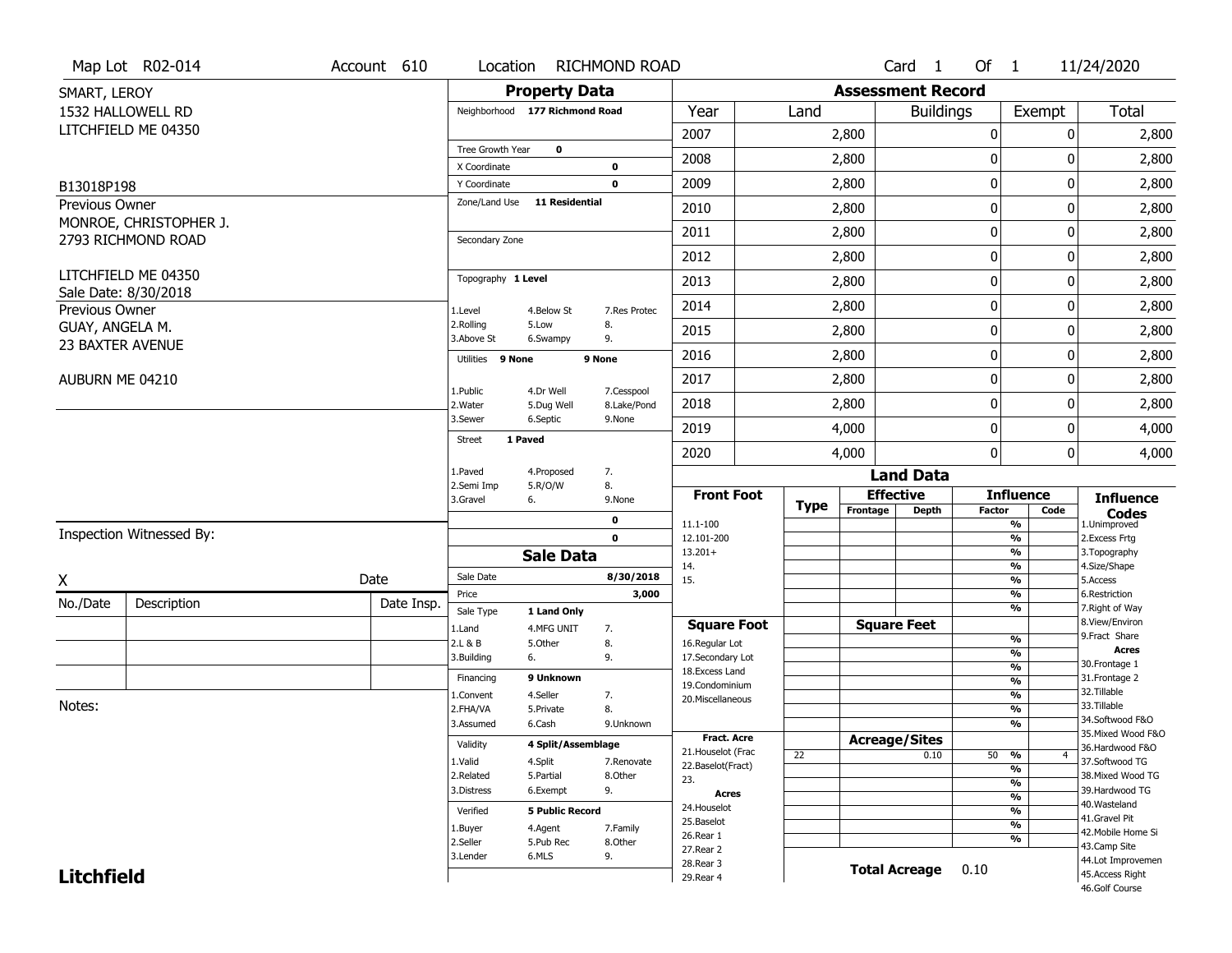|                                      |                 |                                                   |                             |                    |                   |                                       |               |                                        |                        |                 | <b>Litchfield</b>  |                   |        |            |
|--------------------------------------|-----------------|---------------------------------------------------|-----------------------------|--------------------|-------------------|---------------------------------------|---------------|----------------------------------------|------------------------|-----------------|--------------------|-------------------|--------|------------|
|                                      | Map Lot R02-014 |                                                   |                             |                    |                   | Account 610                           |               | Location                               |                        |                 | RICHMOND ROAD      | Card <sub>1</sub> | Of $1$ | 11/24/2020 |
| <b>Building Style 0 Uncoded</b>      |                 |                                                   | <b>SF Bsmt Living</b>       |                    | 0                 |                                       |               | $\sqrt{\text{Layout} \qquad \text{O}}$ |                        |                 |                    |                   |        |            |
| 0.Uncoded                            | 4.Cape          | 8.Log                                             | Fin Bsmt Grade              |                    | 0 <sub>0</sub>    |                                       |               | 1.Typical                              | 4.                     |                 | 7.                 |                   |        |            |
| 1.Conv.                              | 5.Garrison      | 9.Other                                           |                             | OPEN-5-CUSTOMIZE 0 |                   |                                       |               | 2.Inadeq                               | 5.                     |                 | 8.                 |                   |        |            |
| 2.Ranch                              | 6.Split         | 10.Tri-Lev                                        | Heat Type                   | 100%               |                   | 0 Uncoded                             |               | 3.                                     | 6.                     |                 | 9.                 |                   |        |            |
| 3.R Ranch                            | 7.Contemp       | 11.Earth O                                        | 0.Uncoded                   |                    | 4.Steam           | 8.Fl/Wall                             |               | Attic<br>$\mathbf 0$                   |                        |                 |                    |                   |        |            |
| Dwelling Units 0                     |                 |                                                   | 1.HWBB                      |                    | 5.FWA             |                                       | 9.No Heat     | 1.1/4 Fin                              | 4.Full Fin             |                 | 7.                 |                   |        |            |
| Other Units                          | 0               |                                                   | 2.HWCI                      |                    | 6.GravWA          |                                       | 10.Radiant    | 2.1/2 Fin                              | 5.Fl/Stair             |                 | 8.                 |                   |        |            |
| Stories                              | 0               |                                                   | 3.H Pump                    |                    | 7.Electric        |                                       | 11.Radiant    | 3.3/4 Fin                              | 6.                     |                 | 9.None             |                   |        |            |
| 1.1                                  | 4.1.5           | 7.1.25                                            | Cool Type                   | 0%                 | 9 None            |                                       |               | Insulation<br>0                        |                        |                 |                    |                   |        |            |
| 2.2                                  | 5.1.75          | 8.3.5                                             | 1.Refrig                    |                    | 4.W&C Air         | 7.RadHW                               |               | 1.Full                                 | 4.Minimal              |                 | 7.                 |                   |        |            |
| 3.3                                  | 6.2.5           | 9.4                                               | 2.Evapor                    |                    | 5.Monitor-        | 8.                                    |               | 2. Heavy                               | 5.Partial              |                 | 8.                 |                   |        |            |
| <b>Exterior Walls</b>                | 0 Uncoded       |                                                   | 3.H Pump                    |                    | 6.Monitor-        | 9.None                                |               | 3.Capped                               | 6.                     |                 | 9.None             |                   |        |            |
| 0.Uncoded                            | 4.Asbestos      | 8.Concrete                                        | Kitchen Style               |                    | 0                 |                                       |               | Unfinished %                           | 0%                     |                 |                    |                   |        |            |
| 1.Wd Clapb                           | 5.Stucco        | 9.0ther                                           | 1.Modern                    |                    | 4.Obsolete        | 7.                                    |               | Grade & Factor                         | 0 0%                   |                 |                    |                   |        |            |
| 2.Vinyl                              | 6.Brick         | 10.Wd shin                                        | 2.Typical                   |                    | 5.                | 8.                                    |               | 1.E Grade                              | 4.B Grade              |                 | 7.AAA Grad         |                   |        |            |
| 3.Compos.<br>Roof Surface            | 7.Stone<br>0    | 11.T1-11                                          | 3.Old Type<br>Bath(s) Style |                    | 6.<br>$\mathbf 0$ | 9.None                                |               | 2.D Grade<br>3.C Grade                 | 5.A Grade              | 6.AA Grade      | 8.M&S<br>9.Same    |                   |        |            |
|                                      |                 |                                                   |                             |                    |                   |                                       |               |                                        |                        |                 |                    |                   |        |            |
| 1.Asphalt                            | 4.Composit      | 7.Rolled R                                        | 1.Modern                    |                    | 4.Obsolete        | 7.<br>8.                              |               | SQFT (Footprint) 0                     |                        |                 |                    |                   |        |            |
| 2.Slate                              | 5.Wood          | 8.                                                | 2. Typical                  |                    | 5.                |                                       |               | Condition                              | 0                      |                 |                    |                   |        |            |
| 3.Metal                              | 6.Other         | 9.                                                | 3.Old Type<br># Rooms       |                    | 6.<br>0           | 9.None                                |               | 1.Poor<br>2.Fair                       | 4.Avg                  |                 | 7.V G<br>8.Exc     |                   |        |            |
| SF Masonry Trim 0<br>OPEN-3-CUSTOM 0 |                 |                                                   | # Bedrooms                  |                    | 0                 |                                       |               | $3.$ Avg-                              | $5.$ Avg $+$<br>6.Good |                 | 9.Same             |                   |        |            |
| OPEN-4-CUSTOM 0                      |                 |                                                   | # Full Baths                |                    | 0                 |                                       |               | Phys. % Good                           |                        | 0%              |                    |                   |        |            |
| Year Built                           | 0               |                                                   | # Half Baths                |                    | 0                 |                                       |               | Funct. % Good                          |                        | 100%            |                    |                   |        |            |
| Year Remodeled 0                     |                 |                                                   | # Addn Fixtures             |                    | $\mathbf 0$       |                                       |               | <b>Functional Code</b>                 |                        | 9 None          |                    |                   |        |            |
| Foundation                           | 0               |                                                   | # Fireplaces                |                    | 0                 |                                       |               | 1.Incomp                               | 4.Delap                |                 | 7.No Power         |                   |        |            |
| 1.Concrete                           | 4.Wood          | 7.                                                |                             |                    |                   |                                       |               | 2.0-Built                              | 5.Bsmt                 |                 | 8.LongTerm         |                   |        |            |
| 2.C Block                            | 5.Slab          | 8.                                                |                             |                    |                   |                                       |               | 3.Damage                               |                        | 6.Common        | 9.None             |                   |        |            |
| 3.Br/Stone                           | 6.Piers         | 9.                                                |                             |                    |                   |                                       |               | Econ. % Good                           | 100%                   |                 |                    |                   |        |            |
| Basement                             | 0               |                                                   |                             |                    |                   |                                       |               | Economic Code None                     |                        |                 |                    |                   |        |            |
| 1.1/4 Bmt                            | 4.Full Bmt      | 7.                                                |                             |                    |                   |                                       |               | 0.None                                 |                        | 3.No Power      | 9.None             |                   |        |            |
| 2.1/2 Bmt                            | 5.Crawl Sp      | 8.                                                |                             |                    |                   |                                       |               | 1.Location                             |                        | 4.Generate      | 8.                 |                   |        |            |
| 3.3/4 Bmt                            | 6.              | 9.None                                            |                             |                    |                   | Software                              |               | 2.Encroach                             | 5.Multi-Fa             |                 | 9.                 |                   |        |            |
| Bsmt Gar # Cars 0                    |                 |                                                   |                             |                    |                   |                                       |               | Entrance Code <sup>O</sup>             |                        |                 |                    |                   |        |            |
| Wet Basement 0                       |                 |                                                   |                             |                    |                   | A Division of Harris Computer Systems |               | 1.Interior                             | 4.Vacant               |                 | 7.                 |                   |        |            |
| 1.Dry                                | 4.Dirt Flr      | 7.                                                |                             |                    |                   |                                       |               | 2.Refusal                              |                        | 5.Estimate      | 8.                 |                   |        |            |
| 2.Damp                               | 5.              | 8.                                                |                             |                    |                   |                                       |               | 3.Informed                             | 6.Existing             |                 | 9.                 |                   |        |            |
| 3.Wet                                | 6.              | 9.                                                |                             |                    |                   |                                       |               | Information Code 0                     |                        |                 |                    |                   |        |            |
|                                      |                 |                                                   |                             |                    |                   |                                       |               | 1.Owner                                | 4.Agent                |                 | 7.Vacant           |                   |        |            |
|                                      |                 |                                                   |                             |                    |                   |                                       |               | 2.Relative                             |                        | 5.Estimate      | 8.                 |                   |        |            |
|                                      |                 |                                                   | Date Inspected              |                    |                   |                                       |               | 3. Tenant                              | 6.Other                |                 | 9.                 |                   |        |            |
|                                      |                 |                                                   |                             |                    |                   |                                       |               |                                        |                        |                 | 1.One Story Fram   |                   |        |            |
|                                      |                 | <b>Additions, Outbuildings &amp; Improvements</b> |                             |                    |                   |                                       |               |                                        |                        |                 | 2. Two Story Fram  |                   |        |            |
| Type                                 |                 | Year                                              | Units                       | Grade              | Cond              | Phys.                                 | Funct.        | Sound Value                            |                        |                 | 3. Three Story Fr  |                   |        |            |
|                                      |                 |                                                   |                             |                    |                   | %                                     | $\%$          |                                        |                        | 4.1 & 1/2 Story |                    |                   |        |            |
|                                      |                 |                                                   |                             |                    |                   | $\frac{1}{2}$                         | $\frac{0}{0}$ |                                        |                        | 5.1 & 3/4 Story |                    |                   |        |            |
|                                      |                 |                                                   |                             |                    |                   |                                       |               |                                        |                        | 6.2 & 1/2 Story |                    |                   |        |            |
|                                      |                 |                                                   |                             |                    |                   | %                                     | %             |                                        |                        |                 | 21.Open Frame Por  |                   |        |            |
|                                      |                 |                                                   |                             |                    |                   | $\frac{1}{2}$                         | $\frac{0}{6}$ |                                        |                        |                 | 22.Encl Frame Por  |                   |        |            |
|                                      |                 |                                                   |                             |                    |                   | $\frac{1}{2}$                         | $\frac{0}{6}$ |                                        |                        |                 | 23. Frame Garage   |                   |        |            |
|                                      |                 |                                                   |                             |                    |                   | $\frac{0}{6}$                         | $\frac{0}{6}$ |                                        |                        | 24.Frame Shed   |                    |                   |        |            |
|                                      |                 |                                                   |                             |                    |                   | $\frac{1}{2}$                         | $\frac{0}{6}$ |                                        |                        |                 | 25. Frame Bay Wind |                   |        |            |
|                                      |                 |                                                   |                             |                    |                   |                                       |               |                                        |                        |                 | 26.1SFr Overhang   |                   |        |            |
|                                      |                 |                                                   |                             |                    |                   | $\frac{0}{0}$                         | $\frac{0}{6}$ |                                        |                        |                 | 27.Unfin Basement  |                   |        |            |
|                                      |                 |                                                   |                             |                    |                   | $\%$                                  | $\frac{1}{2}$ |                                        |                        |                 | 28.Unfinished Att  |                   |        |            |
|                                      |                 |                                                   |                             |                    |                   | $\frac{1}{2}$                         | $\frac{0}{6}$ |                                        |                        |                 | 29. Finished Attic |                   |        |            |
|                                      |                 |                                                   |                             |                    |                   |                                       |               |                                        |                        |                 |                    |                   |        |            |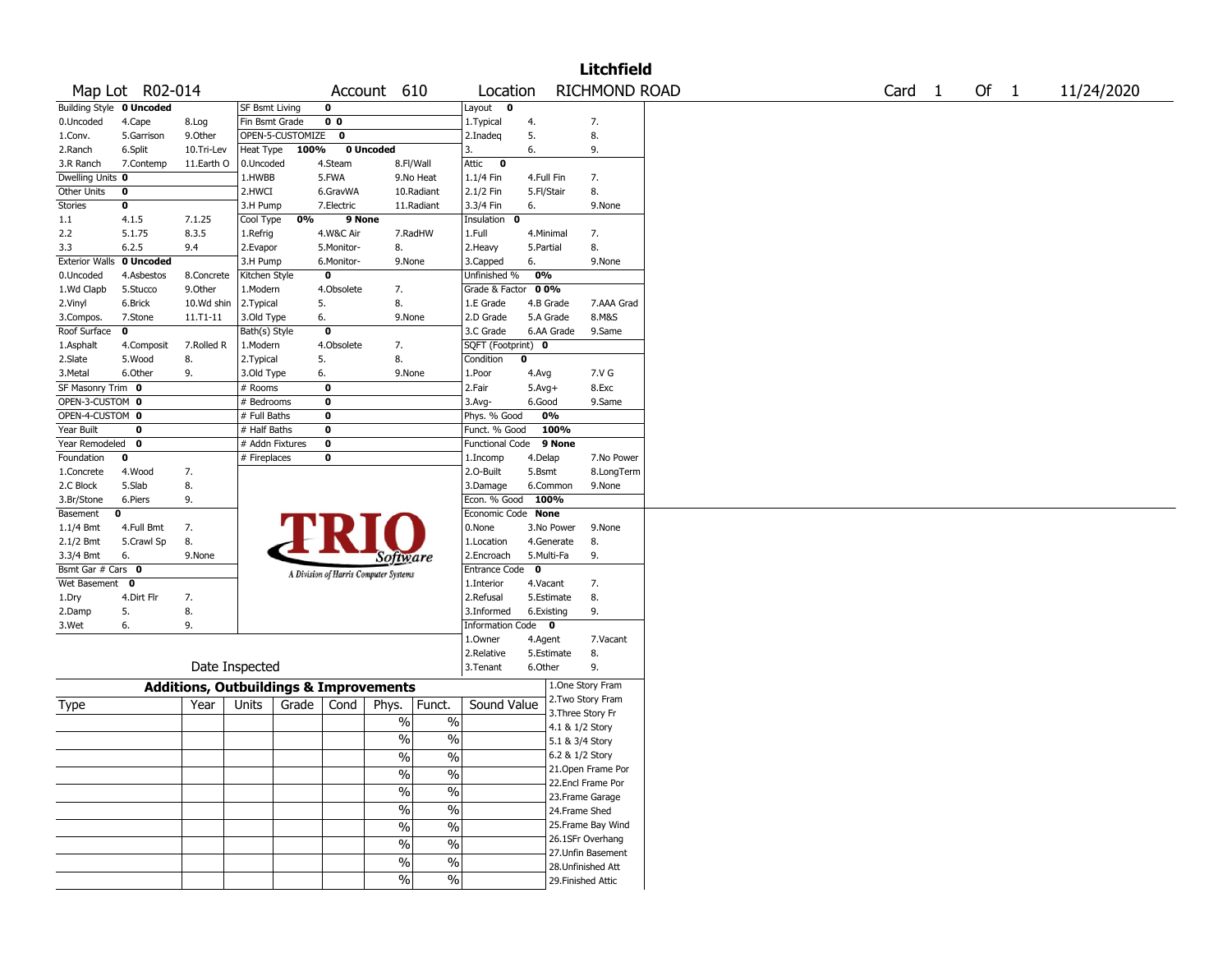|                             | Map Lot R02-015                             | Account 1241 | Location                       | 2793 HALLOWELL ROAD               |                                         |          |                          | Card <sub>1</sub>    | Of $1$        |                                    | 11/24/2020                            |
|-----------------------------|---------------------------------------------|--------------|--------------------------------|-----------------------------------|-----------------------------------------|----------|--------------------------|----------------------|---------------|------------------------------------|---------------------------------------|
| MONROE, JOHN                |                                             |              |                                | <b>Property Data</b>              |                                         |          | <b>Assessment Record</b> |                      |               |                                    |                                       |
|                             | 2793 HALLOWELL ROAD                         |              | Neighborhood 82 Hallowell Road |                                   | Year                                    | Land     |                          | <b>Buildings</b>     |               | Exempt                             | Total                                 |
|                             | LITCHFIELD ME 04350                         |              |                                |                                   | 2007                                    |          | 34,400                   |                      | 92,057        | 13,000                             | 113,457                               |
|                             |                                             |              | Tree Growth Year               | $\mathbf{o}$                      | 2008                                    |          | 34,400                   |                      | 92,057        | 12,350                             | 114,107                               |
|                             |                                             |              | X Coordinate<br>Y Coordinate   | 0<br>$\mathbf 0$                  | 2009                                    |          | 34,400                   |                      | 119,409       | 9,500                              | 144,309                               |
| B2509P121<br>Previous Owner |                                             |              | Zone/Land Use                  | <b>11 Residential</b>             |                                         |          |                          |                      |               |                                    |                                       |
|                             | MONROE, MICHELLE                            |              |                                |                                   | 2010                                    |          | 34,400                   |                      | 92,057        | 10,000                             | 116,457                               |
|                             | 2793 HALLOWELL ROAD                         |              | Secondary Zone                 |                                   | 2011                                    |          | 34,400                   |                      | 76,170        | 10,000                             | 100,570                               |
|                             |                                             |              |                                |                                   | 2012                                    |          | 34,400                   |                      | 76,170        | 10,000                             | 100,570                               |
|                             | LITCHFIELD ME 04350<br>Sale Date: 2/02/2005 |              | Topography 2 Rolling           |                                   | 2013                                    |          | 34,400                   |                      | 76,170        | 10,000                             | 100,570                               |
|                             |                                             |              | 1.Level                        | 4.Below St<br>7.Res Protec        | 2014                                    |          | 34,400                   |                      | 76,170        | 10,000                             | 100,570                               |
|                             |                                             |              | 2.Rolling<br>3.Above St        | 5.Low<br>8.<br>9.<br>6.Swampy     | 2015                                    |          | 34,400                   |                      | 76,170        | 10,000                             | 100,570                               |
|                             |                                             |              | Utilities 4 Drilled Well       | <b>6 Septic System</b>            | 2016                                    |          | 34,400                   |                      | 76,170        | 15,000                             | 95,570                                |
|                             |                                             |              | 1.Public                       | 4.Dr Well<br>7.Cesspool           | 2017                                    |          | 34,400                   |                      | 76,170        | 20,000                             | 90,570                                |
|                             |                                             |              | 2. Water                       | 8.Lake/Pond<br>5.Dug Well         | 2018                                    |          | 34,400                   |                      | 76,170        | 19,200                             | 91,370                                |
|                             |                                             |              | 3.Sewer                        | 6.Septic<br>9.None                | 2019                                    |          | 49,600                   |                      | 108,900       | 20,000                             | 138,500                               |
|                             |                                             |              | 1 Paved<br>Street              |                                   | 2020                                    |          | 49,600                   |                      | 108,900       | 25,000                             | 133,500                               |
|                             |                                             |              | 1.Paved                        | 7.<br>4.Proposed                  |                                         |          |                          | <b>Land Data</b>     |               |                                    |                                       |
|                             |                                             |              | 2.Semi Imp<br>3.Gravel<br>6.   | 5.R/O/W<br>8.<br>9.None           | <b>Front Foot</b>                       | Type     | <b>Effective</b>         |                      |               | <b>Influence</b>                   | <b>Influence</b>                      |
|                             |                                             |              |                                | $\mathbf 0$                       | 11.1-100                                |          | Frontage                 | <b>Depth</b>         | <b>Factor</b> | Code<br>$\frac{9}{6}$              | <b>Codes</b><br>1.Unimproved          |
|                             | Inspection Witnessed By:                    |              |                                | $\mathbf 0$                       | 12.101-200                              |          |                          |                      |               | $\frac{9}{6}$                      | 2.Excess Frtg                         |
|                             |                                             |              |                                | <b>Sale Data</b>                  | $13.201+$<br>14.                        |          |                          |                      |               | $\frac{9}{6}$<br>$\frac{9}{6}$     | 3. Topography<br>4.Size/Shape         |
| X                           |                                             | Date         | Sale Date                      | 2/02/2005                         | 15.                                     |          |                          |                      |               | $\frac{9}{6}$                      | 5.Access                              |
| No./Date                    | Description                                 | Date Insp.   | Price                          | 95,000                            |                                         |          |                          |                      |               | %                                  | 6.Restriction                         |
|                             |                                             |              | Sale Type                      | 2 Land & Buildings                | <b>Square Foot</b>                      |          |                          | <b>Square Feet</b>   |               | $\frac{9}{6}$                      | 7. Right of Way<br>8.View/Environ     |
|                             |                                             |              | 1.Land<br>2.L & B              | 7.<br>4.MFG UNIT<br>5.Other<br>8. | 16.Regular Lot                          |          |                          |                      |               | $\frac{9}{6}$                      | 9. Fract Share                        |
|                             |                                             |              | 3.Building<br>6.               | 9.                                | 17.Secondary Lot                        |          |                          |                      |               | %                                  | <b>Acres</b><br>30. Frontage 1        |
|                             |                                             |              | Financing                      | 9 Unknown                         | 18.Excess Land                          |          |                          |                      |               | %<br>%                             | 31. Frontage 2                        |
|                             |                                             |              | 1.Convent                      | 4.Seller<br>7.                    | 19.Condominium<br>20.Miscellaneous      |          |                          |                      |               | $\frac{9}{6}$                      | 32.Tillable                           |
| Notes:                      |                                             |              | 2.FHA/VA                       | 8.<br>5.Private                   |                                         |          |                          |                      |               | %                                  | 33.Tillable                           |
|                             |                                             |              | 3.Assumed                      | 6.Cash<br>9.Unknown               |                                         |          |                          |                      |               | %                                  | 34.Softwood F&O<br>35. Mixed Wood F&O |
|                             |                                             |              | Validity                       | 1 Arms Length Sale                | <b>Fract. Acre</b>                      |          | <b>Acreage/Sites</b>     |                      |               |                                    | 36.Hardwood F&O                       |
|                             |                                             |              | 1.Valid                        | 4.Split<br>7.Renovate             | 21. Houselot (Frac<br>22.Baselot(Fract) | 21<br>44 |                          | 0.80<br>2.00         | 100 %<br>68   | 0<br>$\frac{9}{6}$<br>$\mathbf{0}$ | 37.Softwood TG                        |
|                             |                                             |              | 2.Related                      | 5.Partial<br>8.Other              | 23.                                     |          |                          |                      |               | %                                  | 38. Mixed Wood TG                     |
|                             |                                             |              | 3.Distress                     | 9.<br>6.Exempt                    | <b>Acres</b>                            |          |                          |                      |               | $\frac{9}{6}$                      | 39.Hardwood TG                        |
|                             |                                             |              | Verified                       | <b>5 Public Record</b>            | 24. Houselot                            |          |                          |                      |               | $\frac{9}{6}$                      | 40. Wasteland                         |
|                             |                                             |              | 1.Buyer                        | 4.Agent<br>7.Family               | 25.Baselot                              |          |                          |                      |               | $\frac{9}{6}$                      | 41.Gravel Pit<br>42. Mobile Home Si   |
|                             |                                             |              | 2.Seller                       | 5.Pub Rec<br>8.Other              | 26.Rear 1                               |          |                          |                      |               | $\frac{9}{6}$                      | 43.Camp Site                          |
|                             |                                             |              | 3.Lender                       | 6.MLS<br>9.                       | 27. Rear 2                              |          |                          |                      |               |                                    | 44.Lot Improvemen                     |
|                             |                                             |              |                                |                                   |                                         |          |                          |                      |               |                                    |                                       |
| <b>Litchfield</b>           |                                             |              |                                |                                   | 28. Rear 3<br>29. Rear 4                |          |                          | <b>Total Acreage</b> | 0.80          |                                    | 45.Access Right                       |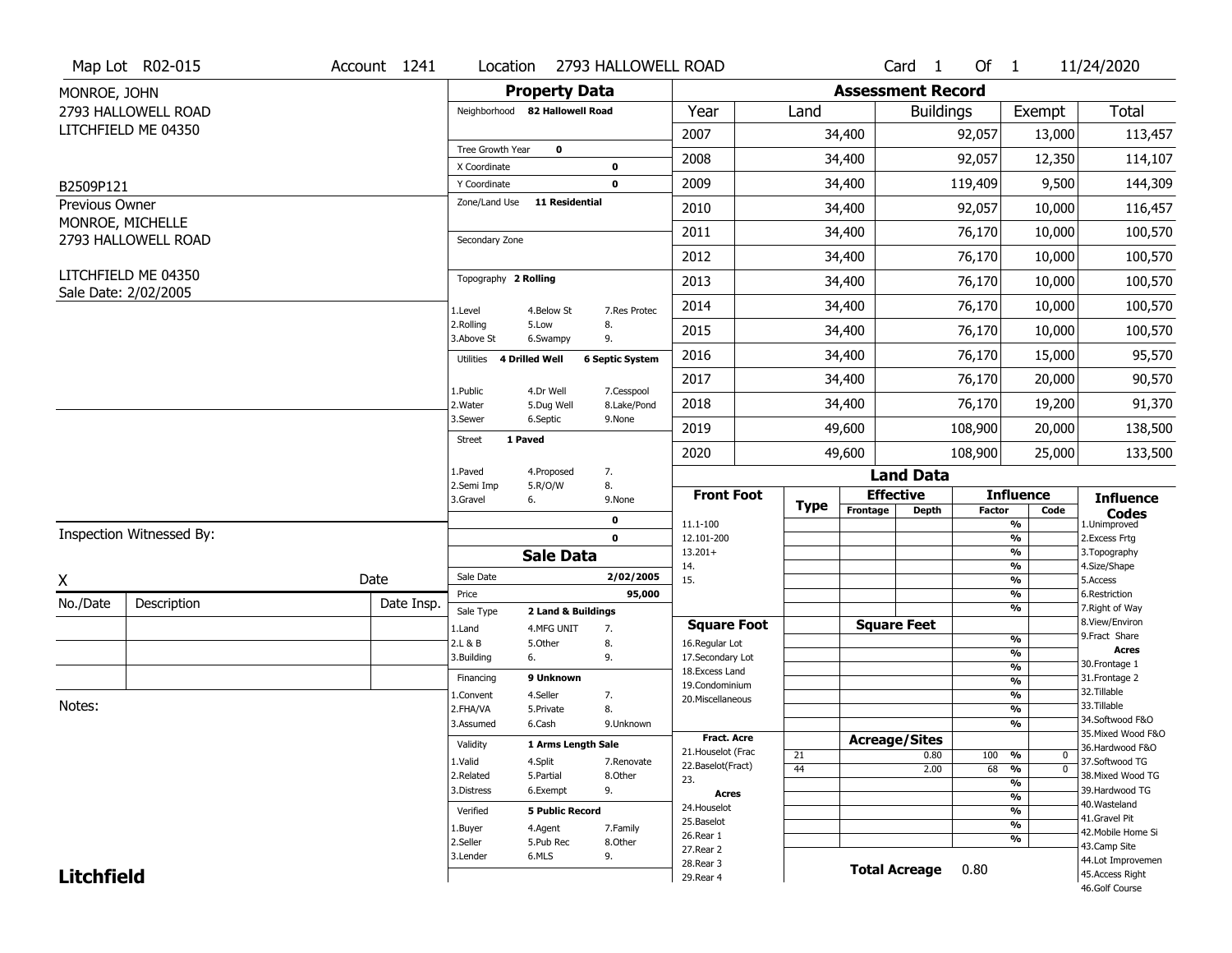|                       |                    |                                                   |                       |                  |                                       |                   |                        |                                  |            |                        | <b>Litchfield</b>                       |       |                       |      |                                 |                   |               |       |              |       |
|-----------------------|--------------------|---------------------------------------------------|-----------------------|------------------|---------------------------------------|-------------------|------------------------|----------------------------------|------------|------------------------|-----------------------------------------|-------|-----------------------|------|---------------------------------|-------------------|---------------|-------|--------------|-------|
|                       | Map Lot R02-015    |                                                   |                       |                  |                                       | Account 1241      |                        | Location                         |            |                        | 2793 HALLOWELL ROAD                     |       |                       |      |                                 | Card <sub>1</sub> | Of $1$        |       | 11/24/2020   |       |
| <b>Building Style</b> | 4 Cape             |                                                   | <b>SF Bsmt Living</b> |                  | $\mathbf 0$                           |                   |                        | Layout                           | 1 Typical  |                        |                                         |       |                       |      | ** ROOM TO ROOM REMOD START     |                   |               |       |              |       |
| 0.Uncoded             | 4.Cape             | 8.Log                                             | Fin Bsmt Grade        |                  | 0 <sub>0</sub>                        |                   |                        | 1. Typical                       | 4.         |                        | 7.                                      |       |                       |      |                                 |                   |               |       |              |       |
| 1.Conv.               | 5.Garrison         | 9.Other                                           |                       | OPEN-5-CUSTOMIZE | $\mathbf 0$                           |                   |                        | 2.Inadeg                         | 5.         |                        | 8.                                      |       | 3 ROOMS UNF CURRENTLY |      |                                 |                   |               |       |              |       |
| 2.Ranch               | 6.Split            | 10.Tri-Lev                                        | Heat Type             | 100%             |                                       | 1 Hot Water BB    |                        | 3.                               | 6.         |                        | 9.                                      |       |                       |      | FLOORING 50% UNF ON FIRST FLOOR |                   |               |       |              |       |
| 3.R Ranch             | 7.Contemp          | 11.Earth O                                        | 0.Uncoded             |                  | 4.Steam                               |                   | 8.Fl/Wall              | Attic                            | 9 None     |                        |                                         |       |                       |      |                                 |                   |               |       |              |       |
| Dwelling Units 1      |                    |                                                   | 1.HWBB                |                  | 5.FWA                                 |                   | 9.No Heat              | $1.1/4$ Fin                      | 4.Full Fin |                        | 7.                                      |       |                       |      |                                 |                   |               |       |              |       |
| Other Units           | 0                  |                                                   | 2.HWCI                |                  | 6.GravWA                              |                   | 10.Radiant             | 2.1/2 Fin                        | 5.Fl/Stair |                        | 8.                                      |       |                       |      |                                 |                   |               |       |              |       |
| <b>Stories</b>        | 4 One & 1/2 Story  |                                                   | 3.H Pump              |                  | 7.Electric                            |                   | 11.Radiant             | 3.3/4 Fin                        | 6.         |                        | 9.None                                  |       |                       |      |                                 |                   |               |       |              |       |
| 1.1                   | 4.1.5              | 7.1.25                                            | Cool Type             | 0%               | 9 None                                |                   |                        | Insulation                       | 1 Full     |                        |                                         |       |                       |      |                                 |                   |               |       | 30.0'        |       |
| 2.2                   | 5.1.75             | 8.3.5                                             | 1.Refrig              |                  | 4.W&C Air                             |                   | 7.RadHW                | 1.Full                           | 4.Minimal  |                        | 7.                                      |       |                       |      |                                 |                   |               |       |              |       |
| 3.3                   | 6.2.5              | 9.4                                               | 2.Evapor              |                  | 5.Monitor-                            | 8.                |                        | 2. Heavy                         | 5.Partial  |                        | 8.                                      |       |                       |      |                                 |                   |               |       |              |       |
| <b>Exterior Walls</b> | 1 Clapboard        |                                                   | 3.H Pump              |                  | 6.Monitor-                            |                   | 9.None                 | 3.Capped                         | 6.         |                        | 9.None                                  |       |                       |      |                                 |                   |               |       | 11/2s GARAGE |       |
| 0.Uncoded             | 4.Asbestos         | 8.Concrete                                        | Kitchen Style         |                  | 2 Typical                             |                   |                        | Unfinished %                     | 0%         |                        |                                         |       |                       |      |                                 |                   |               |       |              |       |
| 1.Wd Clapb            | 5.Stucco           | 9.Other                                           | 1.Modern              |                  | 4.Obsolete                            | 7.                |                        | Grade & Factor 3 Average 100%    |            |                        |                                         |       |                       |      |                                 |                   |               | 30.0' |              | 30.0' |
| 2.Vinyl               | 6.Brick            | 10.Wd shin                                        | 2.Typical             |                  | 5.                                    | 8.                |                        | 1.E Grade                        |            | 4.B Grade              | 7.AAA Grad                              |       |                       |      |                                 |                   | 12.0'         |       |              |       |
| 3.Compos.             | 7.Stone            | $11.71 - 11$                                      | 3.Old Type            |                  | 6.                                    |                   | 9.None                 | 2.D Grade                        |            | 5.A Grade              | 8.M&S                                   |       |                       |      |                                 |                   |               |       |              |       |
| Roof Surface          | 3 Sheet Metal      |                                                   | Bath(s) Style         |                  |                                       | 2 Typical Bath(s) |                        | 3.C Grade                        |            | 6.AA Grade             | 9.Same                                  |       |                       |      |                                 |                   | 14.0'         |       |              |       |
| 1.Asphalt             | 4.Composit         | 7.Rolled R                                        | 1.Modern              |                  | 4.Obsolete                            | 7.                |                        | SQFT (Footprint) 840             |            |                        |                                         |       |                       |      |                                 |                   |               |       |              |       |
| 2.Slate               | 5.Wood             | 8.                                                | 2. Typical            |                  | 5.                                    | 8.                |                        | Condition                        |            | <b>3 Below Average</b> |                                         |       | 28.0'                 |      |                                 |                   | <b>SHED</b>   |       | 30.0'        |       |
| 3.Metal               | 6.Other            | 9.                                                | 3.Old Type            |                  | 6.                                    |                   | 9.None                 | 1.Poor                           | 4.Avg      |                        | 7.V G                                   |       |                       |      |                                 |                   |               |       |              |       |
| SF Masonry Trim 0     |                    |                                                   | # Rooms               |                  | $\overline{\mathbf{z}}$               |                   |                        | 2.Fair                           | $5.Avg+$   |                        | 8.Exc                                   |       |                       |      |                                 | 36.0'             |               |       |              |       |
| OPEN-3-CUSTOM 0       |                    |                                                   | # Bedrooms            |                  | 5                                     |                   |                        | $3.$ Avg-                        | 6.Good     |                        | 9.Same                                  |       | 13/4sBFr              |      |                                 |                   |               |       |              |       |
| OPEN-4-CUSTOM 0       |                    |                                                   | # Full Baths          |                  | $\mathbf{1}$                          |                   |                        | Phys. % Good                     |            | 0%                     |                                         |       |                       |      |                                 |                   | 18.0          |       |              |       |
| Year Built            | 1830               |                                                   | # Half Baths          |                  | $\mathbf 0$                           |                   |                        | Funct. % Good                    |            | 80%                    |                                         | 30.0' |                       | 30.0 |                                 | 11/2sFr/B         |               |       |              |       |
| Year Remodeled 1960   |                    |                                                   | # Addn Fixtures       |                  | $\mathbf 0$                           |                   |                        | <b>Functional Code</b>           |            | 1 Incomplete           |                                         |       |                       |      |                                 |                   |               |       |              |       |
| Foundation            | 3 Brick &/or Stone |                                                   | # Fireplaces          |                  | $\mathbf{1}$                          |                   |                        | 1.Incomp                         | 4.Delap    |                        | 7.No Power                              |       |                       |      |                                 | 36.0'             |               |       |              |       |
| 1.Concrete            | 4.Wood             | 7.                                                |                       |                  |                                       |                   |                        | 2.0-Built                        | 5.Bsmt     |                        | 8.LongTerm                              |       |                       |      |                                 |                   |               |       |              |       |
| 2.C Block             | 5.Slab             | 8.                                                |                       |                  |                                       |                   |                        | 3.Damage                         |            | 6.Common               | 9.None                                  |       |                       |      |                                 |                   | $7.0^{\circ}$ |       |              |       |
| 3.Br/Stone            | 6.Piers            | 9.                                                |                       |                  |                                       |                   |                        | Econ. % Good                     | 100%       |                        |                                         |       | 28.0'                 |      |                                 | A(f)/OP           |               |       |              |       |
| Basement              | 4 Full Basement    |                                                   |                       |                  |                                       |                   |                        | Economic Code None               |            |                        |                                         |       |                       |      |                                 |                   |               |       |              |       |
| $1.1/4$ Bmt           | 4.Full Bmt         | 7.                                                |                       |                  |                                       |                   |                        | 0.None                           |            | 3.No Power             | 9.None                                  |       |                       |      |                                 |                   |               |       |              |       |
| $2.1/2$ Bmt           | 5.Crawl Sp         | 8.                                                |                       |                  |                                       |                   |                        | 1.Location                       |            | 4.Generate             | 8.                                      |       |                       |      |                                 |                   |               |       |              |       |
| 3.3/4 Bmt             | 6.                 | 9.None                                            |                       |                  |                                       | Software          |                        | 2.Encroach                       |            | 5.Multi-Fa             | 9.                                      |       |                       |      |                                 |                   |               |       |              |       |
| Bsmt Gar # Cars 0     |                    |                                                   |                       |                  | A Division of Harris Computer Systems |                   |                        | Entrance Code 1 Interior Inspect |            |                        |                                         |       |                       |      |                                 |                   |               |       |              |       |
| Wet Basement          | 2 Damp Basement    |                                                   |                       |                  |                                       |                   |                        | 1.Interior                       | 4.Vacant   |                        | 7.                                      |       |                       |      |                                 |                   |               |       |              |       |
| 1.Dry                 | 4.Dirt Flr         | 7.                                                |                       |                  |                                       |                   |                        | 2.Refusal                        |            | 5.Estimate             | 8.                                      |       |                       |      |                                 |                   |               |       |              |       |
| 2.Damp                | 5.                 | 8.                                                |                       |                  |                                       |                   |                        | 3.Informed                       | 6.Existing |                        | 9.                                      |       |                       |      |                                 |                   |               |       |              |       |
| 3.Wet                 | 6.                 | 9.                                                |                       |                  |                                       |                   |                        | Information Code 1 Owner         |            |                        |                                         |       |                       |      |                                 |                   |               |       |              |       |
|                       |                    |                                                   |                       |                  |                                       |                   |                        | 1.0wner                          | 4.Agent    |                        | 7.Vacant                                |       |                       |      |                                 |                   |               |       |              |       |
|                       |                    |                                                   |                       |                  |                                       |                   |                        | 2.Relative                       |            | 5.Estimate             | 8.                                      |       |                       |      |                                 |                   |               |       |              |       |
|                       |                    |                                                   | Date Inspected        |                  | 10/19/2018                            |                   |                        | 3. Tenant                        | 6.Other    |                        | 9.                                      |       |                       |      |                                 |                   |               |       |              |       |
|                       |                    | <b>Additions, Outbuildings &amp; Improvements</b> |                       |                  |                                       |                   |                        |                                  |            |                        | 1.One Story Fram                        |       |                       |      |                                 |                   |               |       |              |       |
| Type                  |                    | Year                                              | Units                 | Grade            | Cond                                  | Phys.             | Funct.                 | Sound Value                      |            |                        | 2. Two Story Fram                       |       |                       |      |                                 |                   |               |       |              |       |
| 39 1 1/2s Bsmt        |                    | 0                                                 | 648                   | 9100             | 19                                    | 10                | % 0<br>$\%$            |                                  |            | 3. Three Story Fr      |                                         |       |                       |      |                                 |                   |               |       |              |       |
| 29 Finished Attic     |                    | $\mathbf 0$                                       | 252                   | 9100             | 9                                     | 0                 | % 0<br>$\%$            |                                  |            | 4.1 & 1/2 Story        |                                         |       |                       |      |                                 |                   |               |       |              |       |
|                       |                    |                                                   |                       |                  |                                       |                   |                        |                                  |            | 5.1 & 3/4 Story        |                                         |       |                       |      |                                 |                   |               |       |              |       |
| 21 Open Frame         |                    | $\Omega$                                          | 252                   | 9100             | ١q                                    | 0                 | $\%$<br>% 0            |                                  |            | 6.2 & 1/2 Story        |                                         |       |                       |      |                                 |                   |               |       |              |       |
| 24 Frame Shed         |                    | 10                                                | 168                   | 2 100            | $ 9\rangle$                           | 0                 | % 0<br>%               |                                  |            |                        | 21. Open Frame Por<br>22.Encl Frame Por |       |                       |      |                                 |                   |               |       |              |       |
| 72 1 1/4s Garage      |                    | 0                                                 | 900                   | 2 100            | 12                                    | 0                 | $\frac{8}{10}$<br>$\%$ |                                  |            |                        |                                         |       |                       |      |                                 |                   |               |       |              |       |
|                       |                    |                                                   |                       |                  |                                       | $\sqrt{2}$        | $\%$                   |                                  |            |                        | 23. Frame Garage                        |       |                       |      |                                 |                   |               |       |              |       |
|                       |                    |                                                   |                       |                  |                                       |                   |                        |                                  |            | 24.Frame Shed          |                                         |       |                       |      |                                 |                   |               |       |              |       |
|                       |                    |                                                   |                       |                  |                                       | $\sqrt{6}$        | $\frac{1}{2}$          |                                  |            |                        | 25. Frame Bay Wind                      |       |                       |      |                                 |                   |               |       |              |       |
|                       |                    |                                                   |                       |                  |                                       | $\sqrt{6}$        | $\%$                   |                                  |            |                        | 26.1SFr Overhang                        |       |                       |      |                                 |                   |               |       |              |       |
|                       |                    |                                                   |                       |                  |                                       | $\%$              | $\%$                   |                                  |            |                        | 27. Unfin Basement                      |       |                       |      |                                 |                   |               |       |              |       |
|                       |                    |                                                   |                       |                  |                                       |                   |                        |                                  |            |                        | 28.Unfinished Att                       |       |                       |      |                                 |                   |               |       |              |       |
|                       |                    |                                                   |                       |                  |                                       | %                 | %                      |                                  |            | 29. Finished Attic     |                                         |       |                       |      |                                 |                   |               |       |              |       |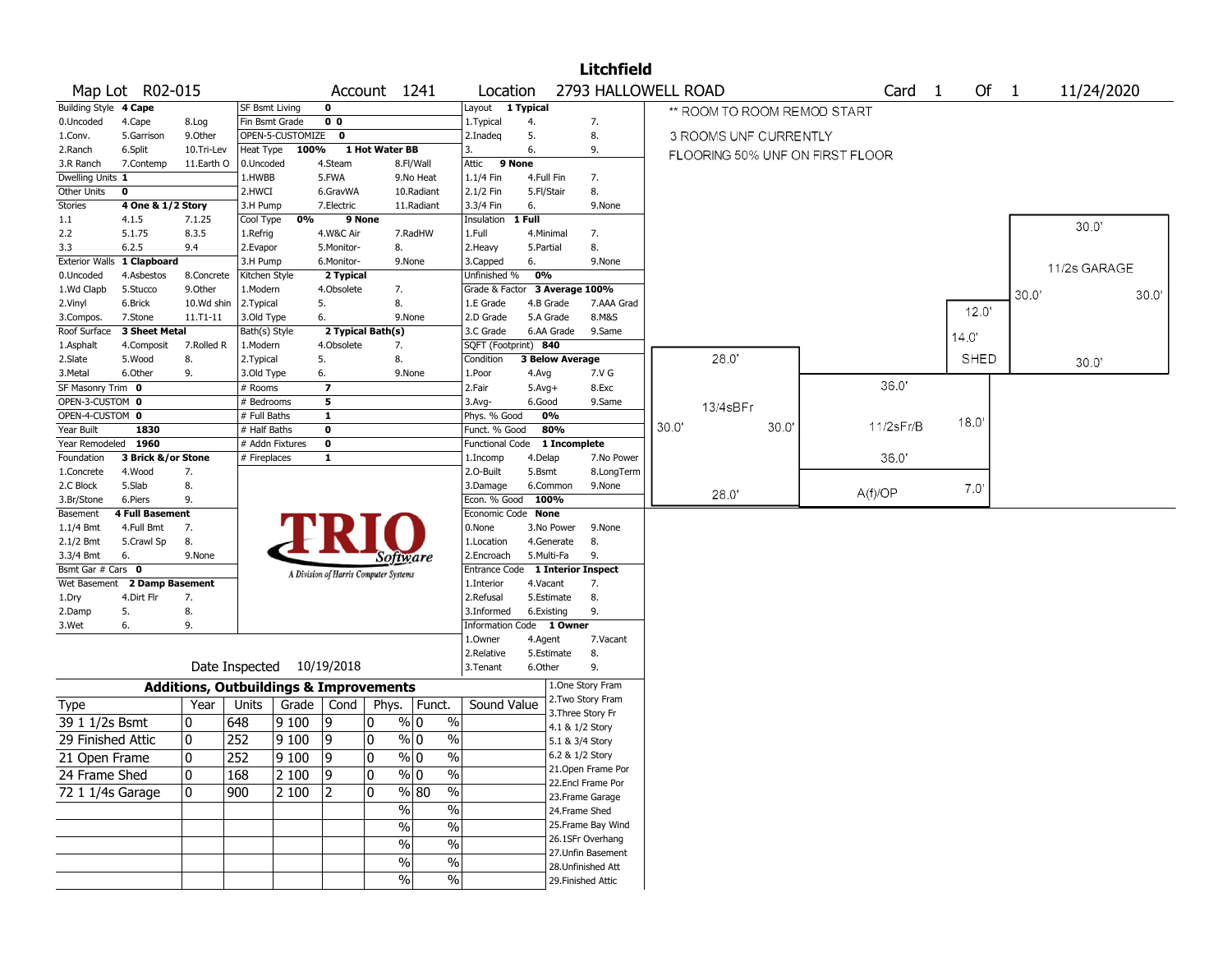|                        | Map Lot R02-016          | Account 513 | Location                       | 2787 HALLOWELL ROAD                       |                                    |             |                              | Card <sub>1</sub>    | Of $1$        |                                    | 11/24/2020                           |
|------------------------|--------------------------|-------------|--------------------------------|-------------------------------------------|------------------------------------|-------------|------------------------------|----------------------|---------------|------------------------------------|--------------------------------------|
| <b>MASON MARY JO</b>   |                          |             |                                | <b>Property Data</b>                      |                                    |             | <b>Assessment Record</b>     |                      |               |                                    |                                      |
| <b>PARSONS CHARLES</b> |                          |             | Neighborhood 82 Hallowell Road |                                           | Year                               | Land        |                              | <b>Buildings</b>     |               | Exempt                             | Total                                |
|                        | 2787 HALLOWELL ROAD      |             |                                |                                           | 2007                               |             | 23,200                       |                      | 22,937        | 13,000                             | 33,137                               |
|                        | LITCHFIELD ME 04350      |             | Tree Growth Year               | $\mathbf{o}$                              | 2008                               |             | 23,200                       |                      | 22,921        | 12,350                             | 33,771                               |
|                        | B6753P127 B8318P189      |             | X Coordinate<br>Y Coordinate   | 0<br>$\mathbf 0$                          | 2009                               |             | 23,200                       |                      | 35,819        | 9,500                              | 49,519                               |
| Previous Owner         |                          |             | Zone/Land Use                  | <b>11 Residential</b>                     | 2010                               |             | 23,200                       |                      | 22,905        | 10,000                             | 36,105                               |
| OAKES, FULTON III      |                          |             |                                |                                           | 2011                               |             | 23,200                       |                      | 10,613        | 10,000                             | 23,813                               |
| P O BOX 14             |                          |             | Secondary Zone                 |                                           | 2012                               |             |                              |                      |               |                                    |                                      |
|                        | DRESDEN ME 04342         |             | Topography 2 Rolling           |                                           |                                    |             | 23,200                       |                      | 10,613        | 10,000                             | 23,813                               |
|                        | Sale Date: 2/23/2005     |             |                                |                                           | 2013                               |             | 23,200                       |                      | 10,613        | 10,000                             | 23,813                               |
|                        |                          |             | 1.Level<br>2.Rolling           | 4.Below St<br>7.Res Protec<br>5.Low<br>8. | 2014                               |             | 23,200                       |                      | 10,613        | 10,000                             | 23,813                               |
|                        |                          |             | 3.Above St                     | 9.<br>6.Swampy                            | 2015                               |             | 23,200                       |                      | 10,613        | 10,000                             | 23,813                               |
|                        |                          |             | Utilities 4 Drilled Well       | <b>6 Septic System</b>                    | 2016                               |             | 23,200                       |                      | 10,613        | 15,000                             | 18,813                               |
|                        |                          |             | 1.Public                       | 4.Dr Well<br>7.Cesspool                   | 2017                               |             | 23,200                       |                      | 10,613        | 20,000                             | 13,813                               |
|                        |                          |             | 2. Water                       | 8.Lake/Pond<br>5.Dug Well                 | 2018                               |             | 23,200                       |                      | 10,613        | 19,200                             | 14,613                               |
|                        |                          |             | 3.Sewer<br>1 Paved             | 6.Septic<br>9.None                        | 2019                               |             | 35,800                       |                      | 17,900        | 20,000                             | 33,700                               |
|                        |                          |             | Street                         |                                           | 2020                               |             | 35,800                       |                      | 17,900        | 25,000                             | 28,700                               |
|                        |                          |             | 1.Paved<br>2.Semi Imp          | 7.<br>4.Proposed<br>5.R/O/W<br>8.         |                                    |             |                              | <b>Land Data</b>     |               |                                    |                                      |
|                        |                          |             | 3.Gravel<br>6.                 | 9.None                                    | <b>Front Foot</b>                  | <b>Type</b> | <b>Effective</b><br>Frontage |                      | <b>Factor</b> | <b>Influence</b><br>Code           | <b>Influence</b>                     |
|                        |                          |             |                                | $\mathbf 0$                               | 11.1-100                           |             |                              | <b>Depth</b>         |               | $\frac{9}{6}$                      | Codes<br>1.Unimproved                |
|                        | Inspection Witnessed By: |             |                                | $\mathbf 0$                               |                                    |             |                              |                      |               | $\frac{9}{6}$                      | 2.Excess Frtg                        |
|                        |                          |             |                                |                                           | 12.101-200                         |             |                              |                      |               |                                    |                                      |
| X                      |                          |             |                                | <b>Sale Data</b>                          | $13.201+$<br>14.                   |             |                              |                      |               | $\frac{9}{6}$<br>$\frac{9}{6}$     | 3. Topography<br>4.Size/Shape        |
|                        |                          | Date        | Sale Date<br>Price             | 2/23/2005<br>52,000                       | 15.                                |             |                              |                      |               | $\frac{9}{6}$<br>%                 | 5.Access<br>6.Restriction            |
| No./Date               | Description              | Date Insp.  | Sale Type                      | 2 Land & Buildings                        |                                    |             |                              |                      |               | $\frac{9}{6}$                      | 7. Right of Way                      |
|                        |                          |             | 1.Land                         | 4.MFG UNIT<br>7.                          | <b>Square Foot</b>                 |             | <b>Square Feet</b>           |                      |               |                                    | 8.View/Environ                       |
|                        |                          |             | 2.L & B                        | 5.Other<br>8.                             | 16.Regular Lot                     |             |                              |                      |               | $\frac{9}{6}$<br>%                 | 9. Fract Share<br><b>Acres</b>       |
|                        |                          |             | 3.Building<br>6.               | 9.                                        | 17.Secondary Lot<br>18.Excess Land |             |                              |                      |               | %                                  | 30. Frontage 1                       |
|                        |                          |             | Financing                      | 1 Conventional                            | 19.Condominium                     |             |                              |                      |               | %                                  | 31. Frontage 2                       |
|                        |                          |             | 1.Convent                      | 4.Seller<br>7.                            | 20.Miscellaneous                   |             |                              |                      |               | %                                  | 32.Tillable                          |
| Notes:                 |                          |             | 2.FHA/VA                       | 8.<br>5.Private                           |                                    |             |                              |                      |               | %                                  | 33.Tillable<br>34.Softwood F&O       |
|                        |                          |             | 3.Assumed                      | 6.Cash<br>9.Unknown                       | <b>Fract. Acre</b>                 |             |                              |                      |               | %                                  | 35. Mixed Wood F&O                   |
|                        |                          |             | Validity                       | 1 Arms Length Sale                        | 21. Houselot (Frac                 |             | <b>Acreage/Sites</b>         |                      |               |                                    | 36.Hardwood F&O                      |
|                        |                          |             | 1.Valid                        | 4.Split<br>7.Renovate                     | 22.Baselot(Fract)                  | 21<br>44    |                              | 0.40<br>1.00         | 100 %<br>100  | 0<br>$\frac{9}{6}$<br>$\mathbf{0}$ | 37.Softwood TG                       |
|                        |                          |             | 2.Related                      | 5.Partial<br>8.Other                      | 23.                                |             |                              |                      |               | %                                  | 38. Mixed Wood TG                    |
|                        |                          |             | 3.Distress                     | 9.<br>6.Exempt                            | <b>Acres</b>                       |             |                              |                      |               | $\frac{9}{6}$                      | 39.Hardwood TG                       |
|                        |                          |             | Verified                       |                                           | 24. Houselot                       |             |                              |                      |               | $\frac{9}{6}$                      | 40. Wasteland<br>41.Gravel Pit       |
|                        |                          |             | 1.Buyer                        | 4.Agent<br>7.Family                       | 25.Baselot<br>26.Rear 1            |             |                              |                      |               | $\frac{9}{6}$                      | 42. Mobile Home Si                   |
|                        |                          |             | 2.Seller                       | 5.Pub Rec<br>8.Other                      | 27. Rear 2                         |             |                              |                      |               | $\frac{9}{6}$                      | 43.Camp Site                         |
| <b>Litchfield</b>      |                          |             | 3.Lender                       | 6.MLS<br>9.                               | 28. Rear 3<br>29. Rear 4           |             |                              | <b>Total Acreage</b> | 0.40          |                                    | 44.Lot Improvemen<br>45.Access Right |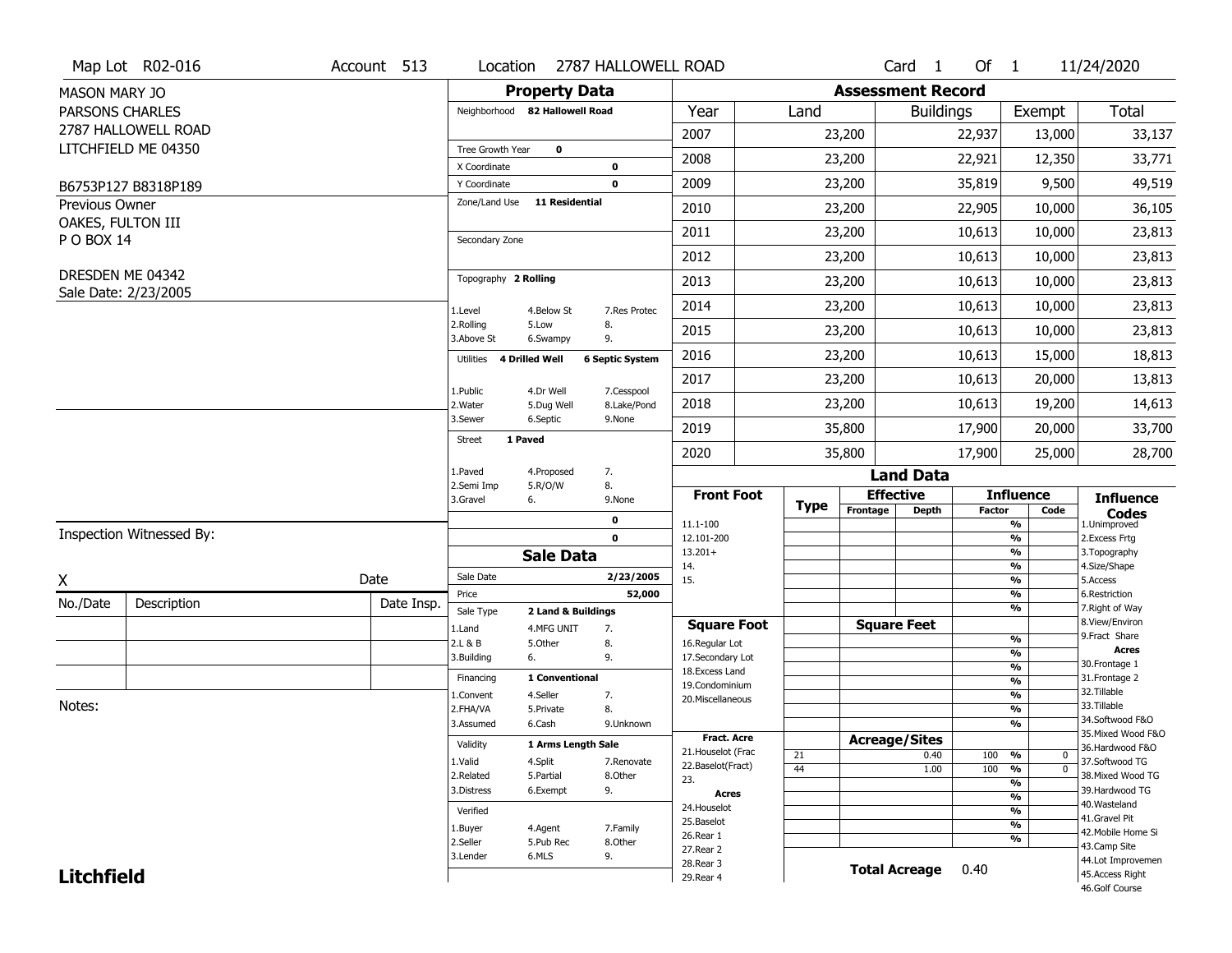|                   |                                |                                                   |                       |                           |                |                                       |                          |                             |            |                       | <b>Litchfield</b>  |                     |       |            |      |                   |                      |     |            |  |
|-------------------|--------------------------------|---------------------------------------------------|-----------------------|---------------------------|----------------|---------------------------------------|--------------------------|-----------------------------|------------|-----------------------|--------------------|---------------------|-------|------------|------|-------------------|----------------------|-----|------------|--|
|                   | Map Lot R02-016                |                                                   |                       |                           |                | Account 513                           |                          | Location                    |            |                       |                    | 2787 HALLOWELL ROAD |       |            |      | Card <sub>1</sub> | Of<br>$\overline{1}$ |     | 11/24/2020 |  |
|                   | Building Style 1 Conventional  |                                                   | <b>SF Bsmt Living</b> |                           | $\mathbf 0$    |                                       |                          | Layout                      | 1 Typical  |                       |                    |                     |       |            |      |                   | T.T. SHED SV S1500   |     |            |  |
| 0.Uncoded         | 4.Cape                         | 8.Log                                             | Fin Bsmt Grade        |                           | 0 <sub>0</sub> |                                       |                          | 1. Typical                  | 4.         |                       | 7.                 |                     |       |            |      |                   |                      |     |            |  |
| 1.Conv.           | 5.Garrison                     | 9.0ther                                           |                       | OPEN-5-CUSTOMIZE          | $\mathbf 0$    |                                       |                          | 2.Inadeq                    | 5.         |                       | 8.                 |                     |       |            |      |                   |                      |     |            |  |
| 2.Ranch           | 6.Split                        | 10.Tri-Lev                                        | Heat Type             | 100%                      |                | 8 Floor/Wall Unit                     |                          | 3.                          | 6.         |                       | 9.                 |                     |       |            |      |                   |                      |     |            |  |
| 3.R Ranch         | 7.Contemp                      | 11.Earth O                                        | 0.Uncoded             |                           | 4.Steam        |                                       | 8.Fl/Wall                | 9 None<br>Attic             |            |                       |                    |                     |       |            |      |                   | 18.0                 |     |            |  |
| Dwelling Units 1  |                                |                                                   | 1.HWBB                |                           | 5.FWA          |                                       | 9.No Heat                | 1.1/4 Fin                   | 4.Full Fin |                       | 7.                 |                     |       |            |      |                   |                      |     |            |  |
| Other Units       | 0                              |                                                   | 2.HWCI                |                           | 6.GravWA       |                                       | 10.Radiant               | 2.1/2 Fin                   | 5.Fl/Stair |                       | 8.                 |                     |       |            |      |                   | 8.0'                 |     |            |  |
| <b>Stories</b>    | 2 Two Story                    |                                                   | 3.H Pump              |                           | 7.Electric     |                                       | 11.Radiant               | 3.3/4 Fin                   | 6.         |                       | 9.None             |                     |       |            |      |                   |                      |     |            |  |
| 1.1               | 4.1.5                          | 7.1.25                                            | Cool Type             | 0%                        |                | 9 None                                |                          | Insulation                  | 1 Full     |                       |                    |                     |       |            |      |                   |                      |     |            |  |
| 2.2               | 5.1.75                         | 8.3.5                                             | 1.Refrig              |                           | 4.W&C Air      |                                       | 7.RadHW                  | 1.Full                      | 4.Minimal  |                       | 7.                 |                     |       |            |      |                   |                      |     |            |  |
| 3.3               | 6.2.5                          | 9.4                                               | 2.Evapor              |                           | 5.Monitor-     | 8.                                    |                          | 2.Heavy                     | 5.Partial  |                       | 8.                 |                     |       | 20.0'      |      |                   |                      |     |            |  |
|                   | Exterior Walls 11 T1-11 Siding |                                                   | 3.H Pump              |                           | 6.Monitor-     | 9.None                                |                          | 3.Capped                    | 6.         |                       | 9.None             |                     |       |            |      |                   |                      |     |            |  |
| 0.Uncoded         | 4.Asbestos                     | 8.Concrete                                        | Kitchen Style         |                           | 4 Obsolete     |                                       |                          | Unfinished %                | 0%         |                       |                    |                     | 12.0' | SHED       |      |                   |                      |     |            |  |
| 1.Wd Clapb        | 5.Stucco                       | 9.0ther                                           | 1.Modern              |                           | 4.Obsolete     | 7.                                    |                          | Grade & Factor 2 Fair 80%   |            |                       |                    |                     |       |            |      |                   |                      |     |            |  |
| 2.Vinyl           | 6.Brick                        | 10.Wd shin                                        | 2.Typical             |                           | 5.             | 8.                                    |                          | 1.E Grade                   | 4.B Grade  |                       | 7.AAA Grad         |                     |       |            |      |                   |                      |     |            |  |
| 3.Compos.         | 7.Stone                        | $11.71 - 11$                                      | 3.Old Type            |                           | 6.             | 9.None                                |                          | 2.D Grade                   | 5.A Grade  |                       | 8.M&S              |                     |       |            |      |                   |                      |     |            |  |
| Roof Surface      | 1 Asphalt Shingles             |                                                   | Bath(s) Style         |                           | 4 Obsolete     |                                       |                          | 3.C Grade                   |            | 6.AA Grade            | 9.Same             |                     |       |            |      |                   |                      |     |            |  |
| 1.Asphalt         | 4.Composit                     | 7.Rolled R                                        | 1.Modern              |                           | 4.Obsolete     | 7.                                    |                          | SQFT (Footprint) 832        |            |                       |                    |                     |       |            |      |                   |                      |     |            |  |
| 2.Slate           | 5.Wood                         | 8.                                                | 2.Typical             |                           | 5.             | 8.                                    |                          | Condition                   | 1 Poor     |                       |                    |                     |       | 2sFr/PIERS | 26.0 |                   |                      |     |            |  |
| 3.Metal           | 6.Other                        | 9.                                                | 3.Old Type            |                           | 6.             | 9.None                                |                          | 1.Poor                      | 4.Avg      |                       | 7.V G              |                     |       |            |      |                   |                      |     |            |  |
| SF Masonry Trim 0 |                                |                                                   | # Rooms               |                           | 6              |                                       |                          | 2.Fair                      | $5.Avg+$   |                       | 8.Exc              |                     |       |            |      |                   | T.T.SHED SV \$3000   |     |            |  |
| OPEN-3-CUSTOM 0   |                                |                                                   | # Bedrooms            |                           | 4              |                                       |                          | 3.Avg-                      | 6.Good     |                       | 9.Same             |                     |       |            |      |                   |                      |     |            |  |
| OPEN-4-CUSTOM 0   |                                |                                                   | # Full Baths          |                           | 1              |                                       |                          | Phys. % Good                | 0%         |                       |                    |                     |       | 32.0'      |      |                   |                      |     |            |  |
| Year Built        | 1900                           |                                                   | # Half Baths          |                           | $\bf{0}$       |                                       |                          | Funct. % Good               |            | 50%                   |                    |                     |       |            |      |                   |                      |     |            |  |
| Year Remodeled    | 1980                           |                                                   | # Addn Fixtures       |                           | $\bf o$        |                                       |                          | Functional Code             |            | <b>4 Delapidation</b> |                    |                     |       |            |      |                   |                      |     |            |  |
| Foundation        | <b>6 Piers</b>                 |                                                   | # Fireplaces          |                           | $\bf{0}$       |                                       |                          | 1.Incomp                    | 4.Delap    |                       | 7.No Power         |                     |       |            |      |                   | 21.0'                |     |            |  |
| 1.Concrete        | 4.Wood                         | 7.                                                |                       |                           |                |                                       |                          | 2.0-Built                   | 5.Bsmt     |                       | 8.LongTerm         |                     |       |            |      |                   |                      |     |            |  |
| 2.C Block         | 5.Slab                         | 8.                                                |                       |                           |                |                                       |                          | 3.Damage                    | 6.Common   |                       | 9.None             |                     |       |            |      |                   |                      |     |            |  |
| 3.Br/Stone        | 6.Piers                        | 9.                                                |                       |                           |                |                                       |                          | Econ. % Good                | 100%       |                       |                    |                     |       |            |      |                   |                      | 8.0 |            |  |
| Basement          | 9 No Basement                  |                                                   |                       |                           |                |                                       |                          | Economic Code None          |            |                       |                    |                     |       |            |      |                   |                      |     |            |  |
| 1.1/4 Bmt         | 4.Full Bmt                     | 7.                                                |                       |                           |                |                                       |                          | 0.None                      |            | 3.No Power            | 9.None             |                     |       |            |      |                   |                      |     |            |  |
| 2.1/2 Bmt         | 5.Crawl Sp                     | 8.                                                |                       |                           |                |                                       |                          | 1.Location                  |            | 4.Generate            | 8.                 |                     |       |            |      |                   |                      |     |            |  |
| 3.3/4 Bmt         | 6.                             | 9.None                                            |                       |                           |                | Software                              |                          | 2.Encroach                  | 5.Multi-Fa |                       | 9.                 |                     |       |            |      |                   |                      |     |            |  |
| Bsmt Gar # Cars 0 |                                |                                                   |                       |                           |                | A Division of Harris Computer Systems |                          | Entrance Code 5 Estimated   |            |                       |                    |                     |       |            |      |                   |                      |     |            |  |
| Wet Basement      | 0                              |                                                   |                       |                           |                |                                       |                          | 1.Interior                  | 4.Vacant   |                       | 7.                 |                     |       |            |      |                   |                      |     |            |  |
| 1.Dry             | 4.Dirt Flr                     | 7.                                                |                       |                           |                |                                       |                          | 2.Refusal                   | 5.Estimate |                       | 8.                 |                     |       |            |      |                   |                      |     |            |  |
| 2.Damp            | 5.                             | 8.                                                |                       |                           |                |                                       |                          | 3.Informed                  | 6.Existing |                       | 9.                 |                     |       |            |      |                   |                      |     |            |  |
| 3.Wet             | 6.                             | 9.                                                |                       |                           |                |                                       |                          | Information Code 5 Estimate |            |                       |                    |                     |       |            |      |                   |                      |     |            |  |
|                   |                                |                                                   |                       |                           |                |                                       |                          | 1.Owner                     | 4.Agent    |                       | 7.Vacant           |                     |       |            |      |                   |                      |     |            |  |
|                   |                                |                                                   |                       |                           |                |                                       |                          | 2.Relative                  | 5.Estimate |                       | 8.                 |                     |       |            |      |                   |                      |     |            |  |
|                   |                                |                                                   |                       | Date Inspected 10/19/2018 |                |                                       |                          | 3.Tenant                    | 6.Other    |                       | 9.                 |                     |       |            |      |                   |                      |     |            |  |
|                   |                                | <b>Additions, Outbuildings &amp; Improvements</b> |                       |                           |                |                                       |                          |                             |            |                       | 1.One Story Fram   |                     |       |            |      |                   |                      |     |            |  |
|                   |                                | Year                                              | Units                 |                           | Grade   Cond   | Phys.                                 | Funct.                   | Sound Value                 |            |                       | 2. Two Story Fram  |                     |       |            |      |                   |                      |     |            |  |
| Type              |                                |                                                   |                       |                           |                |                                       |                          |                             |            |                       | 3. Three Story Fr  |                     |       |            |      |                   |                      |     |            |  |
| 24 Frame Shed     |                                | 0                                                 | 240                   | 9100                      | 10             | $\frac{9}{0}$ 0<br>0                  | $\%$                     |                             |            | 4.1 & 1/2 Story       |                    |                     |       |            |      |                   |                      |     |            |  |
|                   | 107 Travel Trailer/LF 0        |                                                   |                       |                           |                | %                                     |                          | % 1,500                     |            | 5.1 & 3/4 Story       |                    |                     |       |            |      |                   |                      |     |            |  |
|                   | 107 Travel Trailer/LF 0        |                                                   |                       |                           |                | $\%$                                  |                          | %3,000                      |            | 6.2 & 1/2 Story       |                    |                     |       |            |      |                   |                      |     |            |  |
|                   |                                |                                                   |                       |                           |                | $\frac{0}{0}$                         | $\%$                     |                             |            |                       | 21. Open Frame Por |                     |       |            |      |                   |                      |     |            |  |
|                   |                                |                                                   |                       |                           |                |                                       |                          |                             |            |                       | 22.Encl Frame Por  |                     |       |            |      |                   |                      |     |            |  |
|                   |                                |                                                   |                       |                           |                | $\frac{9}{6}$                         | $\%$                     |                             |            |                       | 23. Frame Garage   |                     |       |            |      |                   |                      |     |            |  |
|                   |                                |                                                   |                       |                           |                | $\sqrt{20}$                           | $\overline{\frac{0}{6}}$ |                             |            | 24.Frame Shed         |                    |                     |       |            |      |                   |                      |     |            |  |
|                   |                                |                                                   |                       |                           |                | $\sqrt{20}$                           | $\frac{0}{6}$            |                             |            |                       | 25. Frame Bay Wind |                     |       |            |      |                   |                      |     |            |  |
|                   |                                |                                                   |                       |                           |                | $\sqrt{20}$                           | $\frac{1}{2}$            |                             |            |                       | 26.1SFr Overhang   |                     |       |            |      |                   |                      |     |            |  |
|                   |                                |                                                   |                       |                           |                |                                       |                          |                             |            |                       | 27. Unfin Basement |                     |       |            |      |                   |                      |     |            |  |
|                   |                                |                                                   |                       |                           |                | %                                     | $\%$                     |                             |            |                       | 28. Unfinished Att |                     |       |            |      |                   |                      |     |            |  |
|                   |                                |                                                   |                       |                           |                | $\%$                                  | $\frac{1}{2}$            |                             |            |                       | 29. Finished Attic |                     |       |            |      |                   |                      |     |            |  |
|                   |                                |                                                   |                       |                           |                |                                       |                          |                             |            |                       |                    |                     |       |            |      |                   |                      |     |            |  |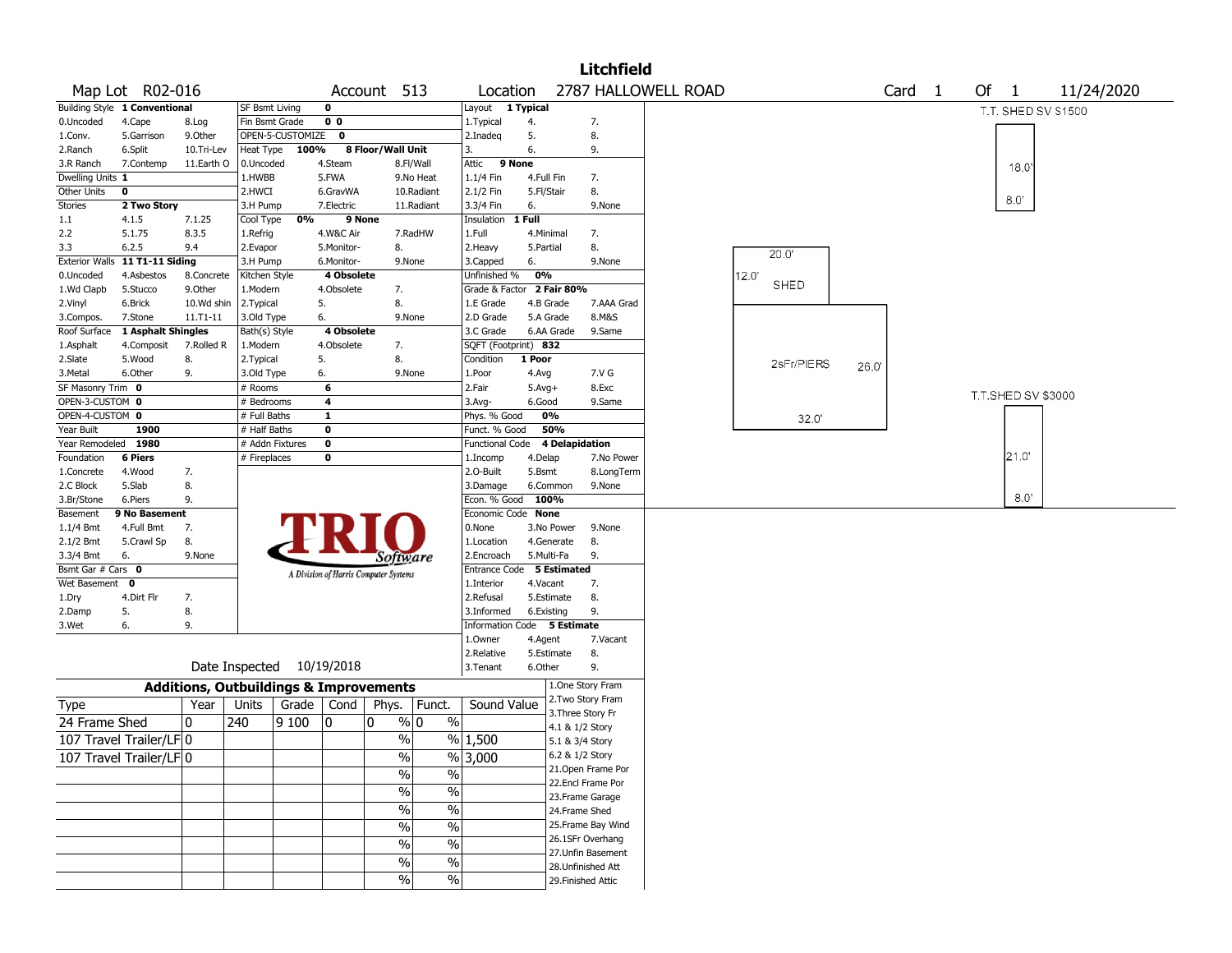|                   | Map Lot R02-017          | Account 287 | Location                       |                        | 2783 HALLOWELL ROAD    |                                    |          |                              | Card <sub>1</sub>    | Of 1          |                                 | 11/24/2020                        |
|-------------------|--------------------------|-------------|--------------------------------|------------------------|------------------------|------------------------------------|----------|------------------------------|----------------------|---------------|---------------------------------|-----------------------------------|
| CATON, DOUGLAS    |                          |             |                                | <b>Property Data</b>   |                        |                                    |          | <b>Assessment Record</b>     |                      |               |                                 |                                   |
|                   | 2783 HALLOWELL ROAD      |             | Neighborhood 82 Hallowell Road |                        |                        | Year                               | Land     |                              | <b>Buildings</b>     |               | Exempt                          | Total                             |
|                   | LITCHFIELD ME 04350      |             |                                |                        |                        | 2007                               |          | 26,000                       |                      | 71,504        | 0                               | 97,504                            |
|                   |                          |             | Tree Growth Year               | $\mathbf 0$            |                        | 2008                               |          | 26,000                       |                      | 71,504        | 0                               | 97,504                            |
|                   |                          |             | X Coordinate<br>Y Coordinate   |                        | 0<br>$\mathbf 0$       | 2009                               |          | 26,000                       |                      | 73,616        | 0                               | 99,616                            |
|                   | B5120P146 B5126P274      |             | Zone/Land Use                  | <b>11 Residential</b>  |                        | 2010                               |          | 26,000                       |                      | 71,504        | 10,000                          | 87,504                            |
|                   |                          |             |                                |                        |                        | 2011                               |          | 26,000                       |                      | 48,401        | 10,000                          | 64,401                            |
|                   |                          |             | Secondary Zone                 |                        |                        | 2012                               |          | 26,000                       |                      | 48,401        | 10,000                          | 64,401                            |
|                   |                          |             | Topography 2 Rolling           |                        |                        | 2013                               |          | 26,000                       |                      | 48,401        | 10,000                          | 64,401                            |
|                   |                          |             |                                |                        |                        |                                    |          |                              |                      |               |                                 |                                   |
|                   |                          |             | 1.Level<br>2.Rolling           | 4.Below St<br>5.Low    | 7.Res Protec<br>8.     | 2014                               |          | 26,000                       |                      | 48,401        | 10,000                          | 64,401                            |
|                   |                          |             | 3.Above St                     | 6.Swampy               | 9.                     | 2015                               |          | 26,000                       |                      | 48,401        | 10,000                          | 64,401                            |
|                   |                          |             | Utilities 4 Drilled Well       |                        | <b>6 Septic System</b> | 2016                               |          | 26,000                       |                      | 48,401        | 15,000                          | 59,401                            |
|                   |                          |             | 1.Public                       | 4.Dr Well              | 7.Cesspool             | 2017                               |          | 26,000                       |                      | 48,401        | 20,000                          | 54,401                            |
|                   |                          |             | 2. Water<br>3.Sewer            | 5.Dug Well<br>6.Septic | 8.Lake/Pond<br>9.None  | 2018                               |          | 26,000                       |                      | 48,401        | 19,200                          | 55,201                            |
|                   |                          |             | 1 Paved<br>Street              |                        |                        | 2019                               |          | 37,700                       |                      | 40,300        | 20,000                          | 58,000                            |
|                   |                          |             | 1.Paved                        | 4.Proposed             | 7.                     | 2020                               |          | 37,700                       |                      | 41,300        | 25,000                          | 54,000                            |
|                   |                          |             | 2.Semi Imp                     | 5.R/O/W                | 8.                     |                                    |          |                              | <b>Land Data</b>     |               |                                 |                                   |
|                   |                          |             | 3.Gravel                       | 6.                     | 9.None                 | <b>Front Foot</b>                  | Type     | <b>Effective</b><br>Frontage | <b>Depth</b>         | <b>Factor</b> | <b>Influence</b><br>Code        | <b>Influence</b>                  |
|                   | Inspection Witnessed By: |             |                                |                        | $\mathbf 0$            | 11.1-100                           |          |                              |                      |               | $\frac{9}{6}$                   | <b>Codes</b><br>1.Unimproved      |
|                   |                          |             |                                | <b>Sale Data</b>       | $\mathbf 0$            | 12.101-200<br>$13.201+$            |          |                              |                      |               | $\frac{9}{6}$<br>$\frac{9}{6}$  | 2.Excess Frtg<br>3. Topography    |
|                   |                          |             | Sale Date                      |                        |                        | 14.                                |          |                              |                      |               | $\overline{\frac{9}{6}}$        | 4.Size/Shape                      |
| X                 |                          | Date        | Price                          |                        |                        | 15.                                |          |                              |                      |               | $\frac{9}{6}$<br>%              | 5.Access<br>6.Restriction         |
| No./Date          | Description              | Date Insp.  | Sale Type                      |                        |                        |                                    |          |                              |                      |               | $\frac{9}{6}$                   | 7. Right of Way                   |
|                   |                          |             | 1.Land                         | 4.MFG UNIT             | 7.                     | <b>Square Foot</b>                 |          | <b>Square Feet</b>           |                      |               |                                 | 8.View/Environ<br>9.Fract Share   |
|                   |                          |             | 2.L & B                        | 5.Other                | 8.                     | 16.Regular Lot                     |          |                              |                      |               | %<br>%                          | <b>Acres</b>                      |
|                   |                          |             | 3.Building                     | 6.                     | 9.                     | 17.Secondary Lot<br>18.Excess Land |          |                              |                      |               | %                               | 30. Frontage 1                    |
|                   |                          |             | Financing                      |                        |                        | 19.Condominium                     |          |                              |                      |               | $\frac{9}{6}$                   | 31. Frontage 2                    |
| Notes:            |                          |             | 1.Convent                      | 4.Seller               | 7.                     | 20.Miscellaneous                   |          |                              |                      |               | %                               | 32.Tillable<br>33.Tillable        |
|                   |                          |             | 2.FHA/VA                       | 5.Private              | 8.                     |                                    |          |                              |                      |               | %                               | 34.Softwood F&O                   |
|                   |                          |             | 3.Assumed                      | 6.Cash                 | 9.Unknown              | <b>Fract. Acre</b>                 |          |                              |                      |               | %                               | 35. Mixed Wood F&O                |
|                   |                          |             | Validity                       |                        |                        | 21. Houselot (Frac                 |          | <b>Acreage/Sites</b>         |                      | 100 %         | 0                               | 36.Hardwood F&O                   |
|                   |                          |             | 1.Valid                        | 4.Split                | 7.Renovate             | 22.Baselot(Fract)                  | 21<br>44 |                              | 0.50<br>1.00         | 100           | $\frac{9}{6}$<br>$\overline{0}$ | 37.Softwood TG                    |
|                   |                          |             | 2.Related                      | 5.Partial              | 8.Other                | 23.                                |          |                              |                      |               | $\overline{\frac{9}{6}}$        | 38. Mixed Wood TG                 |
|                   |                          |             | 3.Distress                     | 6.Exempt               | 9.                     | <b>Acres</b>                       |          |                              |                      |               | $\frac{9}{6}$                   | 39.Hardwood TG                    |
|                   |                          |             | Verified                       |                        |                        | 24. Houselot                       |          |                              |                      |               | $\frac{9}{6}$                   | 40. Wasteland<br>41.Gravel Pit    |
|                   |                          |             | 1.Buyer                        | 4.Agent                | 7.Family               | 25.Baselot<br>26.Rear 1            |          |                              |                      |               | $\frac{9}{6}$                   | 42. Mobile Home Si                |
|                   |                          |             | 2.Seller                       | 5.Pub Rec              | 8.Other                | 27. Rear 2                         |          |                              |                      |               | $\frac{9}{6}$                   | 43.Camp Site                      |
|                   |                          |             | 3.Lender                       | 6.MLS                  | 9.                     | 28. Rear 3                         |          |                              | <b>Total Acreage</b> | 0.50          |                                 | 44.Lot Improvemen                 |
| <b>Litchfield</b> |                          |             |                                |                        |                        | 29. Rear 4                         |          |                              |                      |               |                                 | 45.Access Right<br>46.Golf Course |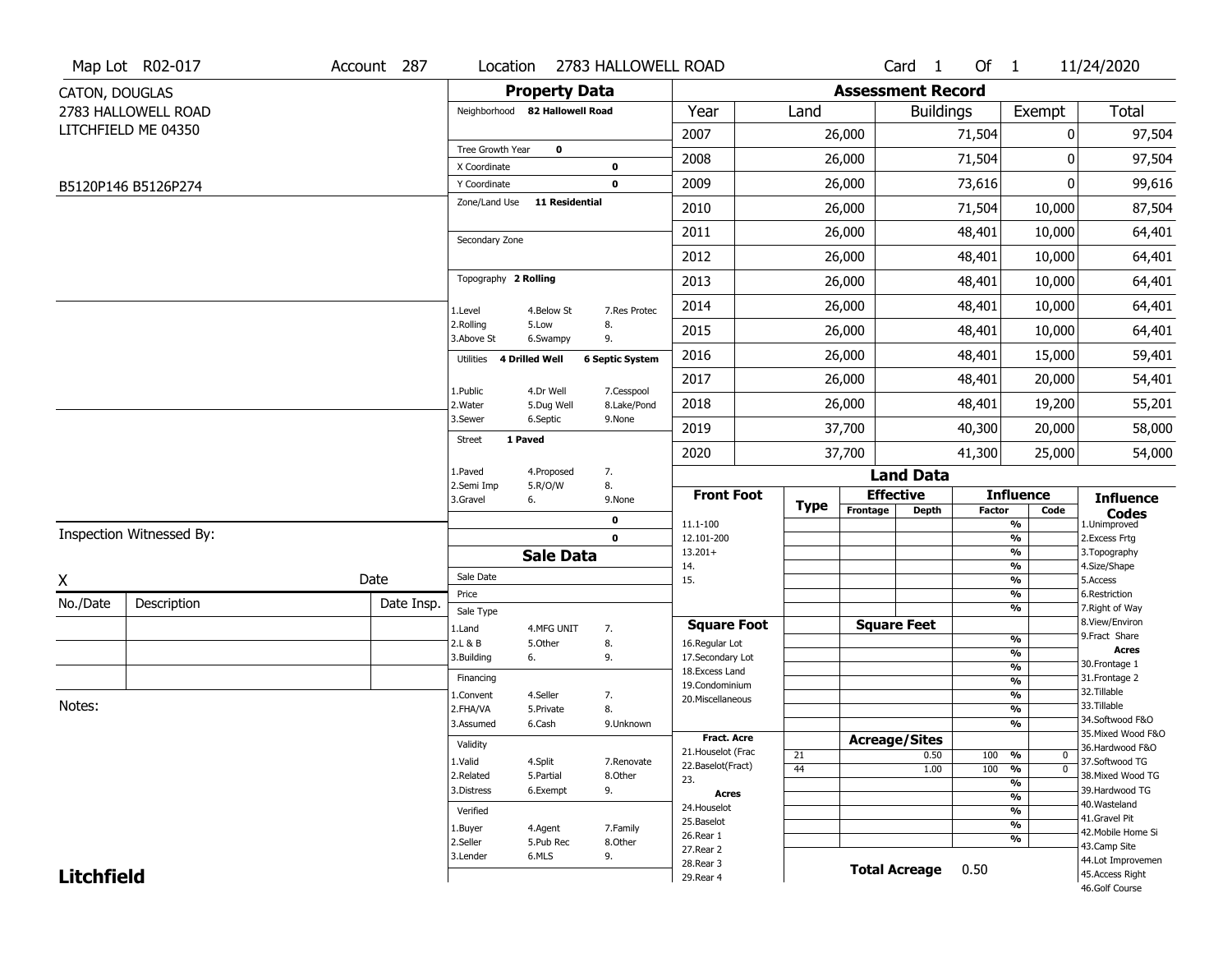|                                 |                      |                                                   |                       |                           |                   |                                       |                          |                             |                          |                 | <b>Litchfield</b>                       |                     |                   |                 |                |             |                |            |  |
|---------------------------------|----------------------|---------------------------------------------------|-----------------------|---------------------------|-------------------|---------------------------------------|--------------------------|-----------------------------|--------------------------|-----------------|-----------------------------------------|---------------------|-------------------|-----------------|----------------|-------------|----------------|------------|--|
|                                 | Map Lot R02-017      |                                                   |                       |                           |                   | Account 287                           |                          | Location                    |                          |                 |                                         | 2783 HALLOWELL ROAD |                   | Card            | $\overline{1}$ | Of          | $\overline{1}$ | 11/24/2020 |  |
| <b>Building Style</b>           | 4 Cape               |                                                   | <b>SF Bsmt Living</b> |                           | $\mathbf 0$       |                                       |                          | Layout 1 Typical            |                          |                 |                                         |                     |                   |                 |                |             |                |            |  |
| 0.Uncoded                       | 4.Cape               | 8.Log                                             | Fin Bsmt Grade        |                           | 0 <sub>0</sub>    |                                       |                          | 1. Typical                  | 4.                       |                 | 7.                                      |                     |                   |                 |                |             |                |            |  |
| 1.Conv.                         | 5.Garrison           | 9.0ther                                           |                       | OPEN-5-CUSTOMIZE          | $\mathbf 0$       |                                       |                          | 2.Inadeg                    | 5.                       |                 | 8.                                      |                     |                   |                 |                |             |                |            |  |
| 2.Ranch                         | 6.Split              | 10.Tri-Lev                                        | Heat Type             | 100%                      |                   | 5 Forced Warm Air                     |                          | 3.                          | 6.                       |                 | 9.                                      |                     |                   |                 |                |             |                | N/V        |  |
| 3.R Ranch                       | 7.Contemp            | 11.Earth O                                        | 0.Uncoded             |                           | 4.Steam           |                                       | 8.Fl/Wall                | Attic                       | 9 None                   |                 |                                         |                     |                   | N/V             |                |             |                |            |  |
| Dwelling Units 1<br>Other Units | 0                    |                                                   | 1.HWBB<br>2.HWCI      |                           | 5.FWA<br>6.GravWA |                                       | 9.No Heat<br>10.Radiant  | 1.1/4 Fin                   | 4.Full Fin<br>5.Fl/Stair |                 | 7.<br>8.                                |                     |                   |                 |                |             |                |            |  |
| Stories                         | 7 One & 1/4 Story    |                                                   | 3.H Pump              |                           | 7.Electric        |                                       | 11.Radiant               | 2.1/2 Fin<br>3.3/4 Fin      | 6.                       |                 | 9.None                                  |                     |                   |                 |                |             |                |            |  |
| 1.1                             | 4.1.5                | 7.1.25                                            | Cool Type             | 0%                        |                   | 9 None                                |                          | Insulation                  | 4 Minimal                |                 |                                         |                     |                   |                 |                |             |                |            |  |
| 2.2                             | 5.1.75               | 8.3.5                                             | 1.Refrig              |                           | 4.W&C Air         |                                       | 7.RadHW                  | 1.Full                      | 4.Minimal                |                 | 7.                                      |                     |                   |                 |                | <b>SHED</b> |                |            |  |
| 3.3                             | 6.2.5                | 9.4                                               | 2.Evapor              |                           | 5.Monitor-        | 8.                                    |                          | 2. Heavy                    | 5.Partial                |                 | 8.                                      |                     |                   |                 | $\sim$         |             |                |            |  |
| <b>Exterior Walls</b>           | 1 Clapboard          |                                                   | 3.H Pump              |                           | 6.Monitor-        |                                       | 9.None                   | 3.Capped                    | 6.                       |                 | 9.None                                  |                     |                   |                 |                |             |                |            |  |
| 0.Uncoded                       | 4.Asbestos           | 8.Concrete                                        | Kitchen Style         |                           | 2 Typical         |                                       |                          | Unfinished %                | 0%                       |                 |                                         |                     |                   |                 |                |             |                |            |  |
| 1.Wd Clapb                      | 5.Stucco             | 9.0ther                                           | 1.Modern              |                           | 4.Obsolete        | 7.                                    |                          | Grade & Factor              |                          | 2 Fair 110%     |                                         |                     | CONTAINER AS SHED |                 |                |             |                |            |  |
| 2.Vinyl                         | 6.Brick              | 10.Wd shin                                        | 2.Typical             |                           | 5.                | 8.                                    |                          | 1.E Grade                   |                          | 4.B Grade       | 7.AAA Grad                              |                     |                   |                 |                |             |                |            |  |
| 3.Compos.                       | 7.Stone              | $11. T1 - 11$                                     | 3.Old Type            |                           | 6.                |                                       | 9.None                   | 2.D Grade                   |                          | 5.A Grade       | 8.M&S                                   |                     |                   |                 |                | $1$ s $Fr$  |                |            |  |
| Roof Surface                    | 1 Asphalt Shingles   |                                                   | Bath(s) Style         |                           |                   | 2 Typical Bath(s)                     |                          | 3.C Grade                   |                          | 6.AA Grade      | 9.Same                                  |                     |                   |                 |                |             |                |            |  |
| 1.Asphalt                       | 4.Composit           | 7.Rolled R                                        | 1.Modern              |                           | 4.Obsolete        | 7.                                    |                          | SQFT (Footprint) 748        |                          |                 |                                         |                     |                   |                 |                |             |                |            |  |
| 2.Slate                         | 5.Wood               | 8.                                                | 2. Typical            |                           | 5.                | 8.                                    |                          | Condition                   | 2 Fair                   |                 |                                         |                     | 2C.0'             |                 |                |             |                |            |  |
| 3.Metal                         | 6.Other              | 9.                                                | 3.Old Type            |                           | 6.                | 9.None                                |                          | 1.Poor                      | 4.Avg                    |                 | 7.V G                                   |                     |                   |                 |                |             |                |            |  |
| SF Masonry Trim 0               |                      |                                                   | # Rooms               |                           | 6                 |                                       |                          | 2.Fair                      | $5.Avg+$                 |                 | 8.Exc                                   |                     | 8.0'              |                 |                |             |                |            |  |
| OPEN-3-CUSTOM 0                 |                      |                                                   | # Bedrooms            |                           | 3                 |                                       |                          | $3.$ Avg-                   | 6.Good                   |                 | 9.Same                                  |                     |                   |                 |                |             |                |            |  |
| OPEN-4-CUSTOM 0                 |                      |                                                   | # Full Baths          |                           | $\mathbf{1}$      |                                       |                          | Phys. % Good                |                          | 0%              |                                         |                     |                   |                 |                |             |                |            |  |
| Year Built                      | 1800                 |                                                   | # Half Baths          |                           | 0                 |                                       |                          | Funct. % Good               |                          | 75%             |                                         |                     |                   |                 |                |             |                |            |  |
| Year Remodeled                  | 1960                 |                                                   |                       | # Addn Fixtures           | $\mathbf{o}$      |                                       |                          | <b>Functional Code</b>      |                          | 3 Damage        |                                         |                     |                   | $\sim 10^{-10}$ | 11/4s Fr/C.S   |             |                |            |  |
| Foundation                      | 3 Brick &/or Stone   |                                                   | # Fireplaces          |                           | 0                 |                                       |                          | 1.Incomp                    | 4.Delap                  |                 | 7.No Power                              |                     |                   |                 |                |             |                |            |  |
| 1.Concrete                      | 4.Wood               | 7.                                                |                       |                           |                   |                                       |                          | 2.0-Built                   | 5.Bsmt                   |                 | 8.LongTerm                              |                     |                   |                 |                |             |                |            |  |
| 2.C Block<br>3.Br/Stone         | 5.Slab<br>6.Piers    | 8.<br>9.                                          |                       |                           |                   |                                       |                          | 3.Damage<br>Econ. % Good    | 100%                     | 6.Common        | 9.None                                  |                     |                   |                 | 34.0'          |             |                |            |  |
| Basement                        | <b>5 Crawl Space</b> |                                                   |                       |                           |                   |                                       |                          | Economic Code None          |                          |                 |                                         |                     |                   |                 |                |             |                |            |  |
| $1.1/4$ Bmt                     | 4.Full Bmt           | 7.                                                |                       |                           |                   |                                       |                          | 0.None                      |                          | 3.No Power      | 9.None                                  |                     |                   |                 |                |             |                |            |  |
| 2.1/2 Bmt                       | 5.Crawl Sp           | 8.                                                |                       |                           |                   |                                       |                          | 1.Location                  |                          | 4.Generate      | 8.                                      |                     |                   |                 |                |             |                |            |  |
| 3.3/4 Bmt                       | 6.                   | 9.None                                            |                       |                           |                   | Software                              |                          | 2.Encroach                  |                          | 5.Multi-Fa      | 9.                                      |                     |                   |                 |                |             |                |            |  |
| Bsmt Gar # Cars 0               |                      |                                                   |                       |                           |                   | A Division of Harris Computer Systems |                          | Entrance Code 5 Estimated   |                          |                 |                                         |                     |                   |                 |                |             |                |            |  |
| Wet Basement                    | 1 Dry Basement       |                                                   |                       |                           |                   |                                       |                          | 1.Interior                  | 4.Vacant                 |                 | 7.                                      |                     |                   |                 |                |             |                |            |  |
| 1.Dry                           | 4.Dirt Flr           | 7.                                                |                       |                           |                   |                                       |                          | 2.Refusal                   |                          | 5.Estimate      | 8.                                      |                     |                   |                 |                |             |                |            |  |
| 2.Damp                          | 5.                   | 8.                                                |                       |                           |                   |                                       |                          | 3.Informed                  | 6.Existing               |                 | 9.                                      |                     |                   |                 |                |             |                |            |  |
| 3.Wet                           | 6.                   | 9.                                                |                       |                           |                   |                                       |                          | Information Code 5 Estimate |                          |                 |                                         |                     |                   |                 |                |             |                |            |  |
|                                 |                      |                                                   |                       |                           |                   |                                       |                          | 1.0wner                     | 4.Agent                  |                 | 7.Vacant                                |                     |                   |                 |                |             |                |            |  |
|                                 |                      |                                                   |                       |                           |                   |                                       |                          | 2.Relative                  |                          | 5.Estimate      | 8.                                      |                     |                   |                 |                |             |                |            |  |
|                                 |                      |                                                   |                       | Date Inspected 10/19/2018 |                   |                                       |                          | 3.Tenant                    | 6.Other                  |                 | 9.                                      |                     |                   |                 |                |             |                |            |  |
|                                 |                      | <b>Additions, Outbuildings &amp; Improvements</b> |                       |                           |                   |                                       |                          |                             |                          |                 | 1.One Story Fram                        |                     |                   |                 |                |             |                |            |  |
| <b>Type</b>                     |                      | Year                                              | Units                 |                           | Grade   Cond      | Phys.                                 | Funct.                   | Sound Value                 |                          |                 | 2. Two Story Fram                       |                     |                   |                 |                |             |                |            |  |
| 1 One Story Frame               |                      | 0                                                 | 360                   | 9100                      | 19                | 10                                    | % 0<br>$\%$              |                             |                          |                 | 3. Three Story Fr                       |                     |                   |                 |                |             |                |            |  |
| 24 Frame Shed                   |                      | 0                                                 | 240                   | 9100                      | 19                | 0                                     | % 0<br>$\%$              |                             |                          | 4.1 & 1/2 Story |                                         |                     |                   |                 |                |             |                |            |  |
|                                 |                      |                                                   |                       |                           |                   |                                       |                          |                             |                          | 5.1 & 3/4 Story |                                         |                     |                   |                 |                |             |                |            |  |
| 24 Frame Shed                   |                      | $\overline{0}$                                    |                       |                           |                   | $\frac{0}{0}$                         |                          | $\sqrt{6}$ 1,000            |                          | 6.2 & 1/2 Story |                                         |                     |                   |                 |                |             |                |            |  |
|                                 |                      |                                                   |                       |                           |                   | $\frac{0}{0}$                         | $\%$                     |                             |                          |                 | 21. Open Frame Por<br>22.Encl Frame Por |                     |                   |                 |                |             |                |            |  |
|                                 |                      |                                                   |                       |                           |                   | $\frac{9}{6}$                         | $\overline{\frac{0}{6}}$ |                             |                          |                 | 23. Frame Garage                        |                     |                   |                 |                |             |                |            |  |
|                                 |                      |                                                   |                       |                           |                   | $\sqrt{20}$                           | $\%$                     |                             |                          |                 | 24.Frame Shed                           |                     |                   |                 |                |             |                |            |  |
|                                 |                      |                                                   |                       |                           |                   |                                       |                          |                             |                          |                 | 25. Frame Bay Wind                      |                     |                   |                 |                |             |                |            |  |
|                                 |                      |                                                   |                       |                           |                   | $\frac{0}{0}$                         | $\%$                     |                             |                          |                 | 26.1SFr Overhang                        |                     |                   |                 |                |             |                |            |  |
|                                 |                      |                                                   |                       |                           |                   | $\sqrt{20}$                           | $\%$                     |                             |                          |                 | 27.Unfin Basement                       |                     |                   |                 |                |             |                |            |  |
|                                 |                      |                                                   |                       |                           |                   | $\frac{0}{0}$                         | $\%$                     |                             |                          |                 | 28. Unfinished Att                      |                     |                   |                 |                |             |                |            |  |
|                                 |                      |                                                   |                       |                           |                   | $\frac{0}{0}$                         | %                        |                             |                          |                 | 29. Finished Attic                      |                     |                   |                 |                |             |                |            |  |
|                                 |                      |                                                   |                       |                           |                   |                                       |                          |                             |                          |                 |                                         |                     |                   |                 |                |             |                |            |  |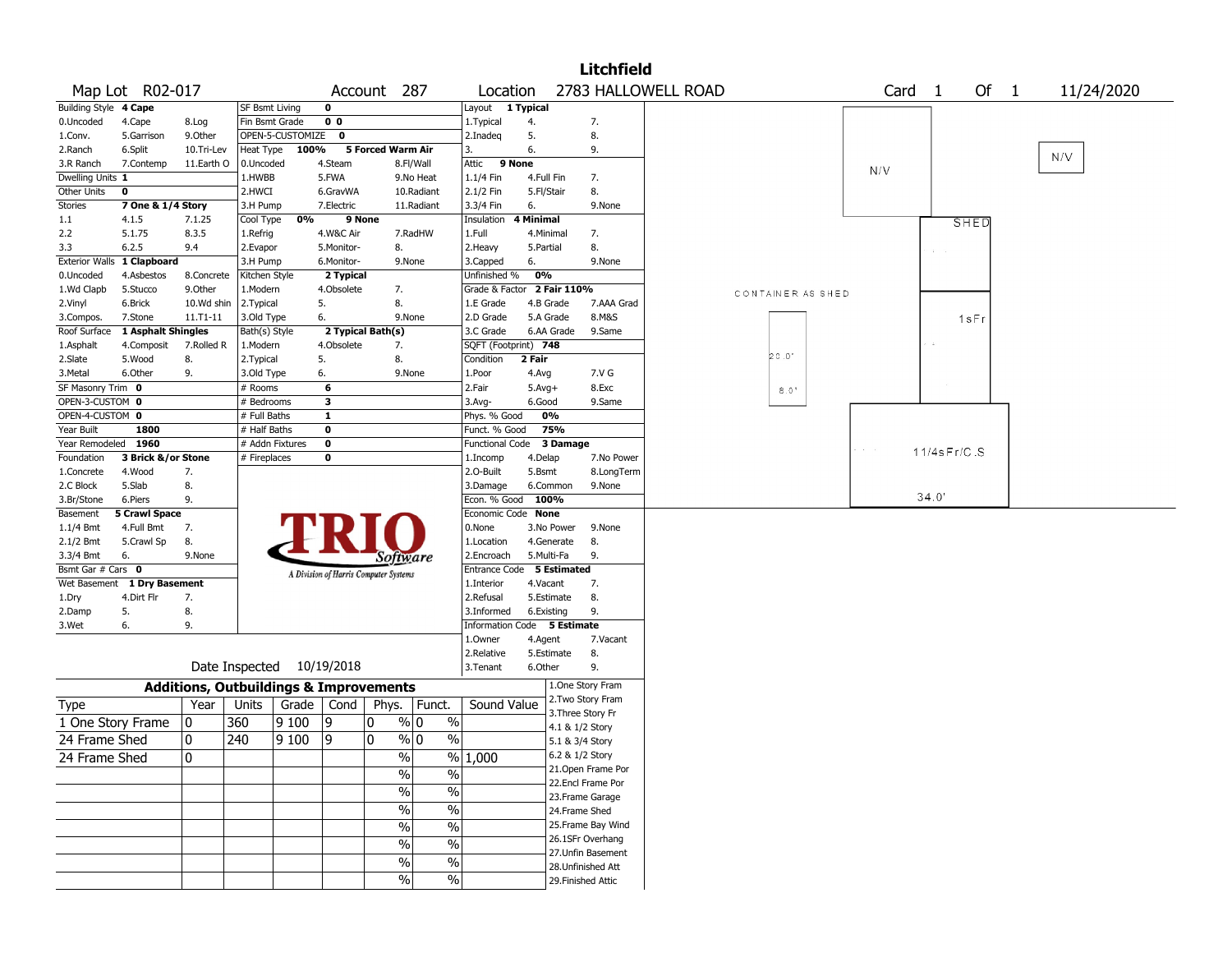|                      | Map Lot R02-018                                                                                   | Account 998 | Location                         |                                | 2777 HALLOWELL ROAD       |                                     |                 |             |                              | Card <sub>1</sub> | Of $1$        |                                | 11/24/2020                           |
|----------------------|---------------------------------------------------------------------------------------------------|-------------|----------------------------------|--------------------------------|---------------------------|-------------------------------------|-----------------|-------------|------------------------------|-------------------|---------------|--------------------------------|--------------------------------------|
| <b>LANE FRANKLIN</b> |                                                                                                   |             |                                  | <b>Property Data</b>           |                           |                                     |                 |             | <b>Assessment Record</b>     |                   |               |                                |                                      |
|                      | 698 RICHMOND ROAD                                                                                 |             |                                  | Neighborhood 82 Hallowell Road |                           | Year                                |                 | Land        |                              | <b>Buildings</b>  |               | Exempt                         | Total                                |
|                      | LITCHFIELD ME 04350                                                                               |             |                                  |                                |                           | 2007                                |                 |             | 51,125                       |                   | 44,656        | 0                              | 95,781                               |
|                      |                                                                                                   |             | Tree Growth Year<br>X Coordinate | $\mathbf 0$                    | $\mathbf{0}$              | 2008                                |                 |             | 51,125                       |                   | 44,631        | 0                              | 95,756                               |
| B3950P180            |                                                                                                   |             | Y Coordinate                     |                                | $\mathbf 0$               | 2009                                |                 |             | 46,175                       |                   | 44,149        | 0                              | 90,324                               |
| Previous Owner       |                                                                                                   |             | Zone/Land Use                    | <b>11 Residential</b>          |                           | 2010                                |                 |             | 46,175                       |                   | 44,606        | 0                              | 90,781                               |
| LANE, FRANKLIN W     |                                                                                                   |             |                                  |                                |                           | 2011                                |                 |             | 46,175                       |                   | 81,099        | 0                              | 127,274                              |
|                      | 698 RICHMOND ROAD                                                                                 |             | Secondary Zone                   |                                |                           | 2012                                |                 |             | 46,175                       |                   | 81,099        | 0                              | 127,274                              |
|                      | LITCHFIELD ME 04350                                                                               |             | Topography 2 Rolling             |                                |                           | 2013                                |                 |             | 46,175                       |                   | 14,978        | 0                              | 61,153                               |
|                      | Sale Date: 7/12/2006                                                                              |             | 1.Level                          | 4.Below St                     | 7.Res Protec              | 2014                                |                 |             | 46,175                       |                   | 14,978        | 0                              | 61,153                               |
|                      |                                                                                                   |             | 2.Rolling<br>3.Above St          | 5.Low<br>6.Swampy              | 8.<br>9.                  | 2015                                |                 |             | 46,175                       |                   | 14,978        | 0                              | 61,153                               |
|                      |                                                                                                   |             | Utilities                        |                                |                           | 2016                                |                 |             | 46,175                       |                   | 14,978        | 0                              | 61,153                               |
|                      |                                                                                                   |             |                                  |                                |                           | 2017                                |                 |             | 46,175                       |                   | 14,978        | 0                              | 61,153                               |
|                      |                                                                                                   |             | 1.Public<br>2. Water             | 4.Dr Well<br>5.Dug Well        | 7.Cesspool<br>8.Lake/Pond | 2018                                |                 |             | 46,175                       |                   | 14,978        | 0                              | 61,153                               |
|                      |                                                                                                   |             | 3.Sewer                          | 6.Septic<br>1 Paved            | 9.None                    | 2019                                |                 |             | 44,400                       |                   | 18,700        | 0                              | 63,100                               |
|                      |                                                                                                   |             | Street                           |                                |                           | 2020                                |                 |             | 44,400                       |                   | 18,700        | 0                              | 63,100                               |
|                      |                                                                                                   |             | 1.Paved<br>2.Semi Imp            | 4.Proposed<br>5.R/O/W          | 7.<br>8.                  |                                     |                 |             |                              | <b>Land Data</b>  |               |                                |                                      |
|                      |                                                                                                   |             | 3.Gravel                         | 6.                             | 9.None                    | <b>Front Foot</b>                   |                 | <b>Type</b> | <b>Effective</b><br>Frontage | <b>Depth</b>      | <b>Factor</b> | <b>Influence</b><br>Code       | <b>Influence</b>                     |
|                      |                                                                                                   |             |                                  |                                | $\mathbf 0$               | 11.1-100                            |                 |             |                              |                   |               | $\frac{9}{6}$                  | <b>Codes</b><br>1.Unimproved         |
|                      | Inspection Witnessed By:                                                                          |             |                                  |                                | $\mathbf 0$               | 12.101-200<br>$13.201+$             |                 |             |                              |                   |               | $\frac{9}{6}$<br>$\frac{9}{6}$ | 2. Excess Frtg<br>3. Topography      |
|                      |                                                                                                   |             |                                  | <b>Sale Data</b>               |                           | 14.                                 |                 |             |                              |                   |               | $\overline{\frac{9}{6}}$       | 4.Size/Shape                         |
| X                    |                                                                                                   | Date        | Sale Date                        |                                |                           | 15.                                 |                 |             |                              |                   |               | $\frac{9}{6}$                  | 5.Access                             |
| No./Date             | Description                                                                                       | Date Insp.  | Price<br>Sale Type               |                                |                           |                                     |                 |             |                              |                   |               | %<br>%                         | 6.Restriction<br>7. Right of Way     |
|                      |                                                                                                   |             | 1.Land                           | 4.MFG UNIT                     | 7.                        | <b>Square Foot</b>                  |                 |             | <b>Square Feet</b>           |                   |               |                                | 8.View/Environ                       |
|                      |                                                                                                   |             | 2.L & B                          | 5.Other                        | 8.                        | 16.Regular Lot                      |                 |             |                              |                   |               | $\frac{9}{6}$                  | 9. Fract Share<br><b>Acres</b>       |
|                      |                                                                                                   |             | 3.Building                       | 6.                             | 9.                        | 17.Secondary Lot<br>18. Excess Land |                 |             |                              |                   |               | %<br>%                         | 30. Frontage 1                       |
|                      |                                                                                                   |             | Financing                        |                                |                           | 19.Condominium                      |                 |             |                              |                   |               | %                              | 31. Frontage 2                       |
| Notes:               |                                                                                                   |             | 1.Convent                        | 4.Seller                       | 7.                        | 20.Miscellaneous                    |                 |             |                              |                   |               | %                              | 32.Tillable<br>33.Tillable           |
|                      |                                                                                                   |             | 2.FHA/VA<br>3.Assumed            | 5.Private<br>6.Cash            | 8.<br>9.Unknown           |                                     |                 |             |                              |                   |               | %<br>%                         | 34.Softwood F&O                      |
|                      | '13 PER SITE REVIEW THERE WERE APPARANT LISTING                                                   |             |                                  |                                |                           | <b>Fract. Acre</b>                  |                 |             | <b>Acreage/Sites</b>         |                   |               |                                | 35. Mixed Wood F&O                   |
|                      | ERRORS THE IS NO SMALL LOFT BARN OR SHED OR ANY<br>SLAB THAT ATTRIBUTES ANY VALUE. ADJUST TO POOR |             | Validity                         |                                |                           | 21. Houselot (Frac                  | 24              |             |                              | 1.00              | 100           | %<br>0                         | 36.Hardwood F&O                      |
|                      | CONDTION AND CALL IT 2.5S BARN LIKE OTHERS IN TOWN.                                               |             | 1.Valid<br>2.Related             | 4.Split<br>5.Partial           | 7.Renovate<br>8.Other     | 22.Baselot(Fract)                   | 26              |             |                              | 5.00              | 100           | %<br>$\mathbf 0$               | 37.Softwood TG<br>38. Mixed Wood TG  |
|                      |                                                                                                   |             | 3.Distress                       | 6.Exempt                       | 9.                        | 23.<br><b>Acres</b>                 | $\overline{27}$ |             |                              | 5.90              | 100           | %<br>$\Omega$                  | 39.Hardwood TG                       |
|                      |                                                                                                   |             | Verified                         |                                |                           | 24. Houselot                        |                 |             |                              |                   |               | %<br>%                         | 40. Wasteland                        |
|                      |                                                                                                   |             | 1.Buyer                          | 4.Agent                        | 7.Family                  | 25.Baselot                          |                 |             |                              |                   |               | %                              | 41.Gravel Pit                        |
|                      |                                                                                                   |             | 2.Seller                         | 5.Pub Rec                      | 8.0ther                   | 26.Rear 1                           |                 |             |                              |                   |               | %                              | 42. Mobile Home Si<br>43.Camp Site   |
|                      |                                                                                                   |             |                                  |                                |                           |                                     |                 |             |                              |                   |               |                                |                                      |
|                      |                                                                                                   |             | 3.Lender                         | 6.MLS                          | 9.                        | 27.Rear 2                           |                 |             |                              |                   |               |                                |                                      |
| <b>Litchfield</b>    |                                                                                                   |             |                                  |                                |                           | 28. Rear 3<br>29. Rear 4            |                 |             | <b>Total Acreage</b>         |                   | 11.90         |                                | 44.Lot Improvemen<br>45.Access Right |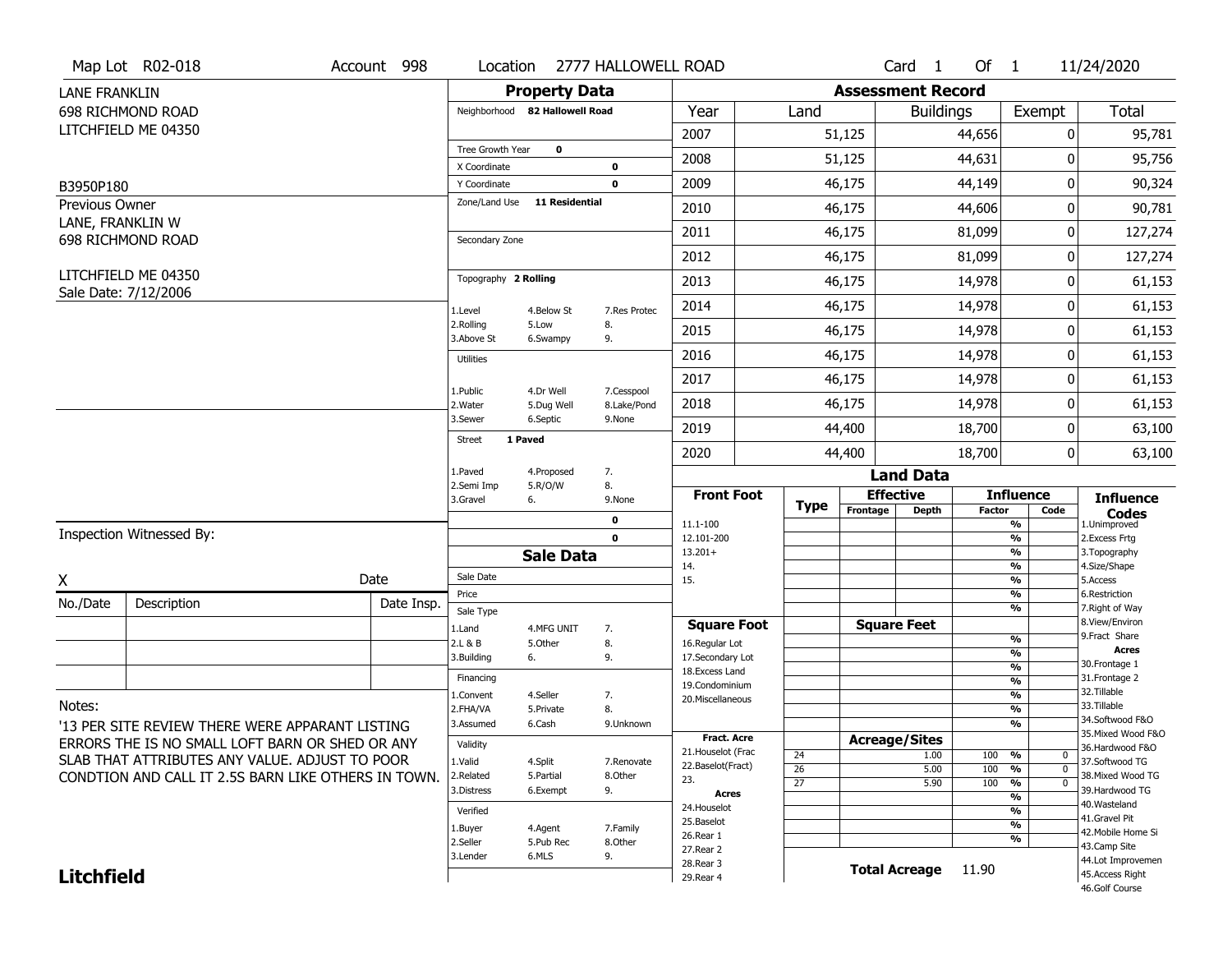|                       |                 |                                                   |               |                           |            |                                       |                          |                             |              |                 | <b>Litchfield</b>  |                     |                   |                 |            |
|-----------------------|-----------------|---------------------------------------------------|---------------|---------------------------|------------|---------------------------------------|--------------------------|-----------------------------|--------------|-----------------|--------------------|---------------------|-------------------|-----------------|------------|
|                       | Map Lot R02-018 |                                                   |               |                           |            | Account 998                           |                          | Location                    |              |                 |                    | 2777 HALLOWELL ROAD | Card <sub>1</sub> | Of 1            | 11/24/2020 |
| <b>Building Style</b> |                 |                                                   |               | <b>SF Bsmt Living</b>     |            |                                       |                          | Layout                      |              |                 |                    |                     |                   |                 |            |
| 0.Uncoded             | 4.Cape          | 8.Log                                             |               | Fin Bsmt Grade            |            |                                       |                          | 1.Typical                   | 4.           |                 | 7.                 |                     |                   |                 |            |
| 1.Conv.               | 5.Garrison      | 9.0ther                                           |               | OPEN-5-CUSTOMIZE          |            |                                       |                          | 2.Inadeq                    | 5.           |                 | 8.                 |                     |                   |                 |            |
| 2.Ranch               | 6.Split         | 10.Tri-Lev                                        |               | Heat Type 100%            |            |                                       |                          | 3.                          | 6.           |                 | 9.                 |                     |                   |                 |            |
| 3.R Ranch             | 7.Contemp       | 11.Earth O                                        | 0.Uncoded     |                           | 4.Steam    |                                       | 8.Fl/Wall                | Attic                       |              |                 |                    |                     |                   |                 |            |
| <b>Dwelling Units</b> |                 |                                                   | 1.HWBB        |                           | 5.FWA      |                                       | 9.No Heat                | 1.1/4 Fin                   | 4.Full Fin   |                 | 7.                 |                     |                   |                 |            |
| Other Units           |                 |                                                   | 2.HWCI        |                           | 6.GravWA   |                                       | 10.Radiant               | 2.1/2 Fin                   | 5.Fl/Stair   |                 | 8.                 |                     |                   |                 |            |
| Stories               |                 |                                                   | 3.H Pump      |                           | 7.Electric |                                       | 11.Radiant               | 3.3/4 Fin                   | 6.           |                 | 9.None             |                     |                   |                 |            |
| 1.1                   | 4.1.5           | 7.1.25                                            | Cool Type     | 0%                        |            |                                       |                          | Insulation                  |              |                 |                    |                     |                   |                 |            |
| 2.2                   | 5.1.75          | 8.3.5                                             | 1.Refrig      |                           | 4.W&C Air  |                                       | 7.RadHW                  | 1.Full                      |              | 4.Minimal       | 7.                 |                     |                   |                 |            |
| 3.3                   | 6.2.5           | 9.4                                               | 2.Evapor      |                           | 5.Monitor- | 8.                                    |                          | 2. Heavy                    | 5.Partial    |                 | 8.                 |                     |                   |                 |            |
| <b>Exterior Walls</b> |                 |                                                   | 3.H Pump      |                           | 6.Monitor- |                                       | 9.None                   | 3.Capped                    | 6.           |                 | 9.None             |                     |                   |                 |            |
| 0.Uncoded             | 4.Asbestos      | 8.Concrete                                        | Kitchen Style |                           |            |                                       |                          | Unfinished %                |              |                 |                    |                     | 2341              |                 |            |
| 1.Wd Clapb            | 5.Stucco        | 9.0ther                                           | 1.Modern      |                           | 4.Obsolete | 7.                                    |                          | Grade & Factor              |              |                 |                    |                     |                   |                 |            |
| 2.Vinyl               | 6.Brick         | 10.Wd shin                                        | 2.Typical     |                           | 5.         | 8.                                    |                          | 1.E Grade                   |              | 4.B Grade       | 7.AAA Grad         | 36'                 |                   | エネチ ホッしてもり エネギル | 36'        |
| 3.Compos.             | 7.Stone         | $11.71 - 11$                                      | 3.Old Type    |                           | 6.         |                                       | 9.None                   | 2.D Grade                   |              | 5.A Grade       | 8.M&S              |                     |                   |                 |            |
| Roof Surface          |                 |                                                   | Bath(s) Style |                           |            |                                       |                          | 3.C Grade                   |              | 6.AA Grade      | 9.Same             |                     | 2341              |                 |            |
| 1.Asphalt             | 4.Composit      | 7.Rolled R                                        | 1.Modern      |                           | 4.Obsolete | 7.                                    |                          | SQFT (Footprint)            |              |                 |                    |                     |                   |                 |            |
| 2.Slate               | 5.Wood          | 8.                                                | 2. Typical    |                           | 5.         | 8.                                    |                          | Condition                   |              |                 |                    |                     |                   |                 |            |
| 3.Metal               | 6.Other         | 9.                                                | 3.Old Type    |                           | 6.         |                                       | 9.None                   | 1.Poor                      | 4.Avg        |                 | 7.V G              |                     |                   |                 |            |
| SF Masonry Trim       |                 |                                                   | # Rooms       |                           |            |                                       |                          | 2.Fair                      | $5.$ Avg $+$ |                 | 8.Exc              |                     |                   |                 |            |
| OPEN-3-CUSTOM         |                 |                                                   | # Bedrooms    |                           |            |                                       |                          | 3.Avg-                      | 6.Good       |                 | 9.Same             |                     |                   |                 |            |
| OPEN-4-CUSTOM         |                 |                                                   | # Full Baths  |                           |            |                                       |                          | Phys. % Good                |              |                 |                    |                     |                   |                 |            |
| Year Built            |                 |                                                   | # Half Baths  |                           |            |                                       |                          | Funct. % Good               |              |                 |                    |                     |                   |                 |            |
| Year Remodeled        |                 |                                                   |               | # Addn Fixtures           |            |                                       |                          | Functional Code             |              |                 |                    |                     |                   |                 |            |
| Foundation            |                 |                                                   | # Fireplaces  |                           |            |                                       |                          | 1.Incomp                    | 4.Delap      |                 | 7.No Power         |                     |                   |                 |            |
| 1.Concrete            | 4.Wood          | 7.                                                |               |                           |            |                                       |                          | 2.0-Built                   | 5.Bsmt       |                 | 8.LongTerm         |                     |                   |                 |            |
| 2.C Block             | 5.Slab          | 8.                                                |               |                           |            |                                       |                          | 3.Damage                    |              | 6.Common        | 9.None             |                     |                   |                 |            |
| 3.Br/Stone            | 6.Piers         | 9.                                                |               |                           |            |                                       |                          | Econ. % Good                |              |                 |                    |                     |                   |                 |            |
| Basement              |                 |                                                   |               |                           |            |                                       |                          | Economic Code               |              |                 |                    |                     |                   |                 |            |
| $1.1/4$ Bmt           | 4.Full Bmt      | 7.                                                |               |                           |            |                                       |                          | 0.None                      |              | 3.No Power      | 9.None             |                     |                   |                 |            |
| 2.1/2 Bmt             | 5.Crawl Sp      | 8.                                                |               |                           |            |                                       |                          | 1.Location                  |              | 4.Generate      | 8.                 |                     |                   |                 |            |
| 3.3/4 Bmt             | 6.              | 9.None                                            |               |                           |            | <i>Software</i>                       |                          | 2.Encroach                  |              | 5.Multi-Fa      | 9.                 |                     |                   |                 |            |
| Bsmt Gar # Cars       |                 |                                                   |               |                           |            | A Division of Harris Computer Systems |                          | Entrance Code 5 Estimated   |              |                 |                    |                     |                   |                 |            |
| Wet Basement          |                 |                                                   |               |                           |            |                                       |                          | 1.Interior                  | 4.Vacant     |                 | 7.                 |                     |                   |                 |            |
| 1.Dry                 | 4.Dirt Flr      | 7.                                                |               |                           |            |                                       |                          | 2.Refusal                   |              | 5.Estimate      | 8.                 |                     |                   |                 |            |
| 2.Damp                | 5.              | 8.                                                |               |                           |            |                                       |                          | 3.Informed                  |              | 6.Existing      | 9.                 |                     |                   |                 |            |
| 3.Wet                 | 6.              | 9.                                                |               |                           |            |                                       |                          | Information Code 5 Estimate |              |                 |                    |                     |                   |                 |            |
|                       |                 |                                                   |               |                           |            |                                       |                          | 1.0wner                     | 4.Agent      |                 | 7.Vacant           |                     |                   |                 |            |
|                       |                 |                                                   |               |                           |            |                                       |                          | 2.Relative                  |              | 5.Estimate      | 8.                 |                     |                   |                 |            |
|                       |                 |                                                   |               | Date Inspected 10/19/2018 |            |                                       |                          | 3. Tenant                   | 6.Other      |                 | 9.                 |                     |                   |                 |            |
|                       |                 | <b>Additions, Outbuildings &amp; Improvements</b> |               |                           |            |                                       |                          |                             |              |                 | 1.One Story Fram   |                     |                   |                 |            |
| Type                  |                 | Year                                              | Units         | Grade                     | Cond       | Phys.                                 | Funct.                   | Sound Value                 |              |                 | 2. Two Story Fram  |                     |                   |                 |            |
|                       |                 |                                                   |               |                           |            |                                       |                          |                             |              |                 | 3. Three Story Fr  |                     |                   |                 |            |
| 98 3s Poultry         |                 | 1900                                              | 8424          | 2 100                     | 1          | 0                                     | % 25<br>$\%$             |                             |              | 4.1 & 1/2 Story |                    |                     |                   |                 |            |
|                       |                 |                                                   |               |                           |            | %                                     | $\%$                     |                             |              | 5.1 & 3/4 Story |                    |                     |                   |                 |            |
|                       |                 |                                                   |               |                           |            | $\sqrt{6}$                            | $\sqrt{20}$              |                             |              | 6.2 & 1/2 Story |                    |                     |                   |                 |            |
|                       |                 |                                                   |               |                           |            | $\frac{1}{2}$                         | $\overline{\frac{0}{0}}$ |                             |              |                 | 21. Open Frame Por |                     |                   |                 |            |
|                       |                 |                                                   |               |                           |            |                                       |                          |                             |              |                 | 22.Encl Frame Por  |                     |                   |                 |            |
|                       |                 |                                                   |               |                           |            | $\frac{9}{6}$                         | $\overline{\frac{0}{0}}$ |                             |              |                 | 23. Frame Garage   |                     |                   |                 |            |
|                       |                 |                                                   |               |                           |            | $\frac{1}{2}$                         | $\overline{\frac{0}{0}}$ |                             |              | 24.Frame Shed   |                    |                     |                   |                 |            |
|                       |                 |                                                   |               |                           |            | $\%$                                  | $\frac{0}{0}$            |                             |              |                 | 25.Frame Bay Wind  |                     |                   |                 |            |
|                       |                 |                                                   |               |                           |            |                                       |                          |                             |              |                 | 26.1SFr Overhang   |                     |                   |                 |            |
|                       |                 |                                                   |               |                           |            | $\frac{0}{0}$                         | $\%$                     |                             |              |                 | 27.Unfin Basement  |                     |                   |                 |            |
|                       |                 |                                                   |               |                           |            | %                                     | $\overline{\frac{0}{0}}$ |                             |              |                 | 28.Unfinished Att  |                     |                   |                 |            |
|                       |                 |                                                   |               |                           |            | $\%$                                  | $\sqrt{6}$               |                             |              |                 | 29. Finished Attic |                     |                   |                 |            |
|                       |                 |                                                   |               |                           |            |                                       |                          |                             |              |                 |                    |                     |                   |                 |            |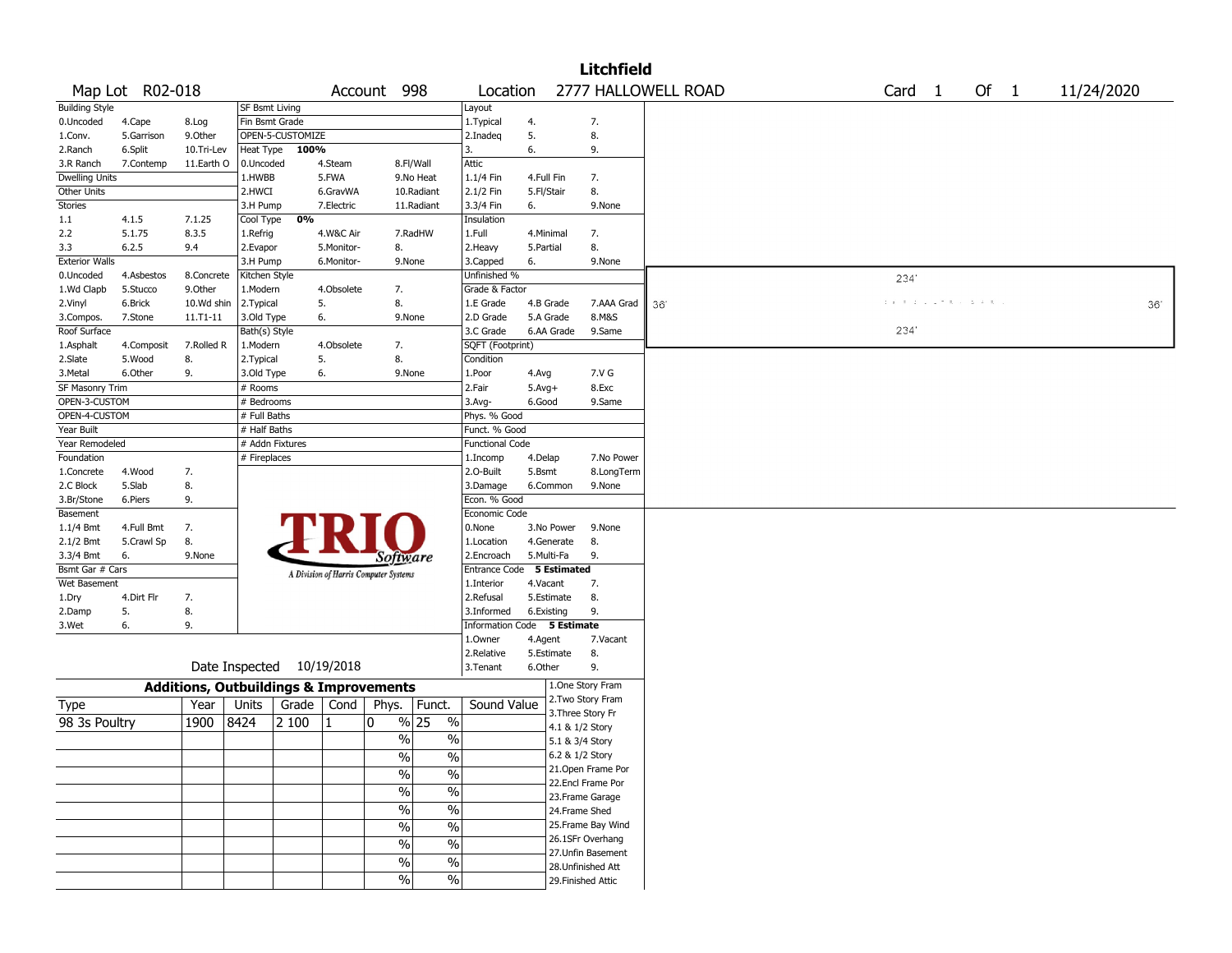|                    | Map Lot R02-018A                                   | Account 2579 | Location                           |                                  | 2777 HALLOWELL ROAD        |                                     |                       |                          | Card <sub>1</sub>    | Of $1$        |                                           | 11/24/2020                           |
|--------------------|----------------------------------------------------|--------------|------------------------------------|----------------------------------|----------------------------|-------------------------------------|-----------------------|--------------------------|----------------------|---------------|-------------------------------------------|--------------------------------------|
|                    | WELLS, JOEL WILLIAM                                |              |                                    | <b>Property Data</b>             |                            |                                     |                       | <b>Assessment Record</b> |                      |               |                                           |                                      |
|                    | 2777 HALLOWELL ROAD                                |              | Neighborhood 82 Hallowell Road     |                                  |                            | Year                                | Land                  |                          | <b>Buildings</b>     |               | Exempt                                    | Total                                |
|                    | LITCHFIELD ME 04350                                |              |                                    |                                  |                            | 2007                                |                       | 40,290                   |                      | 50,759        | 13,000                                    | 78,049                               |
|                    |                                                    |              | Tree Growth Year                   | $\mathbf 0$                      |                            | 2008                                |                       | 40,290                   |                      | 51,600        | 12,350                                    | 79,540                               |
|                    |                                                    |              | X Coordinate                       |                                  | $\mathbf 0$<br>$\mathbf 0$ | 2009                                |                       |                          |                      | 90,244        |                                           |                                      |
| Previous Owner     | B8854P227 B12066P5 B12284P184 B12310P88 B12395P113 |              | Y Coordinate<br>Zone/Land Use      | <b>11 Residential</b>            |                            |                                     |                       | 40,250                   |                      |               | 9,500                                     | 120,994                              |
|                    | BAYVIEW LOAN SERVICING, LLC.                       |              |                                    |                                  |                            | 2010                                |                       | 40,250                   |                      | 56,120        | 16,000                                    | 80,370                               |
|                    | 4425 PONCE DE LEON BLVD                            |              | Secondary Zone                     |                                  |                            | 2011                                |                       | 40,250                   |                      | 81,126        | 16,000                                    | 105,376                              |
| 5TH FLOOR          |                                                    |              |                                    |                                  |                            | 2012                                |                       | 40,250                   |                      | 81,126        | 16,000                                    | 105,376                              |
|                    | CORAL GABLES FL 33146                              |              | Topography 2 Rolling               |                                  |                            | 2013                                |                       | 40,250                   |                      | 93,388        | 16,000                                    | 117,638                              |
| Previous Owner     | Sale Date: 8/12/2016                               |              | 1.Level                            | 4.Below St                       | 7.Res Protec               | 2014                                |                       | 40,250                   |                      | 93,333        | 16,000                                    | 117,583                              |
| <b>GUZMAN ANNE</b> |                                                    |              | 2.Rolling<br>3.Above St            | 5.Low<br>6.Swampy                | 8.<br>9.                   | 2015                                |                       | 40,250                   |                      | 93,308        | 16,000                                    | 117,558                              |
|                    | 2777 HALLOWELL ROAD                                |              | <b>4 Drilled Well</b><br>Utilities |                                  | <b>6 Septic System</b>     | 2016                                |                       | 40,250                   |                      | 93,253        | 21,000                                    | 112,503                              |
|                    | LITCHFIELD ME 04350                                |              |                                    |                                  |                            | 2017                                |                       | 40,250                   |                      | 93,204        |                                           | 133,454                              |
|                    | Sale Date: 2/11/2016                               |              | 1.Public<br>2. Water               | 4.Dr Well<br>5.Dug Well          | 7.Cesspool<br>8.Lake/Pond  | 2018                                |                       | 40,250                   |                      | 93,173        | 19,200                                    | 114,223                              |
|                    |                                                    |              | 3.Sewer                            | 6.Septic                         | 9.None                     | 2019                                |                       | 45,300                   |                      | 93,900        | 20,000                                    | 119,200                              |
|                    |                                                    |              | 1 Paved<br><b>Street</b>           |                                  |                            | 2020                                |                       | 45,300                   |                      | 93,900        | 25,000                                    | 114,200                              |
|                    |                                                    |              | 1.Paved                            | 4.Proposed                       | 7.                         |                                     |                       |                          | <b>Land Data</b>     |               |                                           |                                      |
|                    |                                                    |              | 2.Semi Imp<br>3.Gravel             | 5.R/O/W<br>6.                    | 8.<br>9.None               | <b>Front Foot</b>                   | <b>Type</b>           | <b>Effective</b>         |                      |               | <b>Influence</b>                          | <b>Influence</b>                     |
|                    |                                                    |              |                                    |                                  | 0                          | 11.1-100                            |                       | Frontage                 | <b>Depth</b>         | <b>Factor</b> | Code<br>%                                 | <b>Codes</b><br>1.Unimproved         |
|                    | Inspection Witnessed By:                           |              |                                    |                                  | $\mathbf 0$                | 12.101-200                          |                       |                          |                      |               | %                                         | 2. Excess Frtg                       |
|                    |                                                    |              |                                    | <b>Sale Data</b>                 |                            | $13.201+$<br>14.                    |                       |                          |                      |               | %<br>%                                    | 3. Topography<br>4.Size/Shape        |
| X                  |                                                    | Date         | Sale Date                          |                                  | 8/12/2016                  | 15.                                 |                       |                          |                      |               | %                                         | 5.Access                             |
| No./Date           | Description                                        | Date Insp.   | Price                              |                                  | 47,000                     |                                     |                       |                          |                      |               | %<br>%                                    | 6.Restriction<br>7. Right of Way     |
|                    |                                                    |              | Sale Type<br>1.Land                | 2 Land & Buildings<br>4.MFG UNIT | 7.                         | <b>Square Foot</b>                  |                       |                          | <b>Square Feet</b>   |               |                                           | 8.View/Environ                       |
|                    |                                                    |              | 2.L & B                            | 5.Other                          | 8.                         | 16.Regular Lot                      |                       |                          |                      |               | $\frac{9}{6}$                             | 9.Fract Share<br><b>Acres</b>        |
|                    |                                                    |              | 3.Building                         | 6.                               | 9.                         | 17.Secondary Lot<br>18. Excess Land |                       |                          |                      |               | %<br>$\overline{\frac{9}{6}}$             | 30.Frontage 1                        |
|                    |                                                    |              | Financing                          | 9 Unknown                        |                            | 19.Condominium                      |                       |                          |                      |               | $\frac{9}{6}$                             | 31. Frontage 2                       |
| Notes:             |                                                    |              | 1.Convent                          | 4.Seller                         | 7.                         | 20. Miscellaneous                   |                       |                          |                      |               | $\overline{\frac{9}{6}}$                  | 32.Tillable<br>33.Tillable           |
|                    |                                                    |              | 2.FHA/VA<br>3.Assumed              | 5.Private<br>6.Cash              | 8.<br>9.Unknown            |                                     |                       |                          |                      |               | $\frac{9}{6}$<br>$\overline{\frac{9}{6}}$ | 34.Softwood F&O                      |
|                    | '15 COMPLAINT FOR FORECLOSURE.                     |              |                                    |                                  |                            | <b>Fract, Acre</b>                  |                       | <b>Acreage/Sites</b>     |                      |               |                                           | 35. Mixed Wood F&O                   |
|                    |                                                    |              |                                    |                                  |                            |                                     |                       |                          |                      |               |                                           | 36.Hardwood F&O                      |
|                    | '13 ADD 8X40 STORAGE CONTAINER.PERMIT # 12-065,    |              | Validity                           | <b>3 Distressed Sale</b>         |                            | 21. Houselot (Frac                  |                       |                          |                      |               |                                           |                                      |
|                    | 8/23/2012. STRG CONTAINER 8X40.                    |              | 1.Valid                            | 4.Split                          | 7.Renovate                 | 22.Baselot(Fract)                   | 24<br>$\overline{26}$ |                          | 1.00<br>0.10         | 100<br>100    | %<br>0<br>%<br>$\mathbf 0$                | 37.Softwood TG                       |
|                    |                                                    |              | 2.Related                          | 5.Partial                        | 8.Other                    | 23.                                 | 44                    |                          | 1.00                 | 100           | %<br>$\mathbf 0$                          | 38. Mixed Wood TG                    |
|                    |                                                    |              | 3.Distress                         | 6.Exempt                         | 9.                         | <b>Acres</b>                        |                       |                          |                      |               | %                                         | 39.Hardwood TG<br>40.Wasteland       |
|                    |                                                    |              | Verified                           | <b>5 Public Record</b>           |                            | 24. Houselot                        |                       |                          |                      |               | %                                         | 41.Gravel Pit                        |
|                    |                                                    |              | 1.Buyer                            | 4.Agent                          | 7.Family                   | 25.Baselot<br>26.Rear 1             |                       |                          |                      |               | %                                         | 42. Mobile Home Si                   |
|                    |                                                    |              | 2.Seller                           | 5.Pub Rec                        | 8.Other                    | 27.Rear 2                           |                       |                          |                      |               | %                                         | 43.Camp Site                         |
| <b>Litchfield</b>  |                                                    |              | 3.Lender                           | 6.MLS                            | 9.                         | 28. Rear 3<br>29. Rear 4            |                       |                          | <b>Total Acreage</b> | 1.10          |                                           | 44.Lot Improvemen<br>45.Access Right |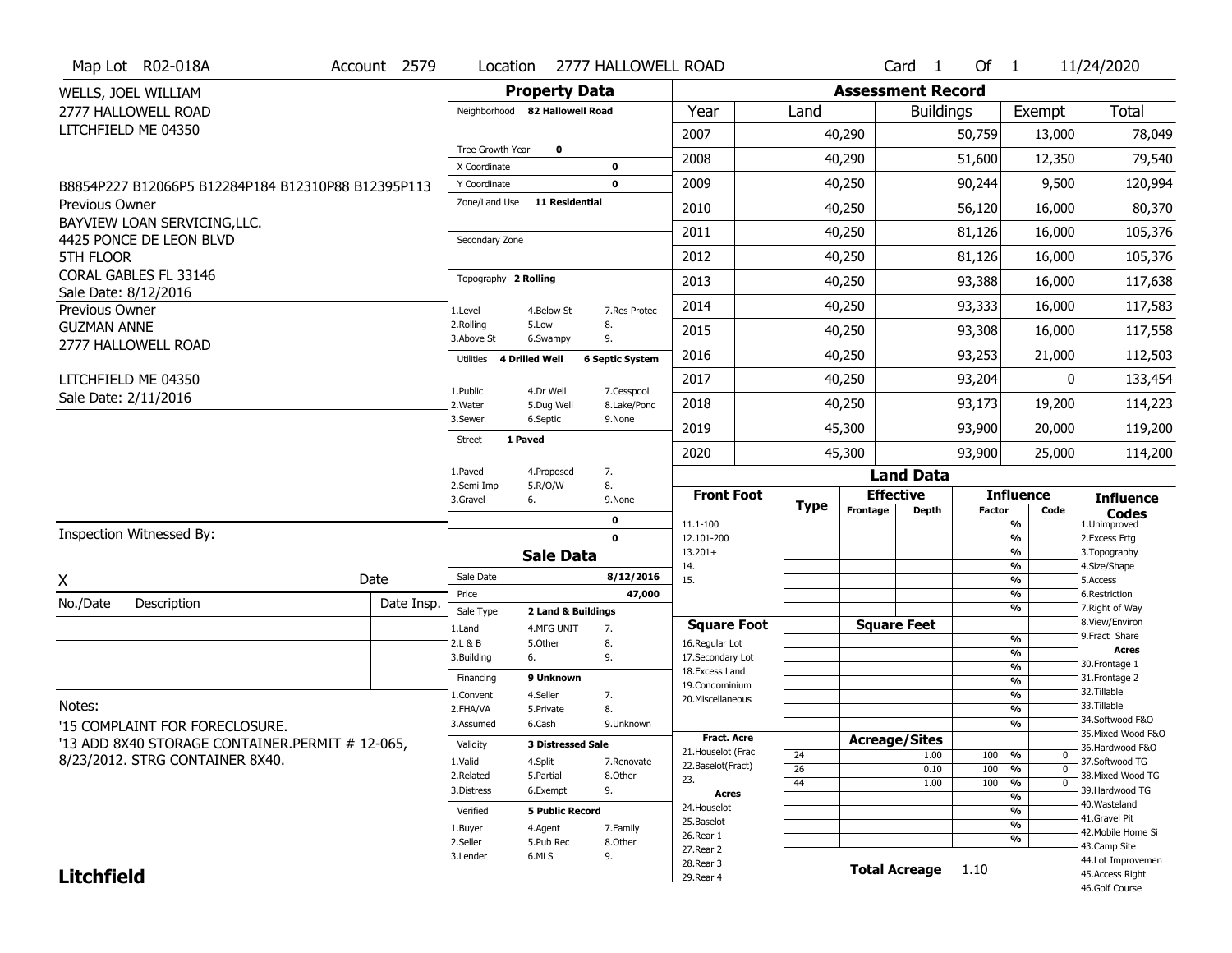|                               |                             |                                                   |                                 |                  |                                           |                                       |             |                                    |            |                        | <b>Litchfield</b>         |       |           |             |                   |                      |     |              |
|-------------------------------|-----------------------------|---------------------------------------------------|---------------------------------|------------------|-------------------------------------------|---------------------------------------|-------------|------------------------------------|------------|------------------------|---------------------------|-------|-----------|-------------|-------------------|----------------------|-----|--------------|
|                               | Map Lot R02-018A            |                                                   |                                 |                  |                                           | Account 2579                          |             | Location                           |            |                        | 2777 HALLOWELL ROAD       |       |           |             | Card <sub>1</sub> | Of<br>$\overline{1}$ |     | 11/24/2020   |
| Building Style 4 Cape         |                             |                                                   | SF Bsmt Living                  |                  | $\mathbf 0$                               |                                       |             | Layout                             | 1 Typical  |                        |                           |       |           |             |                   |                      |     |              |
| 0.Uncoded                     | 4.Cape                      | 8.Log                                             | Fin Bsmt Grade                  |                  | 0 <sub>0</sub>                            |                                       |             | 1. Typical                         | 4.         |                        | 7.                        |       |           |             |                   |                      |     |              |
| 1.Conv.                       | 5.Garrison                  | 9.0ther                                           |                                 | OPEN-5-CUSTOMIZE | $\mathbf 0$                               |                                       |             | 2.Inadeg                           | 5.         |                        | 8.                        |       |           |             |                   |                      |     |              |
| 2.Ranch                       | 6.Split                     | 10.Tri-Lev                                        | Heat Type                       | 100%             |                                           | 1 Hot Water BB                        |             | 3.                                 | 6.         |                        | 9.                        |       |           |             |                   |                      |     | COOP N/C     |
| 3.R Ranch                     | 7.Contemp                   | 11.Earth O                                        | 0.Uncoded                       |                  | 4.Steam                                   |                                       | 8.Fl/Wall   | Attic<br>9 None                    |            |                        |                           |       |           |             |                   |                      |     |              |
| Dwelling Units 1              |                             |                                                   | 1.HWBB                          |                  | 5.FWA                                     |                                       | 9.No Heat   | 1.1/4 Fin                          | 4.Full Fin |                        | 7.                        |       |           |             |                   |                      |     |              |
| Other Units                   | $\mathbf 0$                 |                                                   | 2.HWCI                          |                  | 6.GravWA                                  |                                       | 10.Radiant  | 2.1/2 Fin                          | 5.Fl/Stair |                        | 8.                        |       |           |             |                   |                      |     |              |
| <b>Stories</b>                | 5 One & 3/4 Story           |                                                   | 3.H Pump                        |                  | 7.Electric                                |                                       | 11.Radiant  | 3.3/4 Fin                          | 6.         |                        | 9.None                    |       |           |             |                   |                      |     |              |
| 1.1                           | 4.1.5                       | 7.1.25                                            | Cool Type                       | 0%               |                                           | 9 None                                |             | Insulation                         | 1 Full     |                        |                           |       |           |             |                   |                      |     |              |
| 2.2                           | 5.1.75                      | 8.3.5                                             | 1.Refrig                        |                  | 4.W&C Air                                 |                                       | 7.RadHW     | 1.Full                             | 4.Minimal  |                        | 7.                        |       |           |             |                   |                      |     |              |
| 3.3                           | 6.2.5                       | 9.4                                               | 2.Evapor                        |                  | 5.Monitor-                                | 8.                                    |             | 2.Heavy                            | 5.Partial  |                        | 8.                        |       |           |             |                   |                      |     |              |
| <b>Exterior Walls</b>         | 2 Vinyl                     |                                                   | 3.H Pump                        |                  | 6.Monitor-                                | 9.None                                |             | 3.Capped                           | 6.         |                        | 9.None                    |       |           | 46.0        |                   | 16.0                 |     |              |
| 0.Uncoded                     | 4.Asbestos                  | 8.Concrete                                        | Kitchen Style                   |                  | 2 Typical                                 |                                       |             | Unfinished %                       | 0%         |                        |                           |       |           |             |                   |                      |     |              |
| 1.Wd Clapb                    | 5.Stucco                    | 9.0ther                                           | 1.Modern                        |                  | 4.Obsolete                                | 7.                                    |             | Grade & Factor                     |            | 3 Average 95%          |                           |       |           |             |                   |                      |     |              |
| 2.Vinyl                       | 6.Brick                     | 10.Wd shin                                        | 2.Typical                       |                  | 5.                                        | 8.                                    |             | 1.E Grade                          | 4.B Grade  |                        | 7.AAA Grad                |       |           |             | 16.0              | 1sFr                 |     |              |
| 3.Compos.                     | 7.Stone                     | 11.T1-11                                          | 3.Old Type                      |                  | 6.                                        | 9.None                                |             | 2.D Grade                          | 5.A Grade  |                        | 8.M&S                     |       |           | 11/2sFr/C.S |                   |                      |     |              |
| Roof Surface                  | 3 Sheet Metal               |                                                   | Bath(s) Style                   |                  |                                           | 2 Typical Bath(s)                     |             | 3.C Grade                          |            | 6.AA Grade             | 9.Same                    | 26.0' |           |             |                   |                      |     |              |
| 1.Asphalt                     | 4.Composit                  | 7.Rolled R                                        | 1.Modern                        |                  | 4.Obsolete                                | 7.                                    |             | SQFT (Footprint) 996               |            |                        |                           |       |           |             | 20.0"             |                      |     |              |
| 2.Slate                       | 5.Wood                      | 8.                                                | 2.Typical                       |                  | 5.                                        | 8.                                    |             | Condition                          |            | <b>3 Below Average</b> |                           |       |           |             |                   |                      |     |              |
| 3.Metal                       | 6.Other                     | 9.                                                | 3.Old Type                      |                  | 6.                                        | 9.None                                |             | 1.Poor                             | 4.Avg      |                        | 7.V G                     |       |           |             |                   | EP<br>8.0            |     | 8.0          |
| SF Masonry Trim 0             |                             |                                                   | # Rooms                         |                  | $\overline{\mathbf{8}}$                   |                                       |             | 2.Fair                             | $5.Avg+$   |                        | 8.Exc                     |       |           | 10.0'       |                   |                      |     |              |
| OPEN-3-CUSTOM 0               |                             |                                                   | # Bedrooms                      |                  | 5                                         |                                       |             | 3.Avg-                             | 6.Good     |                        | 9.Same                    |       | 26.0      |             |                   | 12.0'                |     | CANOPYSV 200 |
| OPEN-4-CUSTOM 0<br>Year Built | 1900                        |                                                   | # Full Baths                    |                  | $\overline{2}$<br>$\overline{\mathbf{0}}$ |                                       |             | Phys. % Good<br>Funct. % Good      | 0%         | 100%                   |                           |       |           |             |                   |                      | 4.0 |              |
| Year Remodeled 1995           |                             |                                                   | # Half Baths                    |                  | $\pmb{0}$                                 |                                       |             |                                    |            | 9 None                 |                           |       |           |             |                   |                      |     |              |
| Foundation                    | 3 Brick &/or Stone          |                                                   | # Addn Fixtures<br># Fireplaces |                  | $\pmb{0}$                                 |                                       |             | <b>Functional Code</b><br>1.Incomp | 4.Delap    |                        | 7.No Power                | 10.0  | <b>WD</b> |             |                   |                      |     |              |
| 1.Concrete                    | 4.Wood                      | 7.                                                |                                 |                  |                                           |                                       |             | 2.O-Built                          | 5.Bsmt     |                        | 8.LongTerm                |       |           |             |                   |                      |     |              |
| 2.C Block                     | 5.Slab                      | 8.                                                |                                 |                  |                                           |                                       |             | 3.Damage                           | 6.Common   |                        | 9.None                    |       |           |             |                   |                      |     |              |
| 3.Br/Stone                    | 6.Piers                     | 9.                                                |                                 |                  |                                           |                                       |             | Econ. % Good 100%                  |            |                        |                           |       |           |             |                   |                      |     |              |
| Basement                      | <b>5 Crawl Space</b>        |                                                   |                                 |                  |                                           |                                       |             | Economic Code None                 |            |                        |                           |       |           |             |                   |                      |     |              |
| $1.1/4$ Bmt                   | 4.Full Bmt                  | 7.                                                |                                 |                  |                                           |                                       |             | 0.None                             |            | 3.No Power             | 9.None                    |       |           |             |                   |                      |     |              |
| 2.1/2 Bmt                     | 5.Crawl Sp                  | 8.                                                |                                 |                  |                                           |                                       |             | 1.Location                         |            | 4.Generate             | 8.                        |       |           |             |                   |                      |     |              |
| 3.3/4 Bmt                     | 6.                          | 9.None                                            |                                 |                  |                                           | Software                              |             | 2.Encroach                         | 5.Multi-Fa |                        | 9.                        |       |           |             |                   |                      |     |              |
| Bsmt Gar # Cars 0             |                             |                                                   |                                 |                  |                                           |                                       |             | Entrance Code                      |            |                        | <b>3 Information Only</b> |       |           |             |                   |                      |     |              |
|                               | Wet Basement 3 Wet Basement |                                                   |                                 |                  |                                           | A Division of Harris Computer Systems |             | 1.Interior                         | 4.Vacant   |                        | 7.                        |       |           |             |                   |                      |     |              |
| 1.Dry                         | 4.Dirt Flr                  | 7.                                                |                                 |                  |                                           |                                       |             | 2.Refusal                          | 5.Estimate |                        | 8.                        |       |           |             |                   |                      |     |              |
| 2.Damp                        | 5.                          | 8.                                                |                                 |                  |                                           |                                       |             | 3.Informed                         | 6.Existing |                        | 9.                        |       |           |             |                   |                      |     |              |
| 3.Wet                         | 6.                          | 9.                                                |                                 |                  |                                           |                                       |             | Information Code 1 Owner           |            |                        |                           |       |           |             |                   |                      |     |              |
|                               |                             |                                                   |                                 |                  |                                           |                                       |             | 1.0wner                            | 4.Agent    |                        | 7.Vacant                  |       |           |             |                   |                      |     |              |
|                               |                             |                                                   |                                 |                  |                                           |                                       |             | 2.Relative                         | 5.Estimate |                        | 8.                        |       |           |             |                   |                      |     |              |
|                               |                             | Date Inspected 10/19/2018                         |                                 |                  |                                           |                                       |             | 3.Tenant                           | 6.Other    |                        | 9.                        |       |           |             |                   |                      |     |              |
|                               |                             | <b>Additions, Outbuildings &amp; Improvements</b> |                                 |                  |                                           |                                       |             |                                    |            |                        | 1.One Story Fram          |       |           |             |                   |                      |     |              |
|                               |                             |                                                   |                                 |                  |                                           |                                       |             |                                    |            |                        | 2. Two Story Fram         |       |           |             |                   |                      |     |              |
| Type                          |                             | Year                                              | Units                           | Grade            | Cond                                      | Phys.                                 | Funct.      | Sound Value                        |            | 3. Three Story Fr      |                           |       |           |             |                   |                      |     |              |
| 1 One Story Frame             |                             | 0                                                 | 256                             | 9100             | 9                                         | 0                                     | % 0<br>$\%$ |                                    |            | 4.1 & 1/2 Story        |                           |       |           |             |                   |                      |     |              |
| 68 Wood Deck/s                |                             | 2008                                              | 260                             | 3 100            | 4                                         | $\mathbf{0}$                          | $%100$ %    |                                    |            | 5.1 & 3/4 Story        |                           |       |           |             |                   |                      |     |              |
| 22 Encl Frame                 |                             | 2010   96                                         |                                 | 9 100 3          |                                           | 10                                    | $% 100\% $  |                                    |            | 6.2 & 1/2 Story        |                           |       |           |             |                   |                      |     |              |
|                               |                             | 2010                                              |                                 |                  |                                           | $\frac{1}{2}$                         |             | % 200                              |            |                        | 21. Open Frame Por        |       |           |             |                   |                      |     |              |
| 61 Canopy/s                   |                             |                                                   |                                 |                  |                                           |                                       |             |                                    |            |                        | 22.Encl Frame Por         |       |           |             |                   |                      |     |              |
|                               |                             |                                                   |                                 |                  |                                           | $\sqrt{6}$                            | $\%$        |                                    |            |                        | 23. Frame Garage          |       |           |             |                   |                      |     |              |
|                               |                             |                                                   |                                 |                  |                                           | $\sqrt{6}$                            | $\%$        |                                    |            | 24.Frame Shed          |                           |       |           |             |                   |                      |     |              |
|                               |                             |                                                   |                                 |                  |                                           | $\sqrt{6}$                            | $\%$        |                                    |            |                        | 25. Frame Bay Wind        |       |           |             |                   |                      |     |              |
|                               |                             |                                                   |                                 |                  |                                           | $\frac{0}{0}$                         | $\%$        |                                    |            |                        | 26.1SFr Overhang          |       |           |             |                   |                      |     |              |
|                               |                             |                                                   |                                 |                  |                                           |                                       |             |                                    |            |                        | 27.Unfin Basement         |       |           |             |                   |                      |     |              |
|                               |                             |                                                   |                                 |                  |                                           | $\%$                                  | $\%$        |                                    |            |                        | 28. Unfinished Att        |       |           |             |                   |                      |     |              |
|                               |                             |                                                   |                                 |                  |                                           | $\sqrt{6}$                            | $\sqrt{6}$  |                                    |            |                        | 29. Finished Attic        |       |           |             |                   |                      |     |              |
|                               |                             |                                                   |                                 |                  |                                           |                                       |             |                                    |            |                        |                           |       |           |             |                   |                      |     |              |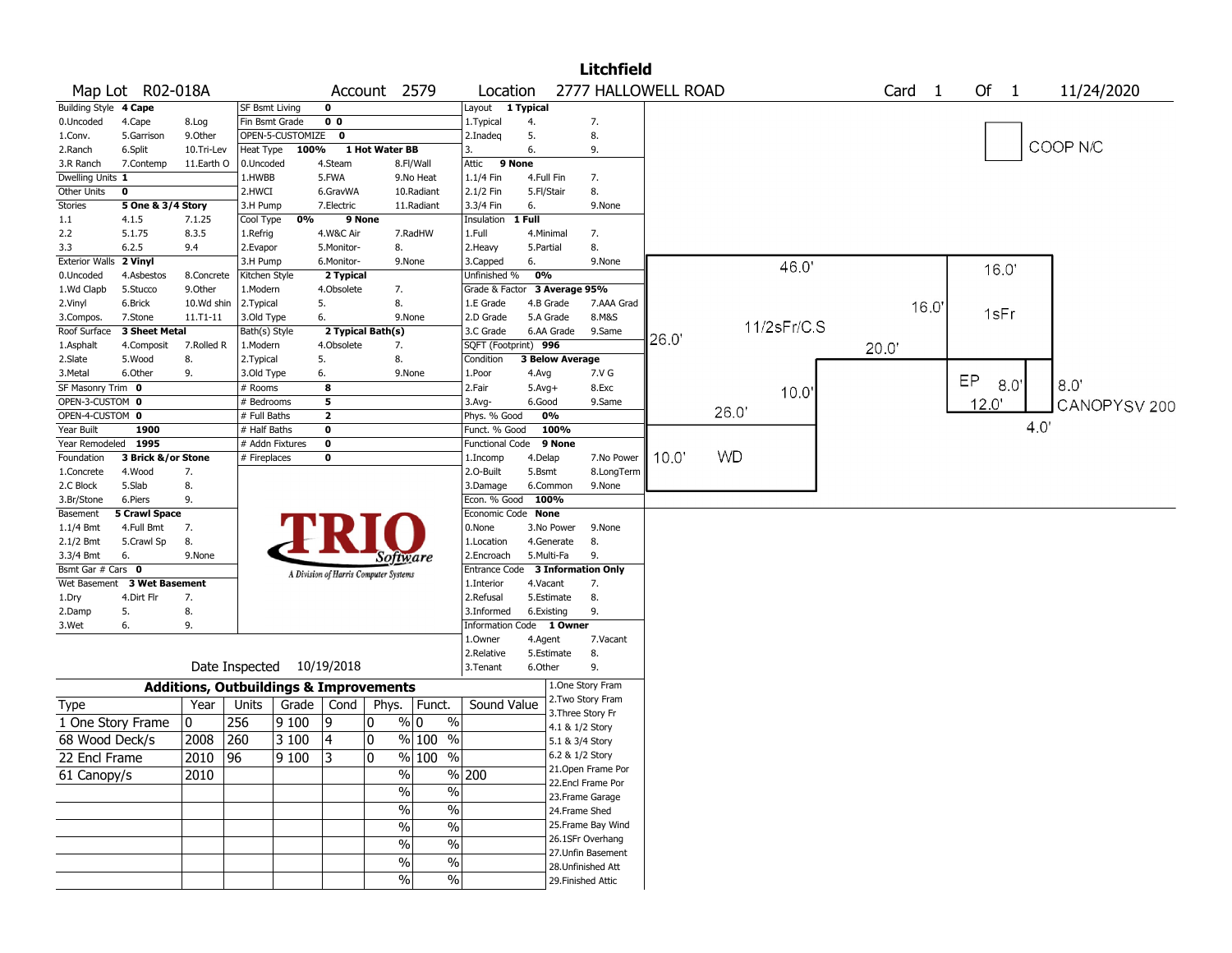|                   | Map Lot R02-019          | Account 320 | Location                       |                         | 2771 HALLOWELL ROAD       |                                         |                 |          | Card <sub>1</sub>        | Of $1$        |                                                | 11/24/2020                            |
|-------------------|--------------------------|-------------|--------------------------------|-------------------------|---------------------------|-----------------------------------------|-----------------|----------|--------------------------|---------------|------------------------------------------------|---------------------------------------|
| LEET, BONNIE      |                          |             |                                | <b>Property Data</b>    |                           |                                         |                 |          | <b>Assessment Record</b> |               |                                                |                                       |
| LEET, RAYMOND     |                          |             | Neighborhood 82 Hallowell Road |                         |                           | Year                                    | Land            |          | <b>Buildings</b>         |               | Exempt                                         | Total                                 |
|                   | 2771 HALLOWELL ROAD      |             |                                |                         |                           | 2007                                    |                 | 42,320   |                          | 21,615        | 13,000                                         | 50,935                                |
|                   | LITCHFIELD ME 04350      |             | Tree Growth Year               | $\mathbf 0$             |                           | 2008                                    |                 | 42,320   |                          | 21,492        | 12,350                                         | 51,462                                |
|                   |                          |             | X Coordinate                   |                         | $\mathbf 0$               |                                         |                 |          |                          |               |                                                |                                       |
| B7266P79          |                          |             | Y Coordinate<br>Zone/Land Use  | <b>11 Residential</b>   | $\mathbf 0$               | 2009                                    |                 | 42,000   |                          | 18,000        | 9,500                                          | 50,500                                |
|                   |                          |             |                                |                         |                           | 2010                                    |                 | 42,000   |                          | 18,665        | 10,000                                         | 50,665                                |
|                   |                          |             | Secondary Zone                 |                         |                           | 2011                                    |                 | 42,000   |                          | 20,999        | 10,000                                         | 52,999                                |
|                   |                          |             |                                |                         |                           | 2012                                    |                 | 42,000   |                          | 20,999        | 10,000                                         | 52,999                                |
|                   |                          |             | Topography 2 Rolling           |                         |                           | 2013                                    |                 | 42,000   |                          | 20,897        | 10,000                                         | 52,897                                |
|                   |                          |             | 1.Level                        | 4.Below St              | 7.Res Protec              | 2014                                    |                 | 42,000   |                          | 20,876        | 10,000                                         | 52,876                                |
|                   |                          |             | 2.Rolling<br>3.Above St        | 5.Low<br>6.Swampy       | 8.<br>9.                  | 2015                                    |                 | 42,000   |                          | 20,772        | 10,000                                         | 52,772                                |
|                   |                          |             | Utilities 4 Drilled Well       |                         | <b>6 Septic System</b>    | 2016                                    |                 | 42,000   |                          | 20,718        | 15,000                                         | 47,718                                |
|                   |                          |             |                                |                         |                           | 2017                                    |                 | 42,000   |                          | 20,648        | 20,000                                         | 42,648                                |
|                   |                          |             | 1.Public<br>2. Water           | 4.Dr Well<br>5.Dug Well | 7.Cesspool<br>8.Lake/Pond | 2018                                    |                 | 42,000   |                          | 20,593        | 19,200                                         | 43,393                                |
|                   |                          |             | 3.Sewer                        | 6.Septic                | 9.None                    | 2019                                    |                 | 47,400   |                          | 26,600        | 20,000                                         | 54,000                                |
|                   |                          |             | 1 Paved<br><b>Street</b>       |                         |                           | 2020                                    |                 | 47,400   |                          | 26,600        | 25,000                                         | 49,000                                |
|                   |                          |             | 1.Paved                        | 4.Proposed              | 7.                        |                                         |                 |          | <b>Land Data</b>         |               |                                                |                                       |
|                   |                          |             | 2.Semi Imp<br>3.Gravel         | 5.R/O/W<br>6.           | 8.<br>9.None              | <b>Front Foot</b>                       |                 |          | <b>Effective</b>         |               | <b>Influence</b>                               | <b>Influence</b>                      |
|                   |                          |             |                                |                         | 0                         | 11.1-100                                | <b>Type</b>     | Frontage | <b>Depth</b>             | <b>Factor</b> | Code<br>%                                      | <b>Codes</b><br>1.Unimproved          |
|                   | Inspection Witnessed By: |             |                                |                         | $\mathbf 0$               | 12.101-200                              |                 |          |                          |               | $\overline{\frac{9}{6}}$                       | 2. Excess Frtg                        |
|                   |                          |             |                                | <b>Sale Data</b>        |                           | $13.201+$<br>14.                        |                 |          |                          |               | $\overline{\frac{9}{6}}$<br>%                  | 3. Topography<br>4.Size/Shape         |
| X                 |                          | Date        | Sale Date                      |                         |                           | 15.                                     |                 |          |                          |               | $\overline{\frac{9}{6}}$                       | 5.Access                              |
| No./Date          | Description              | Date Insp.  | Price                          |                         |                           |                                         |                 |          |                          |               | %                                              | 6.Restriction                         |
|                   |                          |             | Sale Type                      |                         |                           | <b>Square Foot</b>                      |                 |          | <b>Square Feet</b>       |               | %                                              | 7. Right of Way<br>8.View/Environ     |
|                   |                          |             | 1.Land<br>2.L & B              | 4.MFG UNIT<br>5.Other   | 7.<br>8.                  | 16.Regular Lot                          |                 |          |                          |               | $\frac{9}{6}$                                  | 9.Fract Share                         |
|                   |                          |             | 3.Building                     | 6.                      | 9.                        | 17.Secondary Lot                        |                 |          |                          |               | $\frac{9}{6}$                                  | <b>Acres</b><br>30. Frontage 1        |
|                   |                          |             | Financing                      |                         |                           | 18.Excess Land                          |                 |          |                          |               | $\overline{\frac{9}{6}}$<br>$\frac{9}{6}$      | 31. Frontage 2                        |
|                   |                          |             | 1.Convent                      | 4.Seller                | 7.                        | 19.Condominium<br>20.Miscellaneous      |                 |          |                          |               | $\frac{9}{6}$                                  | 32.Tillable                           |
| Notes:            |                          |             | 2.FHA/VA                       | 5.Private               | 8.                        |                                         |                 |          |                          |               | $\overline{\frac{9}{6}}$                       | 33.Tillable                           |
|                   |                          |             | 3.Assumed                      | 6.Cash                  | 9.Unknown                 |                                         |                 |          |                          |               | $\overline{\frac{9}{6}}$                       | 34.Softwood F&O                       |
|                   |                          |             | Validity                       |                         |                           | <b>Fract. Acre</b>                      |                 |          | <b>Acreage/Sites</b>     |               |                                                | 35. Mixed Wood F&O<br>36.Hardwood F&O |
|                   |                          |             | 1.Valid                        | 4.Split                 | 7.Renovate                | 21. Houselot (Frac<br>22.Baselot(Fract) | 24              |          | 1.00                     | 100           | %<br>0                                         | 37.Softwood TG                        |
|                   |                          |             | 2.Related                      | 5.Partial               | 8.Other                   | 23.                                     | $\overline{26}$ |          | 0.80                     | 100           | $\frac{9}{6}$<br>$\mathbf 0$                   | 38. Mixed Wood TG                     |
|                   |                          |             | 3.Distress                     | 6.Exempt                | 9.                        | <b>Acres</b>                            | 44              |          | 1.00                     | 100           | $\frac{9}{6}$<br>0<br>$\overline{\frac{9}{6}}$ | 39.Hardwood TG                        |
|                   |                          |             | Verified                       |                         |                           | 24. Houselot                            |                 |          |                          |               | $\frac{9}{6}$                                  | 40. Wasteland                         |
|                   |                          |             | 1.Buyer                        | 4.Agent                 | 7.Family                  | 25.Baselot                              |                 |          |                          |               | $\frac{9}{6}$                                  | 41.Gravel Pit                         |
|                   |                          |             | 2.Seller                       | 5.Pub Rec               | 8.Other                   | 26.Rear 1                               |                 |          |                          |               | %                                              | 42. Mobile Home Si<br>43.Camp Site    |
|                   |                          |             |                                |                         |                           |                                         |                 |          |                          |               |                                                |                                       |
|                   |                          |             | 3.Lender                       | 6.MLS                   | 9.                        | 27.Rear 2                               |                 |          |                          |               |                                                | 44.Lot Improvemen                     |
| <b>Litchfield</b> |                          |             |                                |                         |                           | 28. Rear 3<br>29. Rear 4                |                 |          | <b>Total Acreage</b>     | 1.80          |                                                | 45. Access Right<br>46.Golf Course    |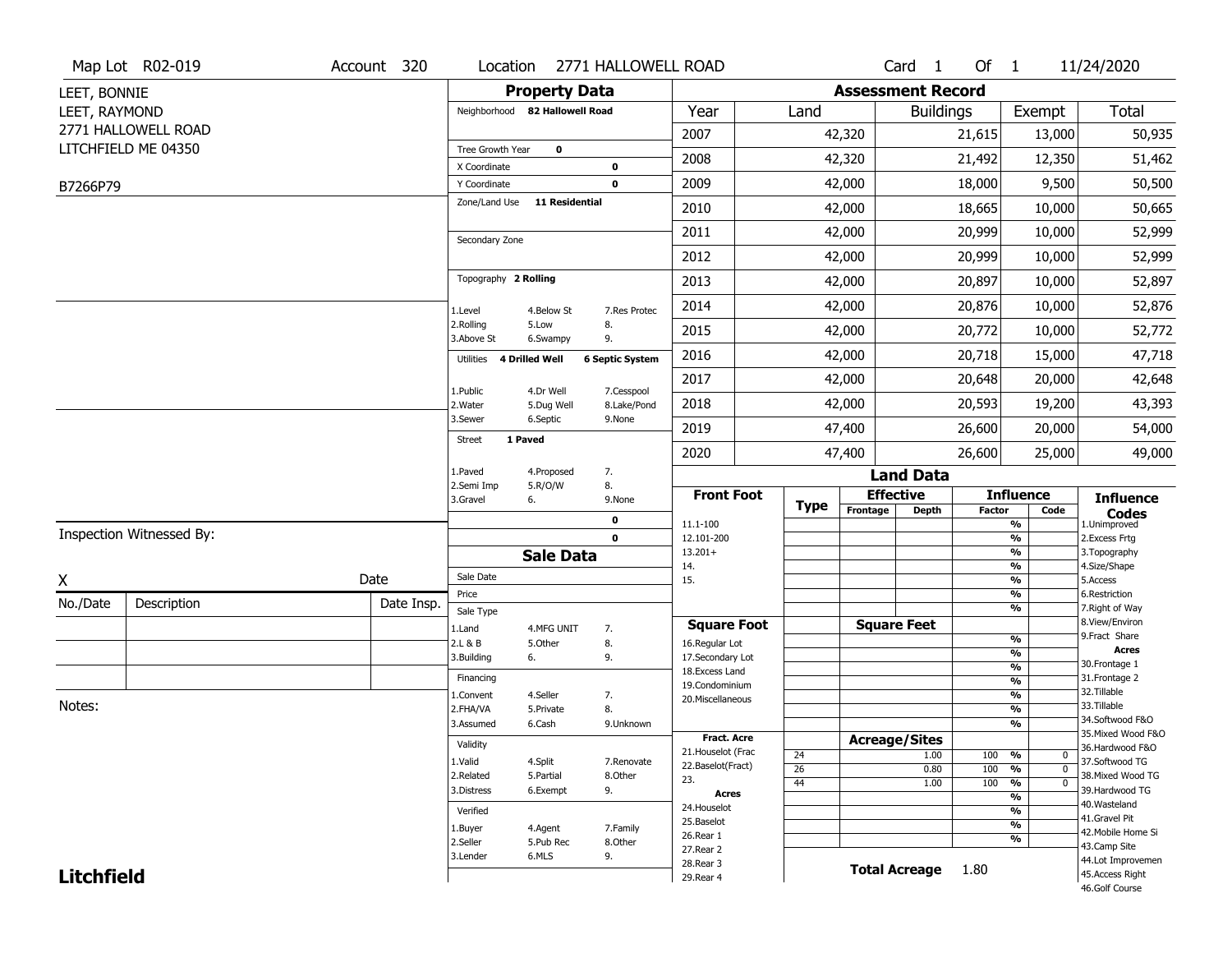|                          |                 |                                                   |                           |                  |                                       |             |                          |                           |                        |                 | <b>Litchfield</b>                      |                     |                |              |                            |      |                     |             |        |  |            |  |
|--------------------------|-----------------|---------------------------------------------------|---------------------------|------------------|---------------------------------------|-------------|--------------------------|---------------------------|------------------------|-----------------|----------------------------------------|---------------------|----------------|--------------|----------------------------|------|---------------------|-------------|--------|--|------------|--|
|                          | Map Lot R02-019 |                                                   |                           |                  |                                       | Account 320 |                          | Location                  |                        |                 |                                        | 2771 HALLOWELL ROAD |                |              |                            | Card | -1                  |             | Of $1$ |  | 11/24/2020 |  |
| <b>Building Style</b>    |                 |                                                   | <b>SF Bsmt Living</b>     |                  |                                       |             |                          | Layout                    |                        |                 |                                        |                     |                | 12.0'        | 3.0'                       |      |                     | 12.0'       |        |  |            |  |
| 0.Uncoded                | 4.Cape          | 8.Log                                             | Fin Bsmt Grade            |                  |                                       |             |                          | 1. Typical                | 4.                     |                 | 7.                                     |                     |                |              |                            | 17.0 |                     |             |        |  |            |  |
| 1.Conv.                  | 5.Garrison      | 9.0ther                                           |                           | OPEN-5-CUSTOMIZE |                                       |             |                          | 2.Inadeg                  | 5.                     |                 | 8.                                     |                     |                | $13.0^\circ$ |                            |      |                     | 13.0        |        |  |            |  |
| 2.Ranch                  | 6.Split         | 10.Tri-Lev                                        | Heat Type                 | 100%             |                                       |             |                          | 3.                        | 6.                     |                 | 9.                                     |                     |                |              | <b>WD</b>                  |      |                     |             |        |  |            |  |
| 3.R Ranch                | 7.Contemp       | 11.Earth O                                        | 0.Uncoded                 |                  | 4.Steam                               |             | 8.Fl/Wall                | <b>Attic</b>              |                        |                 |                                        |                     |                |              |                            | 41.0 |                     |             |        |  |            |  |
| <b>Dwelling Units</b>    |                 |                                                   | 1.HWBB                    |                  | 5.FWA                                 |             | 9.No Heat                | 1.1/4 Fin                 | 4.Full Fin             |                 | 7.                                     |                     |                |              |                            | 66.0 |                     |             |        |  |            |  |
| <b>Other Units</b>       |                 |                                                   | 2.HWCI                    |                  | 6.GravWA                              |             | 10.Radiant               | 2.1/2 Fin                 | 5.Fl/Stair             |                 | 8.                                     |                     | $14.0^{\circ}$ |              | 1989 UNKNOWN MH/GRAVEL PAD |      |                     |             |        |  |            |  |
| Stories                  |                 |                                                   | 3.H Pump                  |                  | 7.Electric                            |             | 11.Radiant               | 3.3/4 Fin                 | 6.                     |                 | 9.None                                 |                     |                |              |                            |      |                     |             |        |  |            |  |
| 1.1                      | 4.1.5           | 7.1.25                                            | Cool Type                 | 0%               |                                       |             |                          | Insulation                |                        |                 |                                        |                     |                |              |                            |      |                     |             |        |  |            |  |
| 2.2<br>3.3               | 5.1.75<br>6.2.5 | 8.3.5<br>9.4                                      | 1.Refrig<br>2.Evapor      |                  | 4.W&C Air<br>5.Monitor-               | 8.          | 7.RadHW                  | 1.Full                    | 4.Minimal<br>5.Partial |                 | 7.<br>8.                               |                     |                |              |                            |      |                     |             |        |  |            |  |
| <b>Exterior Walls</b>    |                 |                                                   | 3.H Pump                  |                  | 6.Monitor-                            |             | 9.None                   | 2. Heavy<br>3.Capped      | 6.                     |                 | 9.None                                 |                     |                |              |                            |      |                     | $0.0'$ EP   |        |  |            |  |
| 0.Uncoded                | 4.Asbestos      | 8.Concrete                                        | Kitchen Style             |                  |                                       |             |                          | Unfinished %              |                        |                 |                                        |                     |                |              |                            |      |                     | 12.0'       |        |  |            |  |
| 1.Wd Clapb               | 5.Stucco        | 9.Other                                           | 1.Modern                  |                  | 4.Obsolete                            | 7.          |                          | Grade & Factor            |                        |                 |                                        |                     |                |              |                            |      |                     |             |        |  |            |  |
| 2.Vinyl                  | 6.Brick         | 10.Wd shin                                        | 2.Typical                 |                  | 5.                                    | 8.          |                          | 1.E Grade                 | 4.B Grade              |                 | 7.AAA Grad                             |                     |                |              |                            |      |                     | 8.0 WD      |        |  |            |  |
| 3.Compos.                | 7.Stone         | 11.T1-11                                          | 3.Old Type                |                  | 6.                                    |             | 9.None                   | 2.D Grade                 | 5.A Grade              |                 | 8.M&S                                  |                     |                |              |                            |      |                     |             |        |  |            |  |
| Roof Surface             |                 |                                                   | Bath(s) Style             |                  |                                       |             |                          | 3.C Grade                 |                        | 6.AA Grade      | 9.Same                                 |                     |                |              |                            |      |                     |             |        |  |            |  |
| 1.Asphalt                | 4.Composit      | 7.Rolled R                                        | 1.Modern                  |                  | 4.Obsolete                            | 7.          |                          | SQFT (Footprint)          |                        |                 |                                        |                     |                |              |                            |      |                     |             |        |  |            |  |
| 2.Slate                  | 5.Wood          | 8.                                                | 2. Typical                |                  | 5.                                    | 8.          |                          | Condition                 |                        |                 |                                        |                     |                |              |                            |      |                     |             |        |  |            |  |
| 3.Metal                  | 6.Other         | 9.                                                | 3.Old Type                |                  | 6.                                    |             | 9.None                   | 1.Poor                    | 4.Avg                  |                 | 7.V G                                  |                     |                |              |                            |      | $5.0'$ 13.0' $5.0'$ |             |        |  |            |  |
| SF Masonry Trim          |                 |                                                   | # Rooms                   |                  |                                       |             |                          | 2.Fair                    | $5.$ Avg $+$           |                 | 8.Exc                                  |                     |                |              |                            | 5.0' | OP                  | 5.0         |        |  |            |  |
| OPEN-3-CUSTOM            |                 |                                                   | # Bedrooms                |                  |                                       |             |                          | 3.Avg-                    | 6.Good                 |                 | 9.Same                                 |                     |                |              |                            |      | 5.0'                | $13.0$ 5.0  |        |  |            |  |
| OPEN-4-CUSTOM            |                 |                                                   | # Full Baths              |                  |                                       |             |                          | Phys. % Good              |                        |                 |                                        |                     |                |              |                            |      |                     |             |        |  |            |  |
| Year Built               |                 |                                                   | # Half Baths              |                  |                                       |             |                          | Funct. % Good             |                        |                 |                                        |                     |                |              |                            |      |                     |             |        |  |            |  |
| Year Remodeled           |                 |                                                   | # Addn Fixtures           |                  |                                       |             |                          | <b>Functional Code</b>    |                        |                 |                                        |                     |                |              |                            |      |                     |             |        |  |            |  |
| Foundation               |                 |                                                   | # Fireplaces              |                  |                                       |             |                          | 1.Incomp                  | 4.Delap                |                 | 7.No Power                             |                     |                |              |                            |      | 20.0                |             |        |  |            |  |
| 1.Concrete               | 4.Wood          | 7.                                                |                           |                  |                                       |             |                          | 2.O-Built                 | 5.Bsmt                 |                 | 8.LongTerm                             |                     |                |              |                            |      | 12.0'               |             |        |  |            |  |
| 2.C Block                | 5.Slab          | 8.                                                |                           |                  |                                       |             |                          | 3.Damage                  |                        | 6.Common        | 9.None                                 |                     |                |              |                            |      |                     | <b>SHED</b> |        |  |            |  |
| 3.Br/Stone               | 6.Piers         | 9.                                                |                           |                  |                                       |             |                          | Econ. % Good              |                        |                 |                                        |                     |                |              |                            |      |                     |             |        |  |            |  |
| Basement                 | 4.Full Bmt      | 7.                                                |                           |                  |                                       |             |                          | Economic Code<br>0.None   |                        | 3.No Power      | 9.None                                 |                     |                |              |                            |      |                     |             |        |  |            |  |
| 1.1/4 Bmt<br>$2.1/2$ Bmt | 5.Crawl Sp      | 8.                                                |                           |                  |                                       |             |                          | 1.Location                |                        | 4.Generate      | 8.                                     |                     |                |              |                            |      |                     |             |        |  |            |  |
| 3.3/4 Bmt                | 6.              | 9.None                                            |                           |                  |                                       |             |                          | 2.Encroach                | 5.Multi-Fa             |                 | 9.                                     |                     |                |              |                            |      |                     |             |        |  |            |  |
| Bsmt Gar # Cars          |                 |                                                   |                           |                  |                                       | Software    |                          | Entrance Code 5 Estimated |                        |                 |                                        |                     |                |              |                            |      |                     |             |        |  |            |  |
| Wet Basement             |                 |                                                   |                           |                  | A Division of Harris Computer Systems |             |                          | 1.Interior                | 4.Vacant               |                 | 7.                                     |                     |                |              |                            |      |                     |             |        |  |            |  |
| 1.Dry                    | 4.Dirt Flr      | 7.                                                |                           |                  |                                       |             |                          | 2.Refusal                 |                        | 5.Estimate      | 8.                                     |                     |                |              |                            |      |                     |             |        |  |            |  |
| 2.Damp                   | 5.              | 8.                                                |                           |                  |                                       |             |                          | 3.Informed                | 6.Existing             |                 | 9.                                     |                     |                |              |                            |      |                     |             |        |  |            |  |
| 3.Wet                    | 6.              | 9.                                                |                           |                  |                                       |             |                          | Information Code          |                        | 5 Estimate      |                                        |                     |                |              |                            |      |                     |             |        |  |            |  |
|                          |                 |                                                   |                           |                  |                                       |             |                          | 1.Owner                   | 4.Agent                |                 | 7.Vacant                               |                     |                |              |                            |      |                     |             |        |  |            |  |
|                          |                 |                                                   |                           |                  |                                       |             |                          | 2.Relative                |                        | 5.Estimate      | 8.                                     |                     |                |              |                            |      |                     |             |        |  |            |  |
|                          |                 |                                                   | Date Inspected 10/19/2018 |                  |                                       |             |                          | 3. Tenant                 | 6.Other                |                 | 9.                                     |                     |                |              |                            |      |                     |             |        |  |            |  |
|                          |                 | <b>Additions, Outbuildings &amp; Improvements</b> |                           |                  |                                       |             |                          |                           |                        |                 | 1.One Story Fram                       |                     |                |              |                            |      |                     |             |        |  |            |  |
| Type                     |                 | Year                                              | Units                     | Grade            | Cond                                  | Phys.       | Funct.                   | Sound Value               |                        |                 | 2. Two Story Fram                      |                     |                |              |                            |      |                     |             |        |  |            |  |
| 998 14 MFG UNIT          |                 | 1989                                              | 14x66                     | 3 100            | 3                                     | 0           | % 100 %                  |                           |                        |                 | 3. Three Story Fr                      |                     |                |              |                            |      |                     |             |        |  |            |  |
|                          |                 |                                                   |                           |                  |                                       |             |                          |                           |                        | 4.1 & 1/2 Story |                                        |                     |                |              |                            |      |                     |             |        |  |            |  |
| 68 Wood Deck/s           |                 | 2006                                              | 482                       | 3 100            | 9                                     | $\mathbf 0$ | $\frac{9}{0}$ 0<br>$\%$  |                           |                        | 5.1 & 3/4 Story |                                        |                     |                |              |                            |      |                     |             |        |  |            |  |
| 22 Encl Frame            |                 | $2006$   120                                      |                           | $ 3100 $  9      |                                       | 10          | % 0<br>%                 |                           |                        |                 | 6.2 & 1/2 Story                        |                     |                |              |                            |      |                     |             |        |  |            |  |
| 68 Wood Deck/s           |                 | 2006 96                                           |                           | 3100             | $\sqrt{9}$                            | 10          | $\frac{9}{6}$ 100 %      |                           |                        |                 | 21.Open Frame Por<br>22.Encl Frame Por |                     |                |              |                            |      |                     |             |        |  |            |  |
| 21 Open Frame            |                 | $2010$ 215                                        |                           | 3100             | $ 4\rangle$                           | 10          | % 100 %                  |                           |                        |                 | 23. Frame Garage                       |                     |                |              |                            |      |                     |             |        |  |            |  |
| 24 Frame Shed            |                 | 2007 240                                          |                           | 2 100            | 3                                     | 10          | $\frac{9}{6}$ 100 %      |                           |                        | 24.Frame Shed   |                                        |                     |                |              |                            |      |                     |             |        |  |            |  |
|                          |                 |                                                   |                           |                  |                                       | $\%$        | $\%$                     |                           |                        |                 | 25. Frame Bay Wind                     |                     |                |              |                            |      |                     |             |        |  |            |  |
|                          |                 |                                                   |                           |                  |                                       |             |                          |                           |                        |                 | 26.1SFr Overhang                       |                     |                |              |                            |      |                     |             |        |  |            |  |
|                          |                 |                                                   |                           |                  |                                       | $\%$        | $\overline{\frac{0}{0}}$ |                           |                        |                 | 27.Unfin Basement                      |                     |                |              |                            |      |                     |             |        |  |            |  |
|                          |                 |                                                   |                           |                  |                                       | %           | $\%$                     |                           |                        |                 | 28. Unfinished Att                     |                     |                |              |                            |      |                     |             |        |  |            |  |
|                          |                 |                                                   |                           |                  |                                       | $\sqrt{2}$  | $\sqrt{6}$               |                           |                        |                 | 29. Finished Attic                     |                     |                |              |                            |      |                     |             |        |  |            |  |
|                          |                 |                                                   |                           |                  |                                       |             |                          |                           |                        |                 |                                        |                     |                |              |                            |      |                     |             |        |  |            |  |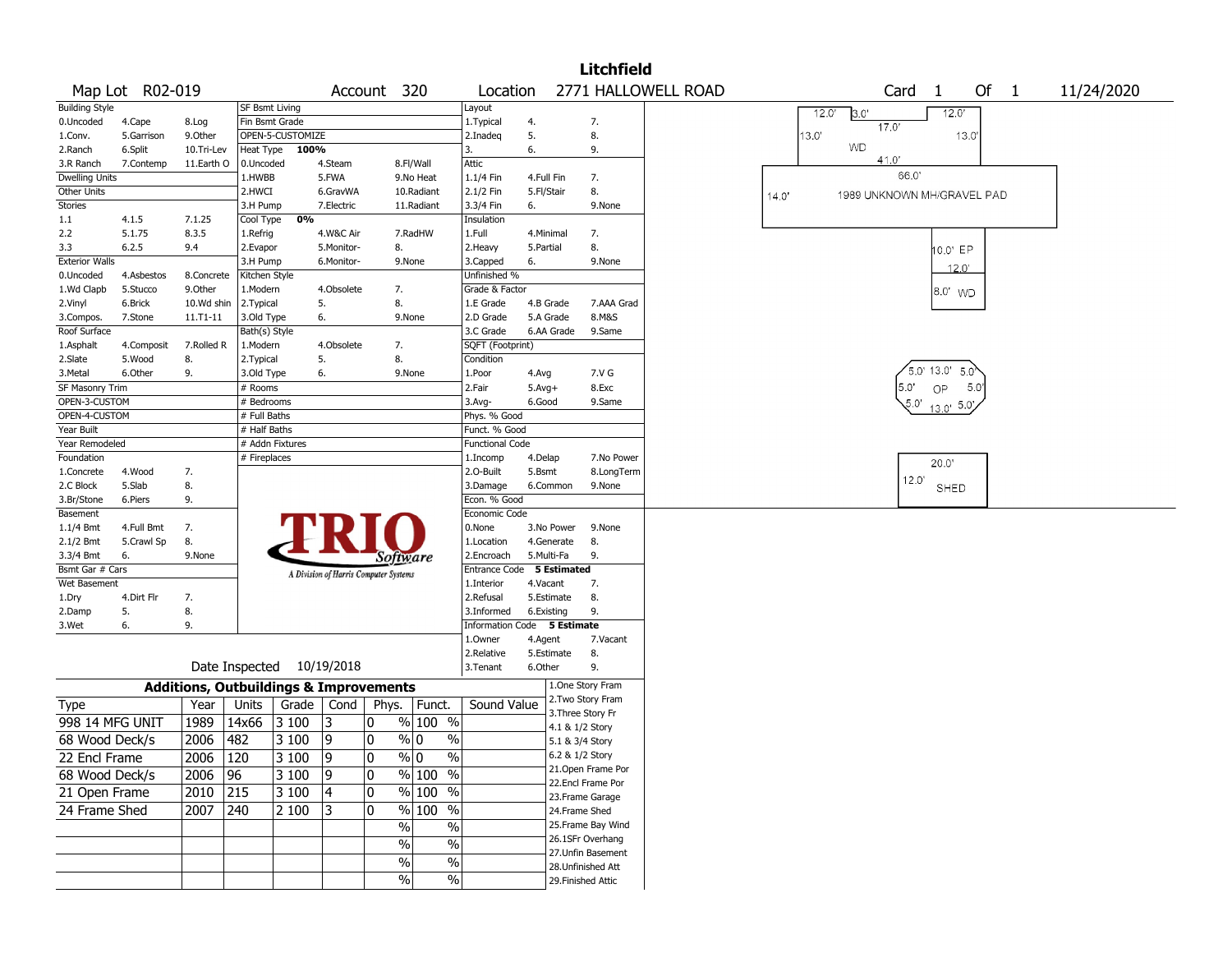|                   | Map Lot R02-020          | Account 137 |                                |                         | Location 2769 HALLOWELL ROAD |                                   |             |                          | Card 1               | Of $1$        |                    |                   | 11/24/2020                        |
|-------------------|--------------------------|-------------|--------------------------------|-------------------------|------------------------------|-----------------------------------|-------------|--------------------------|----------------------|---------------|--------------------|-------------------|-----------------------------------|
| PARE, GERARD      |                          |             |                                |                         | <b>Property Data</b>         |                                   |             | <b>Assessment Record</b> |                      |               |                    |                   |                                   |
| PARE CINDY        |                          |             | Neighborhood 82 Hallowell Road |                         |                              | Year                              | Land        |                          | <b>Buildings</b>     |               | Exempt             |                   | <b>Total</b>                      |
|                   | 2769 HALLOWELL ROAD      |             |                                |                         |                              | 2007                              |             | 17,600                   |                      | 105,809       |                    | 0                 | 123,409                           |
|                   | LITCHFIELD ME 04350      |             | Tree Growth Year               | $\mathbf 0$             |                              | 2008                              |             | 17,600                   |                      | 105,523       |                    | $\Omega$          | 123,123                           |
|                   |                          |             | X Coordinate                   |                         | $\pmb{0}$                    |                                   |             |                          |                      |               |                    |                   |                                   |
| B5431P22 B9403P1  |                          |             | Y Coordinate                   |                         | $\mathbf 0$                  | 2009                              |             | 17,600                   |                      | 112,204       |                    | 0                 | 129,804                           |
|                   |                          |             | Zone/Land Use                  | <b>11 Residential</b>   |                              | 2010                              |             | 17,600                   |                      | 104,201       |                    | 0                 | 121,801                           |
|                   |                          |             | Secondary Zone                 |                         |                              | 2011                              |             | 17,600                   |                      | 113,910       |                    | 0                 | 131,510                           |
|                   |                          |             |                                |                         |                              | 2012                              |             | 17,600                   |                      | 113,910       |                    | $\pmb{0}$         | 131,510                           |
|                   |                          |             | Topography 2 Rolling           |                         |                              | 2013                              |             | 17,600                   |                      | 112,616       |                    | 0                 | 130,216                           |
|                   |                          |             | 1.Level                        | 4.Below St              | 7.Res Protec                 | 2014                              |             | 17,600                   |                      | 112,489       |                    | 0                 | 130,089                           |
|                   |                          |             | 2.Rolling<br>3.Above St        | 5.Low<br>6.Swampy       | 8.<br>9.                     | 2015                              |             | 17,600                   |                      | 112,206       |                    | 0                 | 129,806                           |
|                   |                          |             | Utilities 4 Drilled Well       |                         | <b>6 Septic System</b>       | 2016                              |             | 17,600                   |                      | 111,066       |                    | 0                 | 128,666                           |
|                   |                          |             |                                |                         |                              | 2017                              |             | 17,600                   |                      | 110,785       |                    | 0                 | 128,385                           |
|                   |                          |             | 1.Public<br>2. Water           | 4.Dr Well<br>5.Dug Well | 7.Cesspool<br>8.Lake/Pond    | 2018                              |             | 17,600                   |                      | 110,657       |                    | 0                 | 128,257                           |
|                   |                          |             | 3.Sewer                        | 6.Septic                | 9.None                       | 2019                              |             | 31,200                   |                      | 122,600       |                    | 0                 | 153,800                           |
|                   |                          |             | <b>Street</b>                  | 1 Paved                 |                              | 2020                              |             | 31,200                   |                      | 122,600       |                    | $\mathbf 0$       | 153,800                           |
|                   |                          |             | 1.Paved<br>2.Semi Imp          | 4.Proposed<br>5.R/O/W   | 7.<br>8.                     |                                   |             |                          | <b>Land Data</b>     |               |                    |                   |                                   |
|                   |                          |             | 3.Gravel                       | 6.                      | 9.None                       | <b>Front Foot</b>                 | <b>Type</b> | Frontage                 | <b>Effective</b>     |               | <b>Influence</b>   |                   | <b>Influence</b>                  |
|                   |                          |             |                                |                         | 0                            | 11.1-100                          |             |                          | <b>Depth</b>         | <b>Factor</b> | Code<br>%          |                   | <b>Codes</b><br>1.Unimproved      |
|                   | Inspection Witnessed By: |             |                                |                         | $\mathbf 0$                  | 12.101-200                        |             |                          |                      |               | $\frac{9}{6}$      |                   | 2.Excess Frtg                     |
|                   |                          |             |                                | <b>Sale Data</b>        |                              | $13.201+$<br>14.                  |             |                          |                      |               | %<br>%             |                   | 3. Topography<br>4.Size/Shape     |
| X                 |                          | Date        | Sale Date                      |                         |                              | 15.                               |             |                          |                      |               | %                  |                   | 5.Access                          |
| No./Date          | Description              | Date Insp.  | Price                          |                         |                              |                                   |             |                          |                      |               | %<br>%             |                   | 6.Restriction<br>7. Right of Way  |
|                   |                          |             | Sale Type<br>1.Land            | 4.MFG UNIT              | 7.                           | <b>Square Foot</b>                |             |                          | <b>Square Feet</b>   |               |                    |                   | 8.View/Environ                    |
|                   |                          |             | 2.L & B                        | 5.Other                 | 8.                           | 16.Regular Lot                    |             |                          |                      |               | %                  |                   | 9.Fract Share<br><b>Acres</b>     |
|                   |                          |             | 3.Building                     | 6.                      | 9.                           | 17.Secondary Lot                  |             |                          |                      |               | %<br>$\frac{9}{6}$ |                   | 30.Frontage 1                     |
|                   |                          |             | Financing                      |                         |                              | 18. Excess Land<br>19.Condominium |             |                          |                      |               | $\frac{9}{6}$      |                   | 31. Frontage 2                    |
|                   |                          |             | 1.Convent                      | 4.Seller                | 7.                           | 20.Miscellaneous                  |             |                          |                      |               | $\frac{9}{6}$      |                   | 32.Tillable                       |
| Notes:            |                          |             | 2.FHA/VA                       | 5.Private               | 8.                           |                                   |             |                          |                      |               | $\frac{9}{6}$      |                   | 33.Tillable<br>34.Softwood F&O    |
|                   |                          |             | 3.Assumed                      | 6.Cash                  | 9.Unknown                    | <b>Fract. Acre</b>                |             |                          |                      |               | $\frac{9}{6}$      |                   | 35. Mixed Wood F&O                |
|                   |                          |             | Validity                       |                         |                              | 21. Houselot (Frac                |             |                          | <b>Acreage/Sites</b> |               |                    |                   | 36.Hardwood F&O                   |
|                   |                          |             | 1.Valid                        | 4.Split                 | 7.Renovate                   | 22.Baselot(Fract)                 | 21<br>44    |                          | 0.20<br>1.00         | 100<br>100    | %<br>%             | 0<br>$\mathbf{0}$ | 37.Softwood TG                    |
|                   |                          |             | 2.Related                      | 5.Partial               | 8.Other                      | 23.                               |             |                          |                      |               | $\frac{9}{6}$      |                   | 38. Mixed Wood TG                 |
|                   |                          |             | 3.Distress                     | 6.Exempt                | 9.                           | <b>Acres</b>                      |             |                          |                      |               | $\frac{9}{6}$      |                   | 39.Hardwood TG                    |
|                   |                          |             | Verified                       |                         |                              | 24. Houselot                      |             |                          |                      |               | $\frac{9}{6}$      |                   | 40. Wasteland<br>41.Gravel Pit    |
|                   |                          |             | 1.Buyer                        | 4.Agent                 | 7.Family                     | 25.Baselot<br>26.Rear 1           |             |                          |                      |               | $\frac{9}{6}$      |                   | 42. Mobile Home Si                |
|                   |                          |             | 2.Seller                       | 5.Pub Rec               | 8.Other                      | 27. Rear 2                        |             |                          |                      |               | %                  |                   | 43.Camp Site                      |
|                   |                          |             | 3.Lender                       | 6.MLS                   | 9.                           | 28. Rear 3                        |             |                          | <b>Total Acreage</b> | 0.20          |                    |                   | 44.Lot Improvemen                 |
| <b>Litchfield</b> |                          |             |                                |                         |                              | 29. Rear 4                        |             |                          |                      |               |                    |                   | 45.Access Right<br>46.Golf Course |